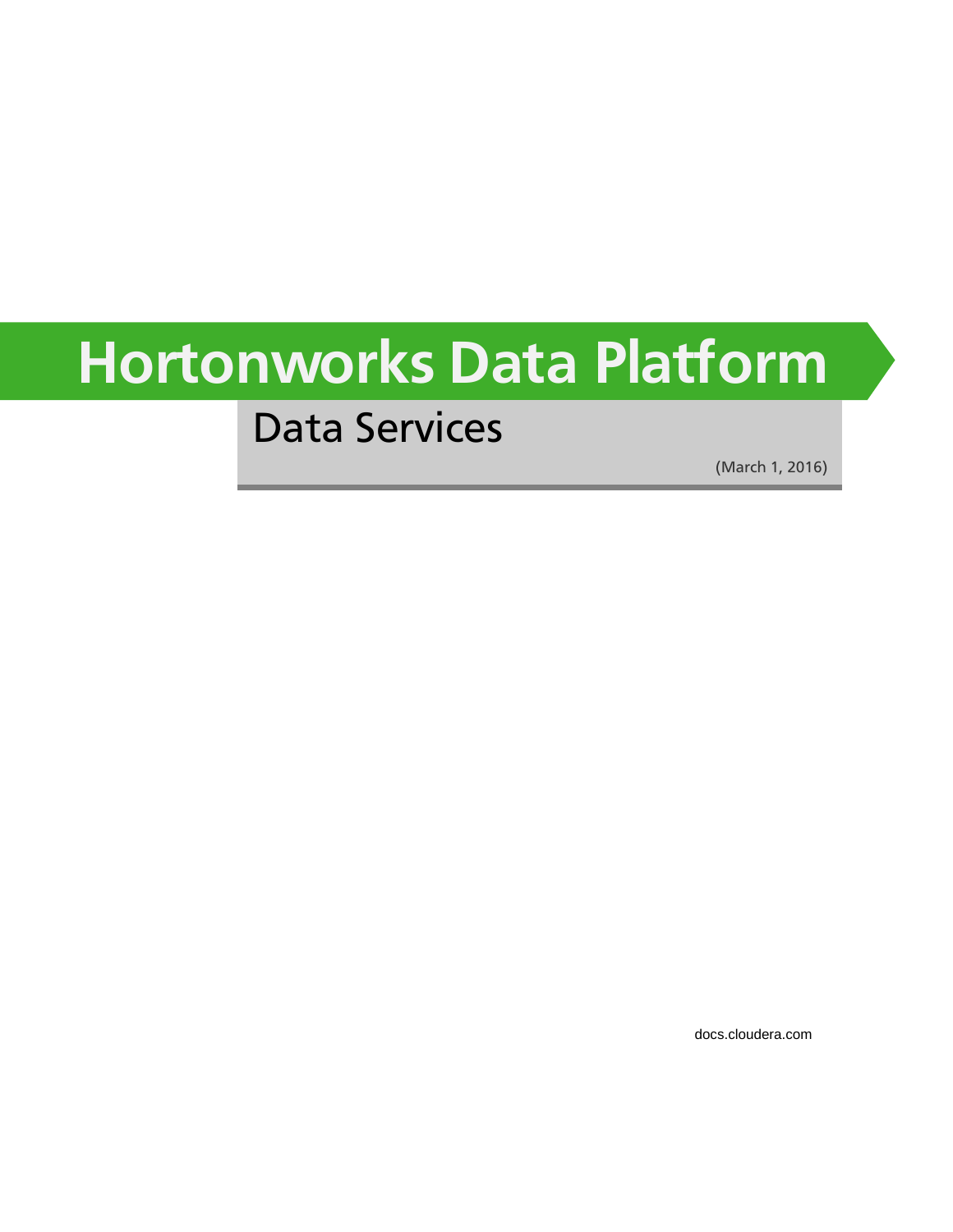### **Hortonworks Data Platform: Data Services**

Copyright © 2012-2016 Hortonworks, Inc. Some rights reserved.

The Hortonworks Data Platform, powered by Apache Hadoop, is a massively scalable and 100% open source platform for storing, processing and analyzing large volumes of data. It is designed to deal with data from many sources and formats in a very quick, easy and cost-effective manner. The Hortonworks Data Platform consists of the essential set of Apache Hadoop projects including YARN, Hadoop Distributed File System (HDFS), HCatalog, Pig, Hive, HBase, ZooKeeper and Ambari. Hortonworks is the major contributor of code and patches to many of these projects. These projects have been integrated and tested as part of the Hortonworks Data Platform release process and installation and configuration tools have also been included.

Unlike other providers of platforms built using Apache Hadoop, Hortonworks contributes 100% of our code back to the Apache Software Foundation. The Hortonworks Data Platform is Apache-licensed and completely open source. We sell only expert technical support, [training](https://hortonworks.com/training/) and partner-enablement services. All of our technology is, and will remain, free and open source.

Please visit the [Hortonworks Data Platform](https://hortonworks.com/products/hdp/) page for more information on Hortonworks technology. For more information on Hortonworks services, please visit either the [Support](https://hortonworks.com/services/) or [Training](https://hortonworks.com/training/) page. Feel free to [Contact Us](https://hortonworks.com/contact-us/) directly to discuss your specific needs.



Except where otherwise noted, this document is licensed under **[Creative Commons Attribution ShareAlike 4.0 License](http://creativecommons.org/licenses/by-sa/4.0/legalcode)**. <http://creativecommons.org/licenses/by-sa/4.0/legalcode>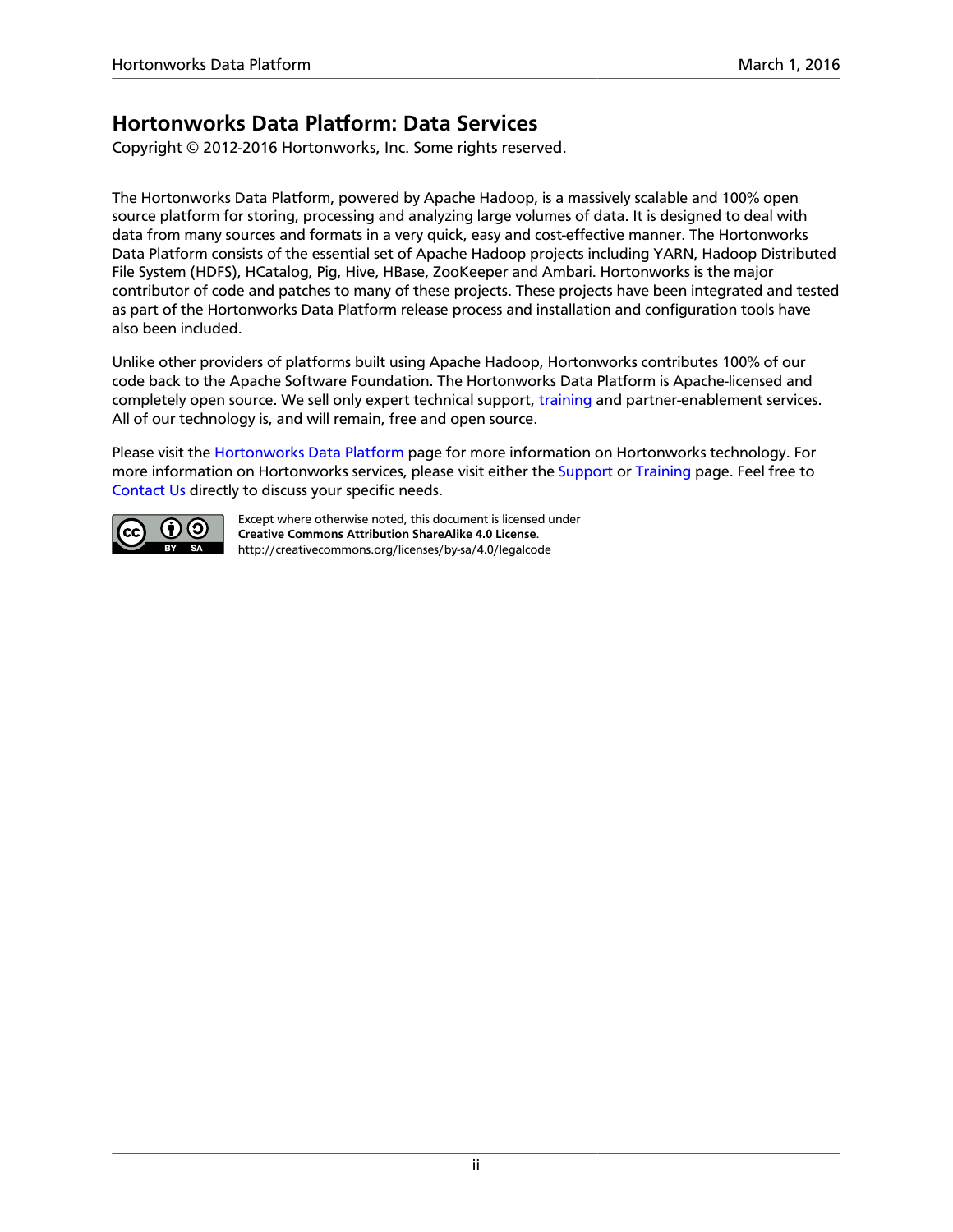## **Table of Contents**

| 1.3.1. Moving Data from HDFS to Hive Using an External Table  10        |  |
|-------------------------------------------------------------------------|--|
|                                                                         |  |
| 1.3.3. Incrementally Updating a Hive Table Using Sqoop and an External  |  |
|                                                                         |  |
|                                                                         |  |
|                                                                         |  |
|                                                                         |  |
|                                                                         |  |
|                                                                         |  |
|                                                                         |  |
| 2.1. INSERT  VALUES, UPDATE, and DELETE SQL Statements  31              |  |
| 2.2. SQL Standard-based Authorization with GRANT And REVOKE SQL         |  |
|                                                                         |  |
|                                                                         |  |
|                                                                         |  |
|                                                                         |  |
|                                                                         |  |
|                                                                         |  |
|                                                                         |  |
|                                                                         |  |
|                                                                         |  |
|                                                                         |  |
|                                                                         |  |
|                                                                         |  |
|                                                                         |  |
|                                                                         |  |
|                                                                         |  |
|                                                                         |  |
|                                                                         |  |
|                                                                         |  |
|                                                                         |  |
|                                                                         |  |
|                                                                         |  |
|                                                                         |  |
|                                                                         |  |
|                                                                         |  |
|                                                                         |  |
| 7.7. Delimited Text Formats and Field and Line Delimiter Characters  58 |  |
|                                                                         |  |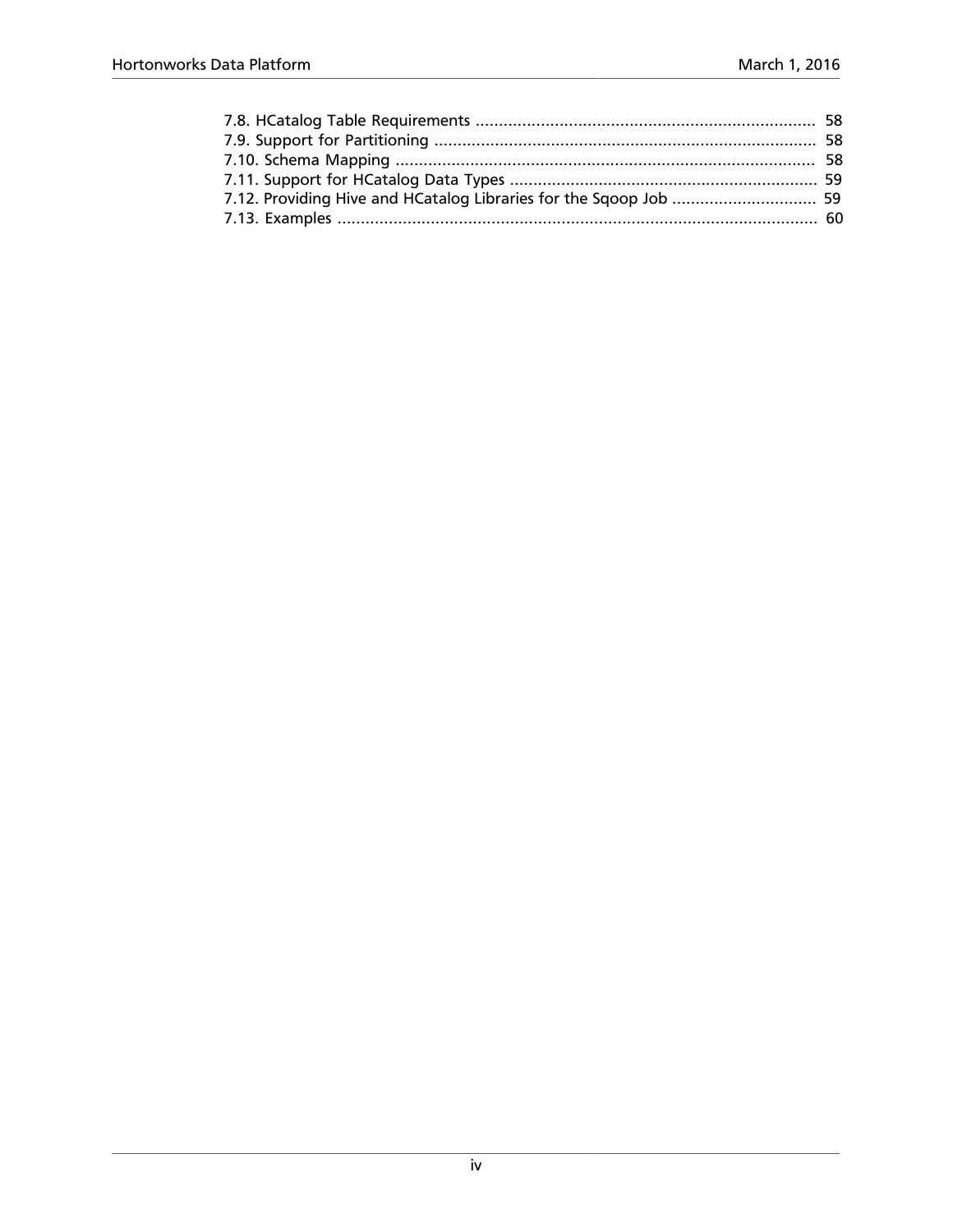## **List of Figures**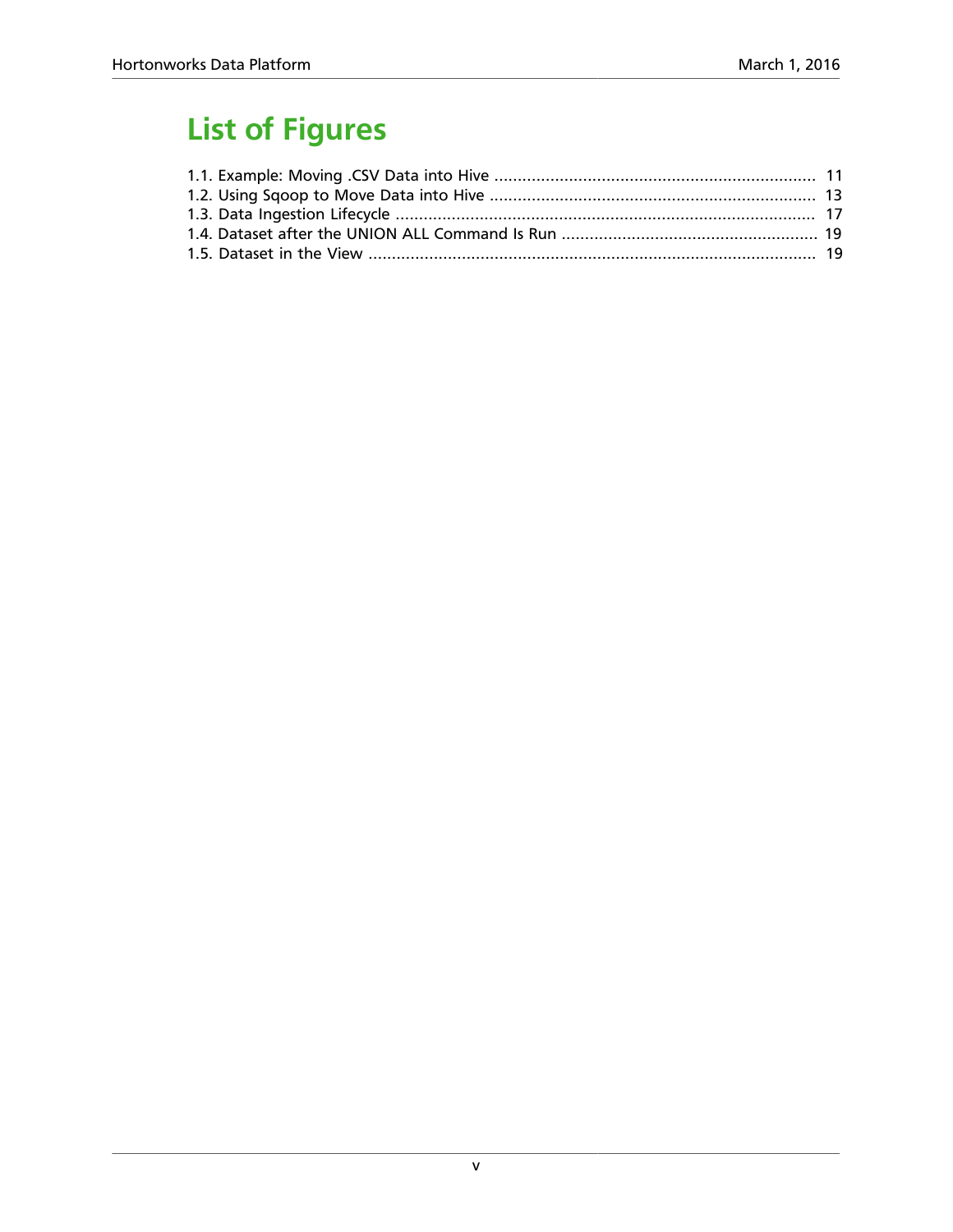## **List of Tables**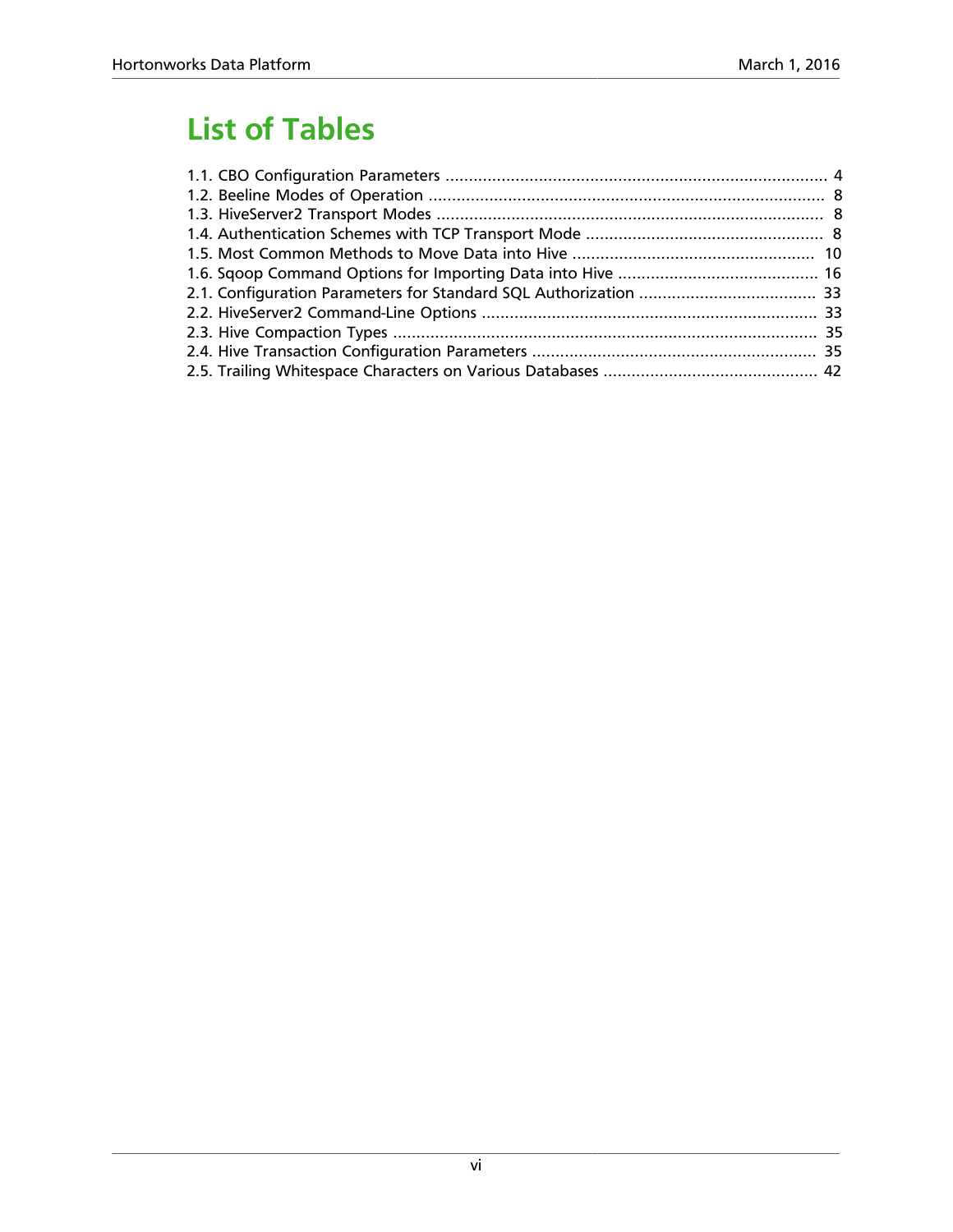## <span id="page-6-0"></span>**1. Using Apache Hive**

Hortonworks Data Platform deploys Apache Hive for your Hadoop cluster.

Hive is a data warehouse infrastructure built on top of Hadoop. It provides tools to enable easy data ETL, a mechanism to put structures on the data, and the capability for querying and analysis of large data sets stored in Hadoop files.

Hive defines a simple SQL query language, called QL, that enables users familiar with SQL to query the data. At the same time, this language also allows programmers who are familiar with the MapReduce framework to be able to plug in their custom mappers and reducers to perform more sophisticated analysis that may not be supported by the built-in capabilities of the language.

In this document:

- [Hive Documentation \[1\]](#page-6-1)
- [Features Overview \[2\]](#page-7-0)
- [Moving Data into Hive \[10\]](#page-15-0)
- [Hive JDBC and ODBC Drivers \[20\]](#page-25-0)
- [Configuring HiveServer2 for Transactions \(ACID Support\) \[23\]](#page-28-0)
- [Configuring HiveServer2 for LDAP and for LDAP over SSL \[25\]](#page-30-0)
- [Troubleshooting Hive \[28\]](#page-33-0)
- [Hive JIRAs \[30\]](#page-35-0)

### <span id="page-6-1"></span>**1.1. Hive Documentation**

Documentation for Hive can be found in wiki docs and javadocs.

- 1. [Javadocs](http://hive.apache.org/javadocs/r1.2.2/api/index.html) describe the Hive API.
- 2. The [Hive wiki](https://cwiki.apache.org/confluence/display/Hive/Home) is organized in four major sections:
	- a. General Information about Hive
		- [Getting Started](https://cwiki.apache.org/confluence/display/Hive/GettingStarted)
		- [Presentations and Papers about Hive](https://cwiki.apache.org/confluence/display/Hive/Presentations)
		- [Hive Mailing Lists](http://hive.apache.org/mailing_lists.html#Users)
	- b. User Documentation
		- [Hive Tutorial](https://cwiki.apache.org/confluence/display/Hive/Tutorial)
		- [SQL Language Manual](https://cwiki.apache.org/confluence/display/Hive/LanguageManual)
		- [Hive Operators and Functions](https://cwiki.apache.org/confluence/display/Hive/OperatorsAndFunctions)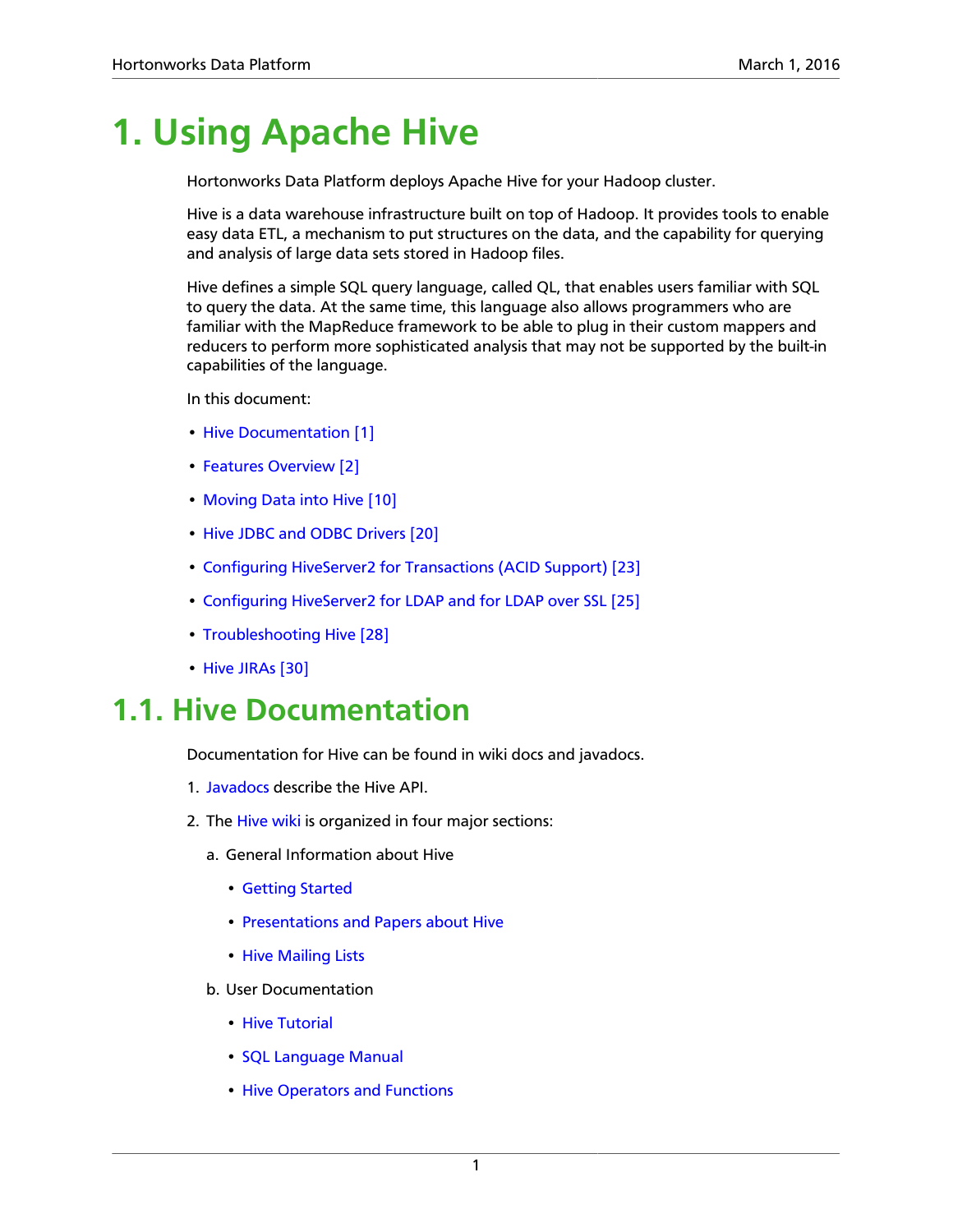- [Hive Client](https://cwiki.apache.org/confluence/display/Hive/HiveClient)
- [Beeline: HiveServer2 Client](https://cwiki.apache.org/confluence/display/Hive/HiveServer2+Clients)
- [Avro SerDe](https://cwiki.apache.org/confluence/display/Hive/AvroSerDe)
- c. Administrator Documentation
	- [Installing Hive](https://cwiki.apache.org/confluence/display/Hive/AdminManual+Installation)
	- [Configuring Hive](https://cwiki.apache.org/confluence/display/Hive/AdminManual+Configuration)
	- [Setting Up the Metastore](https://cwiki.apache.org/confluence/display/Hive/AdminManual+MetastoreAdmin)
	- [Setting Up Hive Web Interface](https://cwiki.apache.org/confluence/display/Hive/HiveWebInterface)
	- [Setting Up Hive Server](https://cwiki.apache.org/confluence/display/Hive/AdminManual+SettingUpHiveServer)
	- [Hive on Amazon Web Services](https://cwiki.apache.org/confluence/display/Hive/HiveAws)
	- [Hive on Amazon Elastic MapReduce](https://cwiki.apache.org/confluence/display/Hive/HiveAmazonElasticMapReduce)
- d. Resources for Contributors
	- [Hive Developer FAQ](https://cwiki.apache.org/confluence/display/Hive/HiveDeveloperFAQ)
	- [How to Contribute](https://cwiki.apache.org/confluence/display/Hive/HowToContribute)
	- [Hive Developer Guide](https://cwiki.apache.org/confluence/display/Hive/DeveloperGuide)
	- [Plug-in Developer Kit](https://cwiki.apache.org/confluence/display/Hive/PluginDeveloperKit)
	- [Unit Test Parallel Execution](https://cwiki.apache.org/confluence/display/Hive/Unit+Test+Parallel+Execution)
	- [Hive Architecture Overview](https://cwiki.apache.org/confluence/display/Hive/Design)
	- [Hive Design Docs](https://cwiki.apache.org/confluence/display/Hive/DesignDocs)
	- [Full-Text Search over All Hive Resources](http://search-hadoop.com/Hive)
	- [Project Bylaws](https://cwiki.apache.org/confluence/display/Hive/Bylaws)

### <span id="page-7-0"></span>**1.2. Features Overview**

The following sections provide brief descriptions of Hive features:

- [Temporary Tables \[3\]](#page-8-0)
- [Cost-Based SQL Optimization \[3\]](#page-8-1)
- [Optimized Row Columnar \(ORC\) Format \[6\]](#page-11-0)
- [Streaming Data Ingestion \[6\]](#page-11-1)
- [Query Vectorization \[6\]](#page-11-2)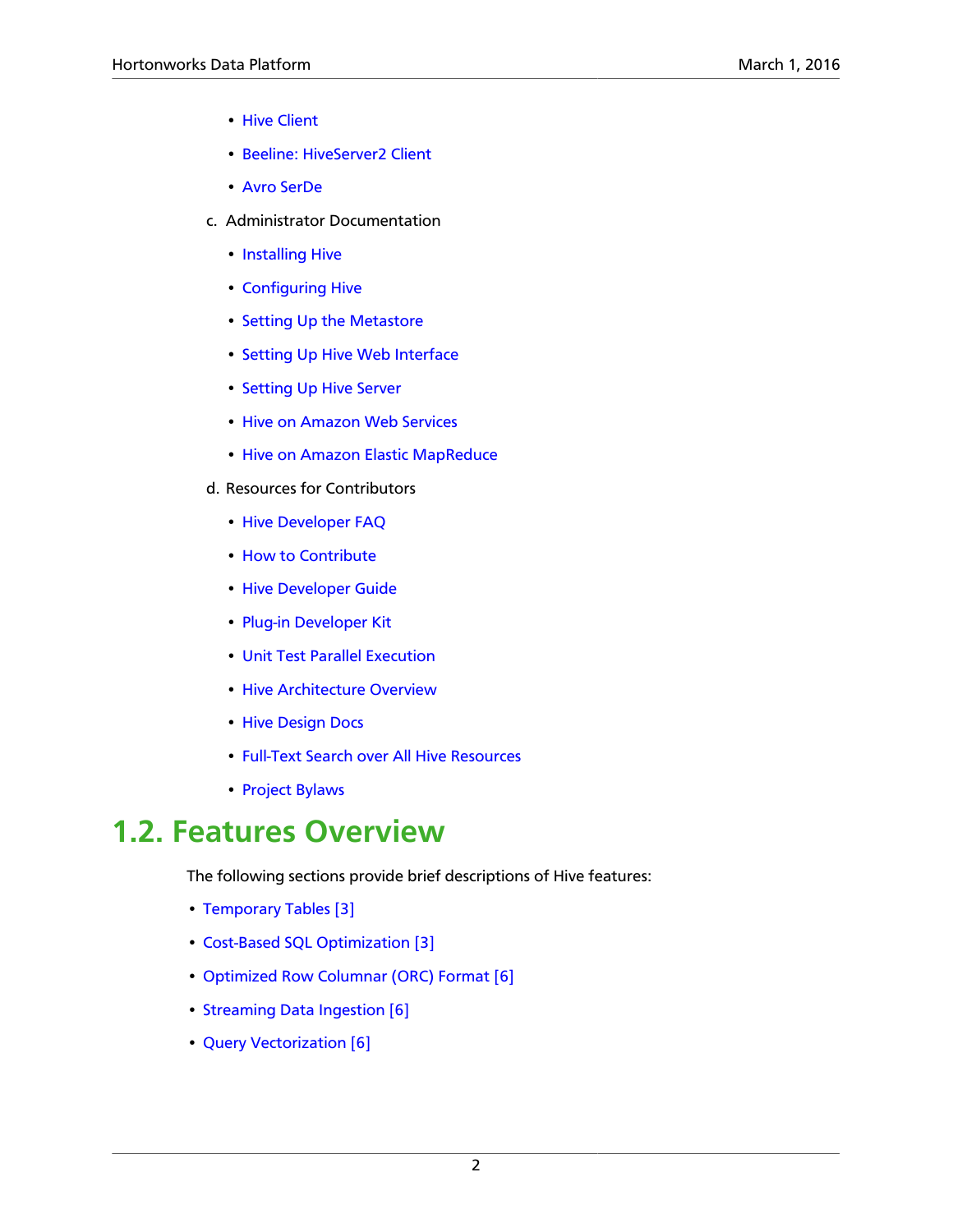• [Comparing Beeline to the Hive CLI \[7\]](#page-12-0)

### <span id="page-8-0"></span>**1.2.1. Temporary Tables**

Temporary tables are supported in Hive 0.14 and later. A temporary table is a convenient way for an application to automatically manage intermediate data generated during a complex query. Rather than manually deleting tables needed only as temporary data in a complex query, Hive automatically deletes all temporary tables at the end of the Hive session in which they are created. The data in these tables is stored in the user's scratch directory rather than in the Hive warehouse directory. The scratch directory effectively acts as the data sandbox for a user, located by default in /tmp/hive-<username>.



### **Tip**

See [Apache AdminManual Configuration](https://cwiki.apache.org/confluence/display/Hive/AdminManual+Configuration) for information on configuring Hive to use a non-default scratch directory.

Hive users create temporary tables using the TEMPORARY keyword:

```
CREATE TEMPORARY TABLE tmp1 (c1 string);
CREATE TEMPORARY TABLE tmp2 AS ...
CREATE TEMPORARY TABLE tmp3 LIKE ...
```
Multiple Hive users can create multiple Hive temporary tables with the same name because each table resides in a separate session.

Temporary tables support most table options, but not all. The following features are not supported:

- Partitioned columns
- Indexes



### **Note**

A temporary table with the same name as a permanent table will cause all references to that table name to resolve to the temporary table. The user cannot access the permanent table during that session without dropping or renaming the temporary table.

### <span id="page-8-1"></span>**1.2.2. Cost-Based SQL Optimization**

Cost-based optimization (CBO) of SQL queries is supported in Hive 0.13.0 and later. CBO uses Hive table, table partition, and column statistics to create efficient query execution plans. Efficient query plans better utilize cluster resources and improve query latency. CBO is most useful for complex queries that contain multiple JOIN statements and for queries on very large tables.



#### **Note**

Tables are not required to have partitions to generate CBO statistics. Columnlevel CBO statistics can be generated by both partitioned and unpartitioned tables.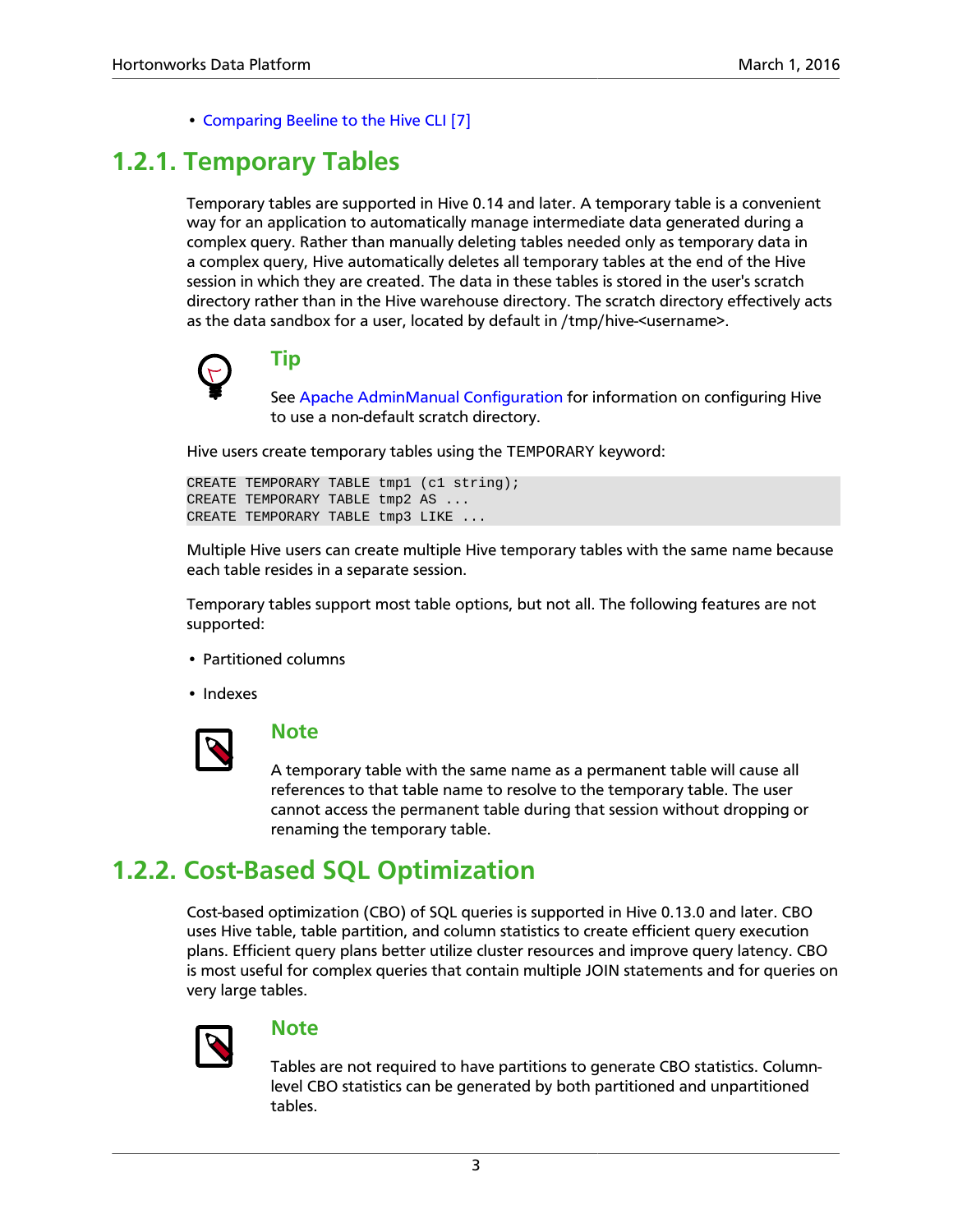CBO generates the following statistics:

| <b>Statistics Granularity</b> | <b>Description</b>           |
|-------------------------------|------------------------------|
| Table-level                   | - Uncompressed size of table |
|                               | - Number of rows             |
|                               | - Number of files            |
| Column-level                  | - Number of distinct values  |
|                               | - Number of NULL values      |
|                               | - Minimum value              |
|                               | - Maximum value              |

CBO requires column-level statistics to generate the best query execution plans. Later, when viewing these statistics from the command line, you can choose to also include table-level statistics that are generated by the hive.stats.autogather configuration property. However, CBO does not use these table-level statistics to generate query execution plans.



#### **Note**

See [Statistics in Hive](https://cwiki.apache.org/confluence/display/Hive/StatsDev) for more information.

#### **Enabling Cost-based SQL Optimization**

Hortonworks recommends that administrators always enable CBO. Set and verify the following configuration parameters in hive-site.xml to enable cost-based optimization of SQL queries:

### <span id="page-9-0"></span>**Table 1.1. CBO Configuration Parameters**

| <b>CBO Configuration Parameter</b> | <b>Description</b>                                                                                                                                                                                                                                                                                                                                                                                              | <b>Default Value</b> |
|------------------------------------|-----------------------------------------------------------------------------------------------------------------------------------------------------------------------------------------------------------------------------------------------------------------------------------------------------------------------------------------------------------------------------------------------------------------|----------------------|
| hive.cbo.enable                    | Enables cost-based query<br>optimization.                                                                                                                                                                                                                                                                                                                                                                       | False                |
| hive.stats.autogather              | Enables automated gathering<br>of table-level statistics for newly<br>created tables and table partitions,<br>such as tables created with the<br><b>INSERT OVERWRITE statement.</b><br>The parameter does not produce<br>column-level statistics, such as those<br>generated by CBO. If disabled,<br>administrators must manually<br>generate these table-level statistics<br>with the ANALYZE TABLE statement. | True                 |

The following configuration properties are not specific to CBO, but setting them to true will also improve the performance of queries that generate statistics:

| <b>Configuration Parameter</b>     | <b>Description</b>                                               | Default Value |
|------------------------------------|------------------------------------------------------------------|---------------|
| hive.stats.fetch.<br>column.stats  | Instructs Hive to collect column-level<br>statistics.            | False         |
| hive.compute.query.<br>using.stats | Instructs Hive to use statistics when<br>generating query plans. | False         |

#### **Generating Statistics**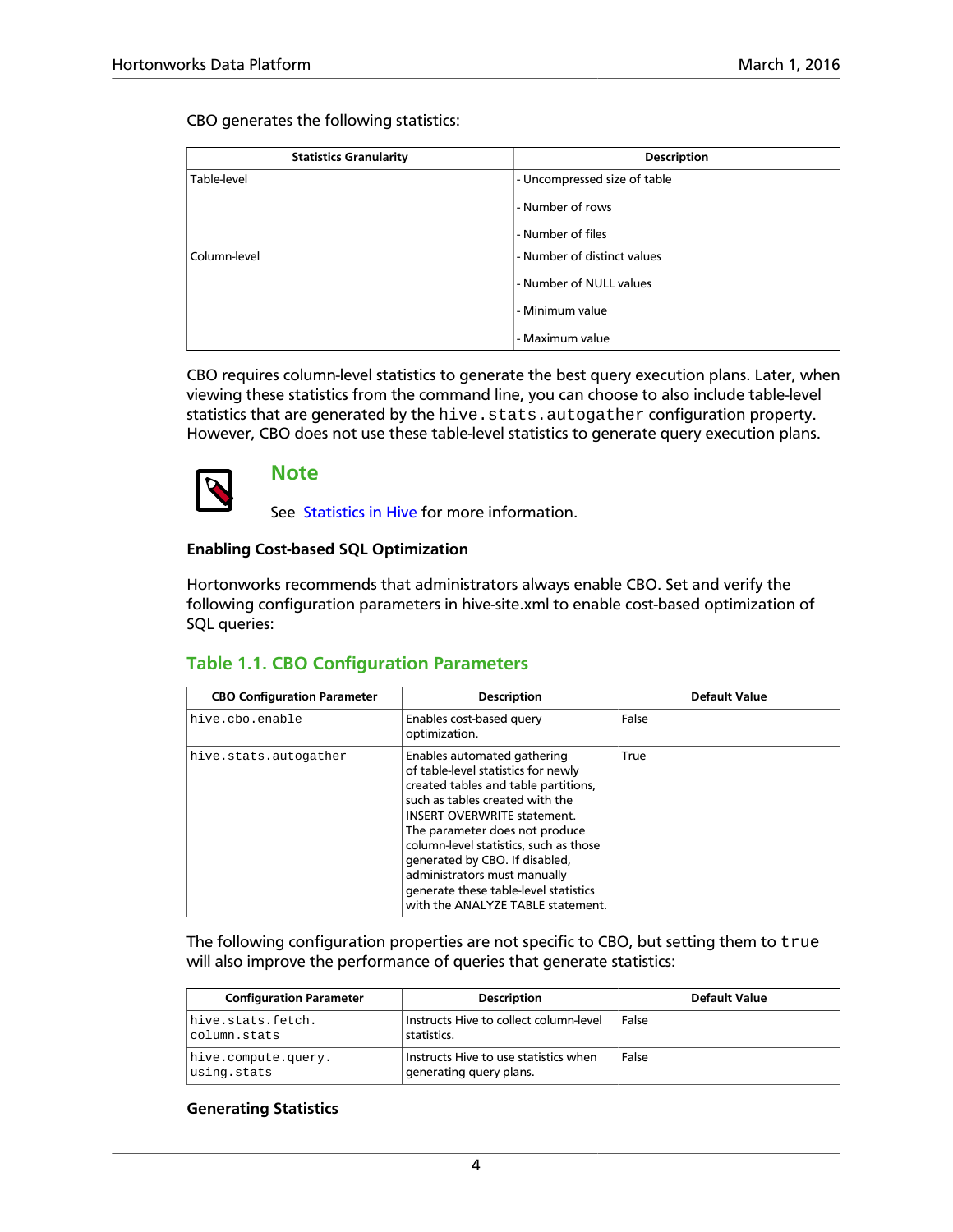Use the ANALYZE TABLE command to generate statistics for tables and columns. Use the optional NoScan clause to improve query performance by preventing a scan of files on HDFS. This option gathers only the following statistics:

- Number of files
- Size of files in bytes

```
ANALYZE TABLE tablename [PARTITION(partcol1[=val1], partcol2[=val2], ...)]
 COMPUTE STATISTICS [NoScan];
```
The following example views statistics for all partitions in the employees table. The query also uses the NoScan clause to improve performance:

ANALYZE TABLE employees PARTITION (dt) COMPUTE STATISTICS [NoScan];

Generating Column-level Statistics:

Use the following syntax to generate statistics for columns in the employee table:

```
ANALYZE TABLE tablename [PARTITION(partcol1[1=val1], partcol2[=val2], ...)]
 COMPUTE STATISTICS FOR COLUMNS [NoScan];
```
The following example generates statistics for all columns in the employees table:

ANALYZE TABLE employees PARTITION (dt) COMPUTE STATISTICS FOR COLUMNS;

#### **Viewing Statistics**

Use the DESCRIBE statement to view statistics generated by CBO. Include the EXTENDED keyword if you want to include statistics gathered when the hive.stats.fetch.column.stats and hive.compute.query.using.stats properties are enabled.

- Viewing Generated Table Statistics
	- Use the following syntax to generate table statistics:

DESCRIBE [EXTENDED] tablename;



#### **Note**

The EXTENDED keyword can be used only if the hive.stats.autogather property is enabled in the hive-site.xml configuration file.

• The following example displays all statistics for the employees table:

DESCRIBE EXTENDED employees;

- Viewing Generated Column Statistics
	- Use the following syntax to generate column statistics:

DESCRIBE FORMATTED [dbname.]tablename.columnname;

• The following example displays statistics for the region column in the employees table: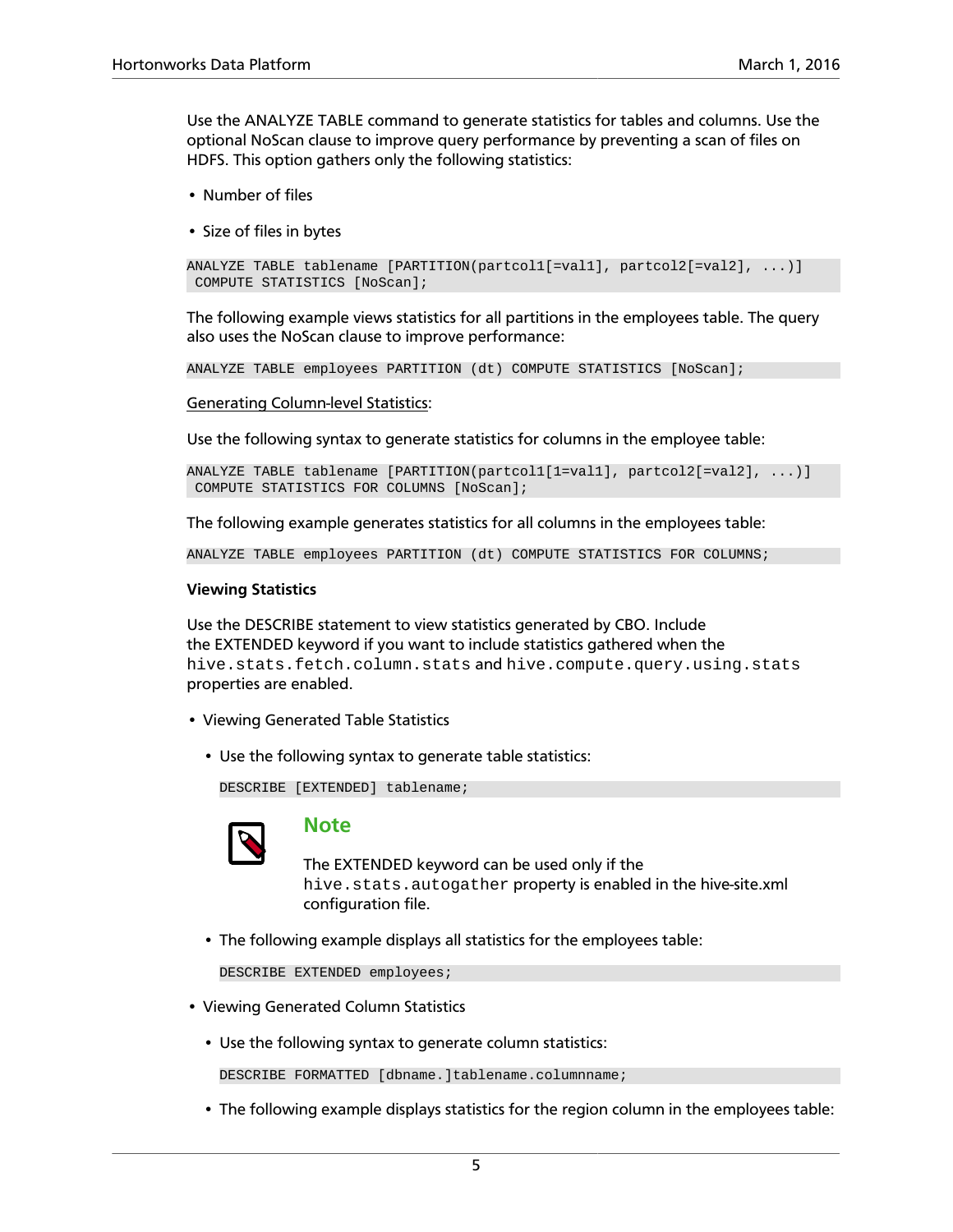DESCRIBE FORMATTED employees.region;

### <span id="page-11-0"></span>**1.2.3. Optimized Row Columnar (ORC) Format**

ORC-based tables are supported in Hive 0.14.0 and later. These tables can contain more than 1,000 columns. For more information about how the ORC file format enhances Hive performance, see [LanguageManual ORC](https://cwiki.apache.org/confluence/display/Hive/LanguageManual+ORC) on the Apache site.

### <span id="page-11-1"></span>**1.2.4. Streaming Data Ingestion**



### **Note**

If you have questions regarding this feature, contact Support by logging a case on our Hortonworks Support Portal at [http://support.hortonworks.com.](https://support.hortonworks.com)

#### **Limitations**

Hive 0.13 and 0.14 have the following limitations to ingesting streaming data:

- Only ORC files are supported
- Destination tables must be bucketed
- Apache Flume or Apache Storm may be used as the streaming source

### <span id="page-11-2"></span>**1.2.5. Query Vectorization**

Vectorization allows Hive to process a batch of rows together instead of processing one row at a time. Each batch is usually an array of primitive types. Operations are performed on the entire column vector, which improves the instruction pipelines and cache usage. [HIVE-4160](https://issues.apache.org/jira/browse/HIVE-4160) has the design document for vectorization and tracks the implementation of many subtasks.

#### **Enable Vectorization in Hive**

To enable vectorization, set this configuration parameter:

hive.vectorized.execution.enabled=true

When vectorization is enabled, Hive examines the query and the data to determine whether vectorization can be supported. If it cannot be supported, Hive will execute the query with vectorization turned off.

#### **Log Information about Vectorized Execution of Queries**

The Hive client will log, at the info level, whether a query's execution is being vectorized. More detailed logs are printed at the debug level.

The client logs can also be configured to show up on the console.

#### **Supported Functionality**

The current implementation supports only single table read-only queries. DDL queries or DML queries are not supported.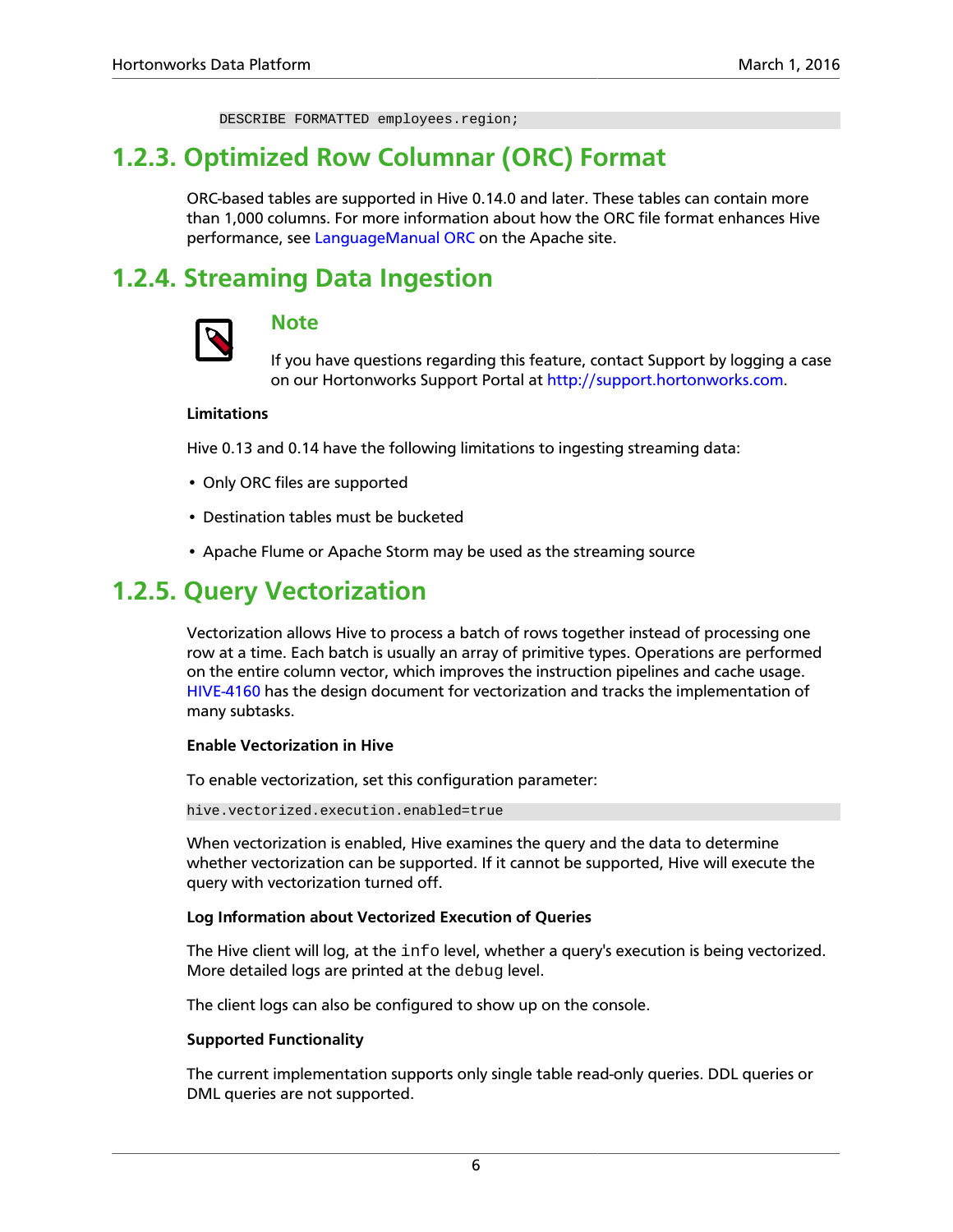The supported operators are **selection**, **filter** and **group by**.

Partitioned tables are supported.

These data types are supported:

- tinyint
- smallint
- int
- bigint
- date
- boolean
- float
- double
- timestamp
- string
- char
- varchar
- binary

These expressions are supported:

- Comparison: >, >=, <, <=, =, !=
- Arithmetic: plus, minus, multiply, divide, modulo
- Logical: AND, OR
- Aggregates: sum, avg, count, min, max

Only the ORC file format is supported in the current implementation.

#### **Unsupported Functionality**

All datatypes, file formats, and functionality are currently unsupported.

Two unsupported features of particular interest are the logical expression NOT, and the cast operator. For example, a query such as select  $x,y$  from T where  $a = b$ will not vectorize if a is integer and  $b$  is double. Although both int and  $double$  are supported, casting of one to another is not supported.

### <span id="page-12-0"></span>**1.2.6. Comparing Beeline to the Hive CLI**

HDP supports two Hive clients: the Hive CLI and Beeline. The primary difference between the two involves how the clients connect to Hive.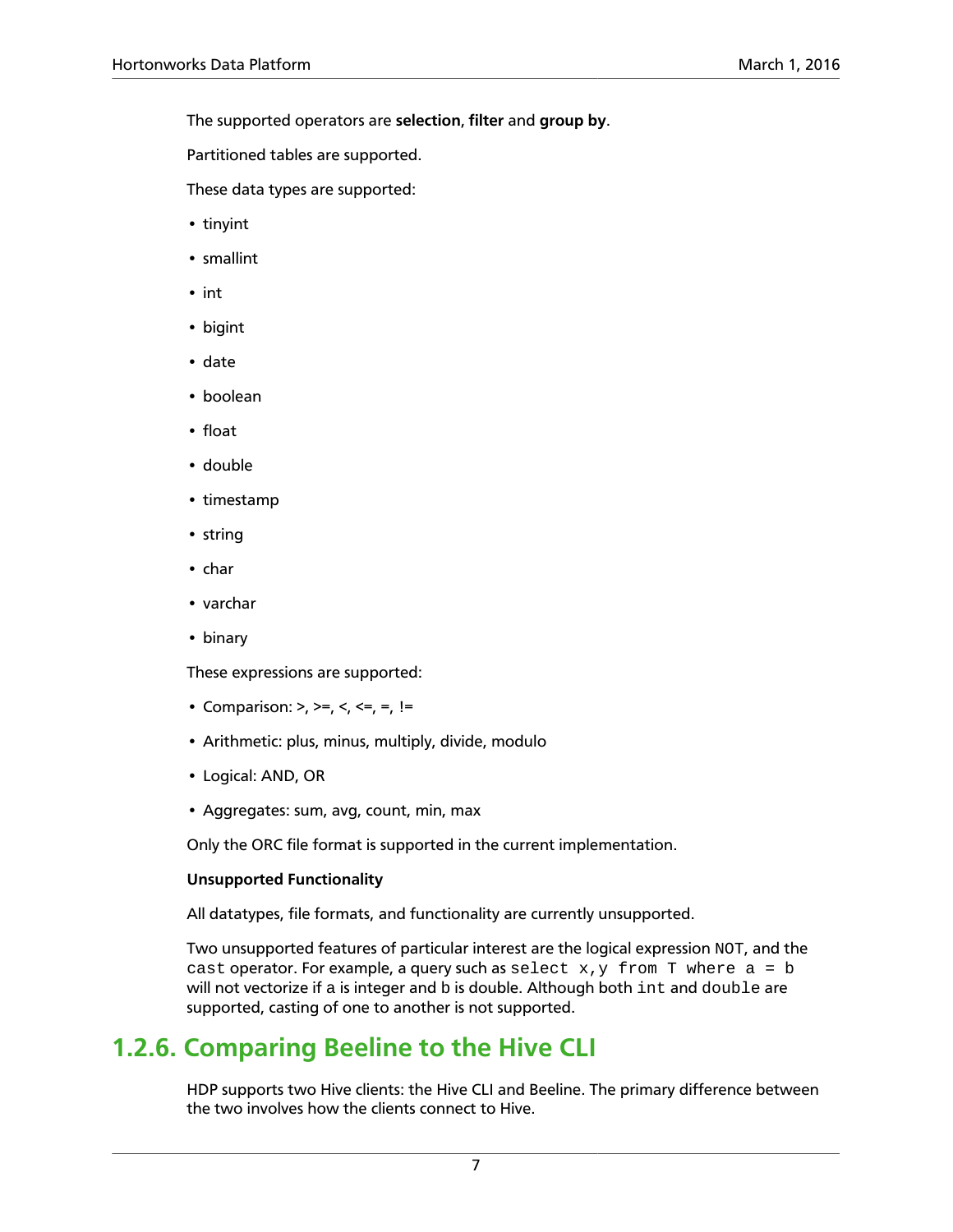- The Hive CLI, which connects directly to HDFS and the Hive Metastore, and can be used only on a host with access to those services.
- Beeline, which connects to HiveServer2 and requires access to only one .jar file: hivejdbc-<version>-standalone.jar.

Hortonworks recommends using HiveServer2 and a JDBC client (such as Beeline) as the primary way to access Hive. This approach uses SQL standard-based authorization or Ranger-based authorization. However, some users may wish to access Hive data from other applications, such as Pig. For these use cases, use the Hive CLI and storage-based authorization.

#### **Beeline Operating Modes and HiveServer2 Transport Modes**

Beeline supports the following modes of operation:

#### <span id="page-13-0"></span>**Table 1.2. Beeline Modes of Operation**

| <b>Operating Mode</b> | <b>Description</b>                                                                                                                                                                                                                                                         |
|-----------------------|----------------------------------------------------------------------------------------------------------------------------------------------------------------------------------------------------------------------------------------------------------------------------|
| Embedded              | The Beeline client and the Hive installation both reside on<br>the same host machine. No TCP connectivity is required.                                                                                                                                                     |
| Remote                | Use remote mode to support multiple, concurrent<br>clients executing queries against the same remote<br>Hive installation. Remote transport mode supports<br>authentication with LDAP and Kerberos. It also supports<br>encryption with SSL. TCP connectivity is required. |

Administrators may start HiveServer2 in one of the following transport modes:

### <span id="page-13-1"></span>**Table 1.3. HiveServer2 Transport Modes**

| <b>Transport Mode</b> | <b>Description</b>                                                                |
|-----------------------|-----------------------------------------------------------------------------------|
| <b>TCP</b>            | HiveServer2 uses TCP transport for sending and receiving<br>Thrift RPC messages.  |
| <b>HTTP</b>           | HiveServer2 uses HTTP transport for sending and receiving<br>Thrift RPC messages. |

While running in TCP transport mode, HiveServer2 supports the following authentication schemes:

### <span id="page-13-2"></span>**Table 1.4. Authentication Schemes with TCP Transport Mode**

| <b>Authentication Scheme</b> | <b>Description</b>                                                                                                                                                                                                                                                                                                     |
|------------------------------|------------------------------------------------------------------------------------------------------------------------------------------------------------------------------------------------------------------------------------------------------------------------------------------------------------------------|
| Kerberos                     | A network authentication protocol which operates that<br>uses the concept of 'tickets' to allow nodes in a network to<br>securely identify themselves. Administrators must specify<br>hive server 2 authentication=kerberos in the hive-site xml<br>configuration file to use this authentication scheme.              |
| LDAP                         | The Lightweight Directory Access Protocol, an application-<br>layer protocol that uses the concept of 'directory services'<br>to share information across a network. Administrators<br>must specify hive.server2.authentication=Idap in the<br>hive-site.xml configuration file to use this type of<br>authentication. |
| PAM                          | Pluggable Authentication Modules, or PAM, allow<br>administrators to integrate multiple authentication<br>schemes into a single API. Administrators must specify                                                                                                                                                       |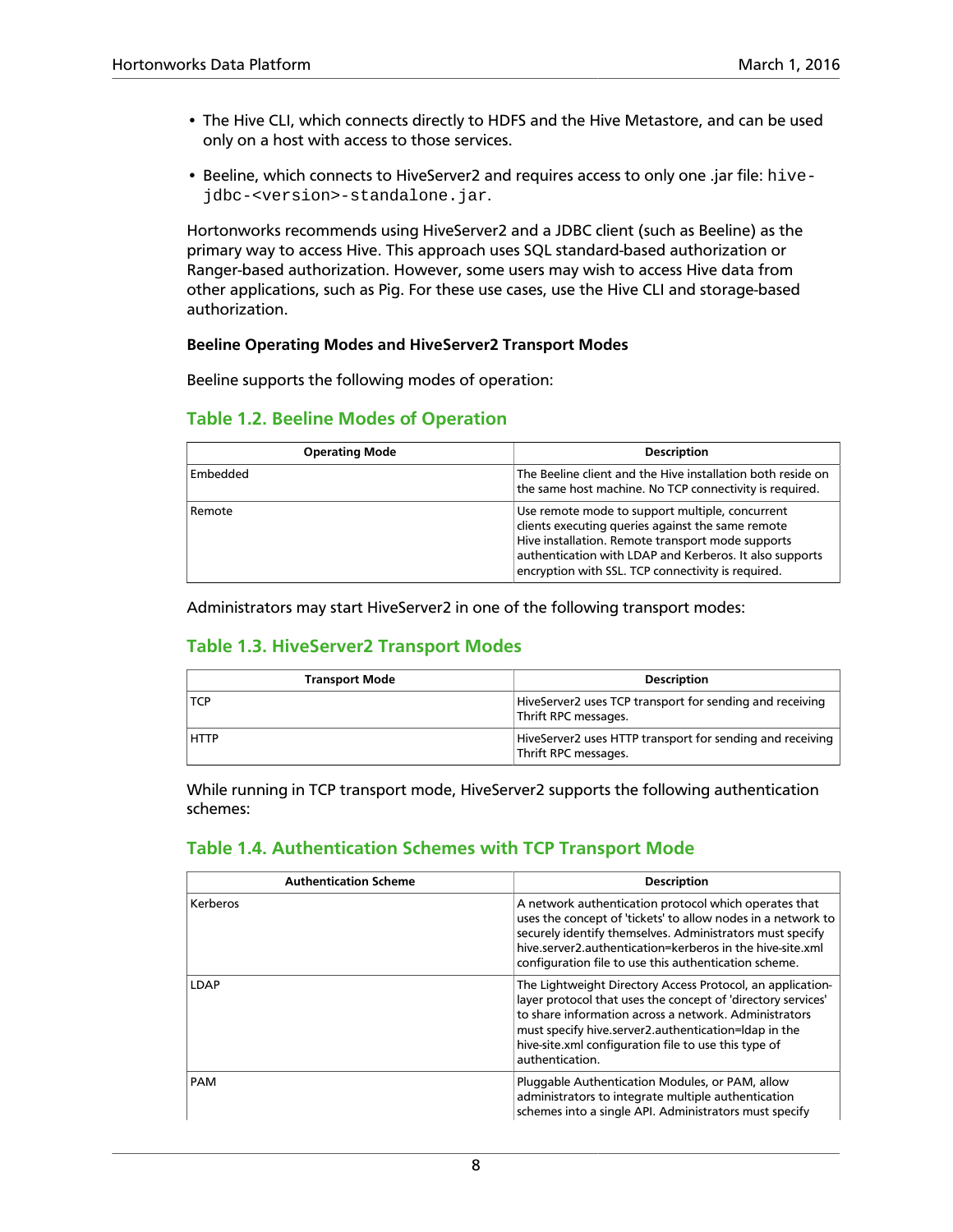| <b>Authentication Scheme</b> | <b>Description</b>                                                                                                                                                                                                                                                                                                                                                                                                                                        |
|------------------------------|-----------------------------------------------------------------------------------------------------------------------------------------------------------------------------------------------------------------------------------------------------------------------------------------------------------------------------------------------------------------------------------------------------------------------------------------------------------|
|                              | hive.server2.authentication=pam in the hive-site.xml<br>configuration file to use this authentication scheme.                                                                                                                                                                                                                                                                                                                                             |
| Custom                       | Authentication provided by a<br>custom implementation of the<br>org.apache.hive.service.auth.PasswdAuthenticationProvider<br>interface. The implementing class must be available in<br>the classpath for HiveServer2 and its name provided as<br>the value of the hive server 2 custom authentication class<br>property in the hive-site.xml configuration property file.                                                                                 |
| None                         | The Beeline client performs no authentication<br>with HiveServer2. Administrators must specify<br>hive server2 authentication=none in the hive-site xml<br>configuration file to use this authentication scheme.                                                                                                                                                                                                                                          |
| <b>NoSASL</b>                | While running in TCP transport mode, HiveServer2<br>uses the Java Simple Authentication and Security Layer<br>(SASL) protocol to establish a security layer between<br>the client and server. However, HiveServer2 also<br>supports connections in TCP transfer mode that do<br>not use the SASL protocol Administrators must specify<br>hive server2 authentication=nosasl in the hive-site xml<br>configuration file to use this authentication scheme. |

The next section describes the connection strings used to connect to HiveServer2 for all possible combinations of these modes, as well as the connection string required to connect to HiveServer2 in a secure cluster.

#### **Connecting to Hive with Beeline**

The following examples demonstrate how to use Beeline to connect to Hive for all possible variations of these modes.

#### **Embedded Client**

Use the following syntax to connect to Hive from Beeline in embedded mode:

```
!connect jdbc:hive2://
```
#### **Remote Client with HiveServer2 TCP Transport Mode and SASL Authentication**

Use the following syntax to connect to HiveServer2 in TCP mode from a remote Beeline client:

!connect jdbc:hive2://<host>:<port>/<db>

The default port for HiveServer2 in TCP mode is 10000, and db is the name of the database to which you want to connect.

#### **Remote Client with HiveServer2 TCP Transport Mode and NoSASL Authentication**

Clients must explicitly specify the authentication mode in their connection string when HiveServer2 runs in NoSASL mode:

!connect jdbc:hive2://<host>:<port>/<db>;auth=noSasl hiveuser pass org.apache. hive.jdbc.HiveDriver

If users forget to include auth=noSasl in the JDBC connection string, the JDBC client API attempts to make an SASL connection to HiveServer2. This causes an open connection that eventually results in the client crashing with an Out Of Memory error.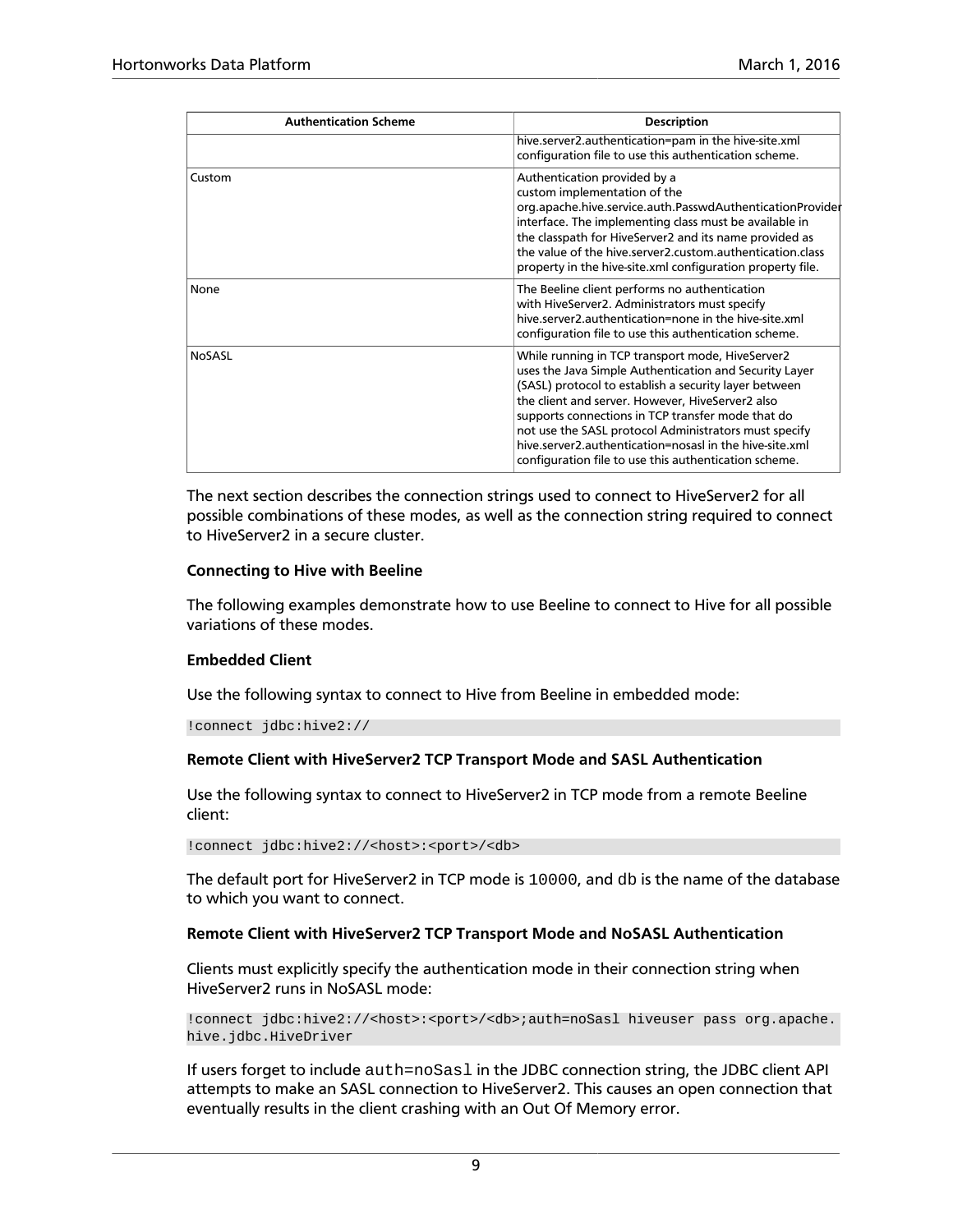#### **Remote Client with HiveServer2 HTTP Transport Mode**

Use the following syntax to connect to HiveServer2 in HTTP mode from a remote Beeline client:

```
!connect jdbc:hive2://<host>:<port>/<db>?hive.server2.transport.mode=
http;hive.server2.thrift.http.path=<http_endpoint>
```
#### **Remote Client with HiveServer2 in Secure Cluster**

Use the following syntax to connect to HiveServer2 in a secure cluster from a remote Beeline client:

```
!connect jdbc:hive2://<host>:<port>/<db>;principal=
<Server_Principal_of_HiveServer2>
```


### **Note**

The Beeline client must have a valid Kerberos ticket in the ticket cache before attempting to connect.

## <span id="page-15-0"></span>**1.3. Moving Data into Hive**

There are multiple methods of moving data into Hive. How you move the data into Hive depends on the source format of the data and the target data format that is required. Generally, [ORC](#page-11-0) is the preferred target data format because of the performance enhancements that it provides.

<span id="page-15-2"></span>The following methods are most commonly used:

#### **Table 1.5. Most Common Methods to Move Data into Hive**

| <b>Source of Data</b>                      | <b>Target Data Format in Hive</b> | <b>Method Description</b>                                                     |
|--------------------------------------------|-----------------------------------|-------------------------------------------------------------------------------|
| <b>ETL for legacy systems</b>              | ORC file format                   | 1. Move data into HDFS.                                                       |
|                                            |                                   | 2. Use an external table to move data<br>from HDFS to Hive.                   |
|                                            |                                   | 3. Then use Hive to convert the data to<br>the ORC file format.               |
| Operational SQL database                   | ORC file format                   | 1. Use Sqoop to import the data from<br>the SQL database into Hive.           |
|                                            |                                   | 2. Then use Hive to convert the data to<br>the ORC file format.               |
| Streaming source that is "append"<br>only" | ORC file format                   | 1. Write directly to the ORC file format<br>using the Hive Streaming feature. |

### <span id="page-15-1"></span>**1.3.1. Moving Data from HDFS to Hive Using an External Table**

This is the most common way to move data into Hive when the ORC file format is required as the target data format. Then Hive can be used to perform a fast parallel and distributed conversion of your data into ORC. The process is shown in the following diagram: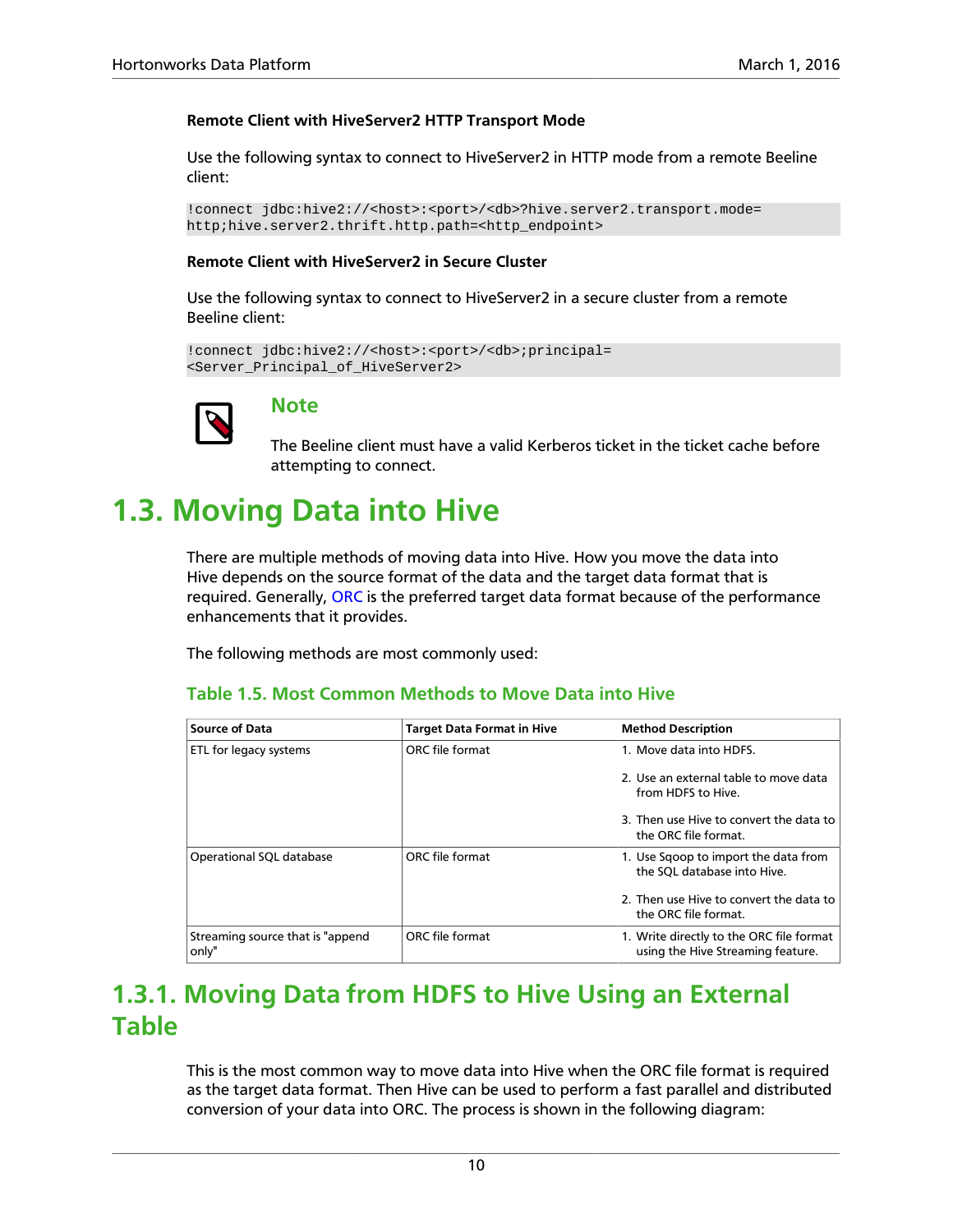<span id="page-16-0"></span>



#### **Moving .CSV Data into Hive**

The following steps describe moving .CSV data into Hive using the method illustrated in the above diagram with command-line operations.

- 1. **Move .CSV data into HDFS**:
	- a. The following is a .CSV file which contains a header line that describes the fields and subsequent lines that contain the data:

```
[<username>@cn105-10 ~]$ head cars.csv
Name, Miles_per_Gallon, Cylinders, Displacement, Horsepower, Weight_in_lbs,
Acceleration,Year,Origin
"chevrolet chevelle malibu",18,8,307,130,3504,12,1970-01-01,A
"buick skylark 320",15,8,350,165,3693,11.5,1970-01-01,A
"plymouth satellite",18,8,318,150,3436,11,1970-01-01,A
"amc rebel sst",16,8,304,150,3433,12,1970-01-01,A
"ford torino",17,8,302,140,3449,10.5,1970-01-01,A
...
[ <username>@cn105-10 ~]$
```
<username> is the user who is performing the operation. To test this example, run with a user from your environment.

b. First, use the following command to remove the header line from the file because it is not part of the data for the table:

[<username>@cn105-10 ~]\$ sed -i 1d cars.csv

c. Move the data to HDFS:

```
[<username>@cn105-10 ~]$ hdfs dfs -copyFromLocal cars.csv /user/
<username>/visdata
[<username>@cn105-10 ~]$ hdfs dfs -ls /user/<username>/visdata
Found 1 items
-rwxrwxrwx 3 <username> hdfs 22100 2015-08-12 16:16 /user/
<username>/visdata/cars.csv
```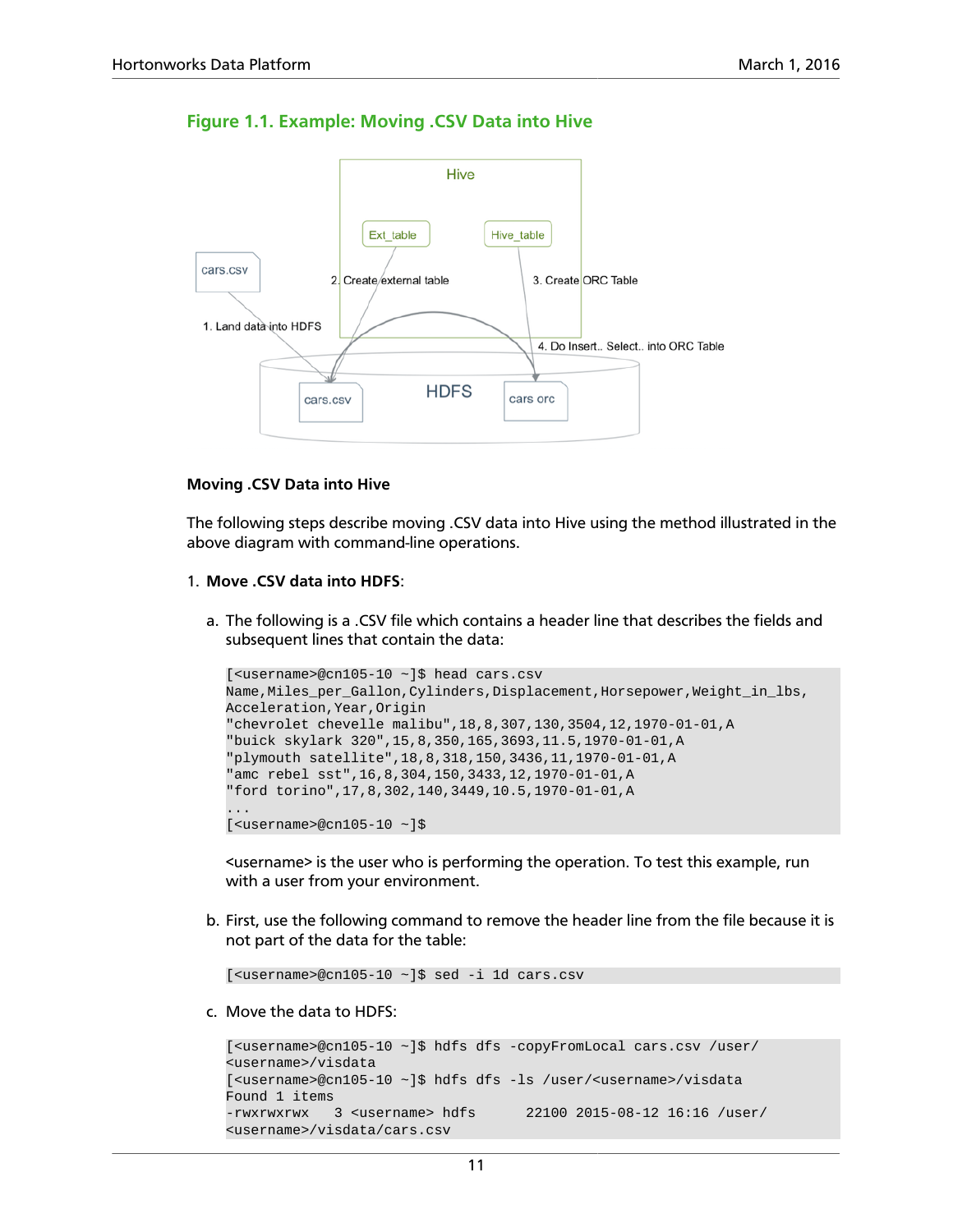#### 2. **Create an external table**.

An *external table* is a table for which Hive does not manage storage. If you delete an external table, only the definition in Hive is deleted. The data remains. An *internal table* is a table that Hive manages. If you delete an internal table, both the definition in Hive *and* the data are deleted.

The following command creates an external table:

```
CREATE EXTERNAL TABLE IF NOT EXISTS Cars(
        Name STRING, 
        Miles_per_Gallon INT,
        Cylinders INT,
        Displacement INT,
        Horsepower INT, 
        Weight_in_lbs INT,
        Acceleration DECIMAL,
        Year DATE,
        Origin CHAR(1))
     COMMENT 'Data about cars from a public database'
     ROW FORMAT DELIMITED
     FIELDS TERMINATED BY ','
     STORED AS TEXTFILE
     location '/user/<username>/visdata';
```
#### 3. **Create the ORC table**.

Now, create a table that is managed by Hive with the following command:

```
CREATE TABLE IF NOT EXISTS mycars(
        Name STRING, 
        Miles_per_Gallon INT,
        Cylinders INT,
        Displacement INT,
        Horsepower INT, 
        Weight_in_lbs INT,
        Acceleration DECIMAL,
        Year DATE,
        Origin CHAR(1))
     COMMENT 'Data about cars from a public database'
     ROW FORMAT DELIMITED
     FIELDS TERMINATED BY ','
     STORED AS ORC;
```
4. **Insert the data from the external table to the Hive ORC table**.

Now, use an SQL statement to move the data from the external table that you created in Step 2 to the Hive-managed ORC table that you created in Step 3:

INSERT OVERWRITE TABLE mycars SELECT \* FROM cars;



### **Note**

Using Hive to convert an external table into an ORC file format is very efficient because the conversion is a parallel and distributed action, and no standalone ORC conversion tool is necessary.

5. **Verify that you imported the data into the ORC-formatted table correctly**: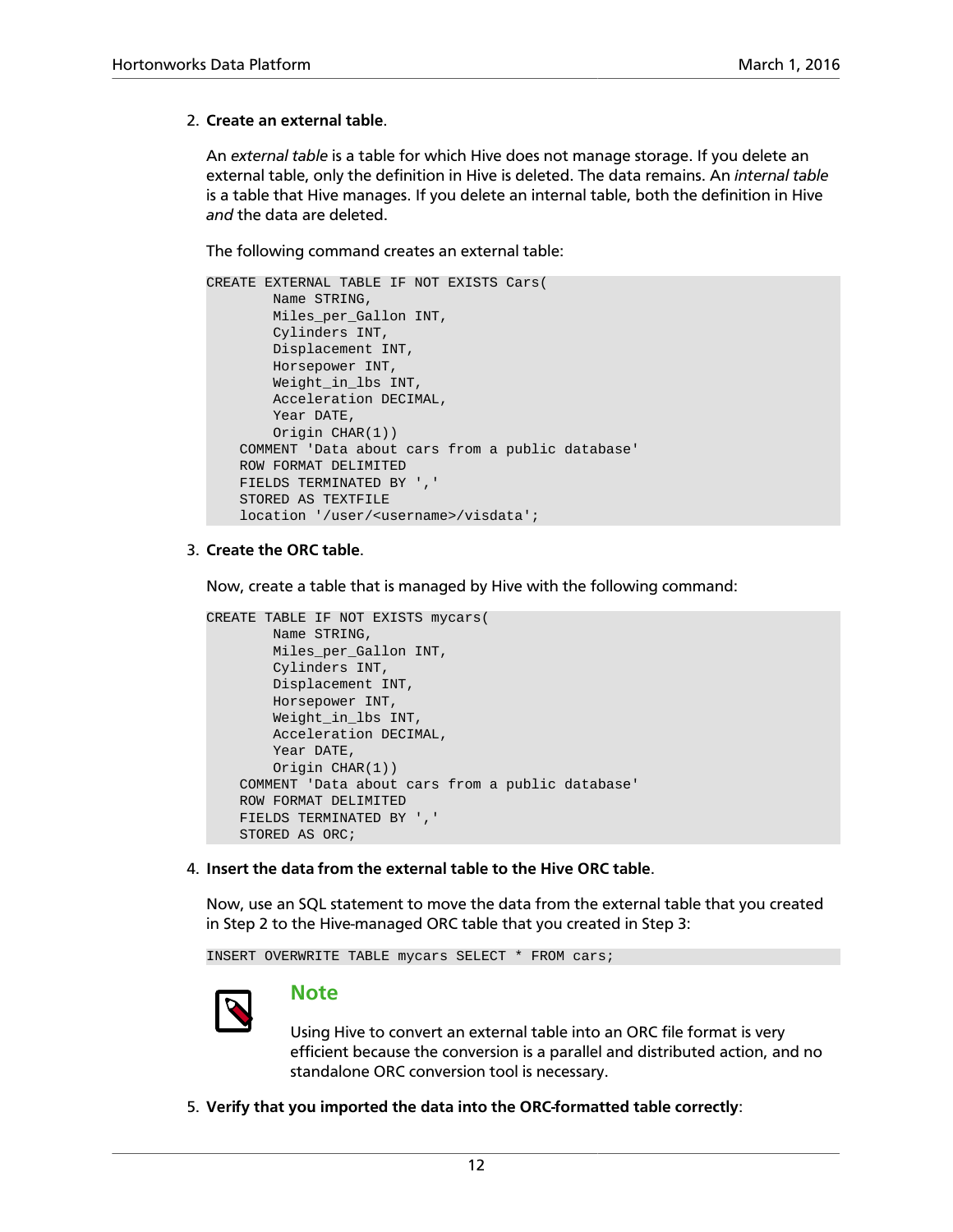```
hive> select * from mycars limit 3;
OK
"chevrolet chevelle malibu" 18 8 307 130 3504 12 1970-01-01 A
"buick skylark 320" 15 8 350 165 3693 12 1970-01-01 A
"plymouth satellite" 18 8 318 150 3436 11 1970-01-01 A
Time taken: 0.144 seconds, Fetched: 3 row(s)
```
### <span id="page-18-0"></span>**1.3.2. Using Sqoop to Move Data into Hive**

Sqoop is a tool that enables you to bulk import and export data from a database. You can use Sqoop to import data into HDFS or directly into Hive. However, Sqoop can only import data into Hive as a text file or as a SequenceFile. To use the ORC file format, you must use a two-phase approach: first use Sqoop to move the data into HDFS, and then use Hive to convert the data into the ORC file format as described in the above Steps 3 and 4 of ["Moving Data from HDFS to Hive Using an External Table.](#page-15-1)"

A detailed Sqoop user guide is available on the Apache web site [here](https://sqoop.apache.org/docs/1.4.6/SqoopUserGuide.html).

<span id="page-18-1"></span>The process for using Sqoop to move data into Hive is shown in the following diagram:

#### **Figure 1.2. Using Sqoop to Move Data into Hive**



#### **Moving Data into Hive Using Sqoop**

1. **Specify the source connection information**.

First, you must specify the:

- database URI (db.foo.com in the following example)
- database name (bar)
- connection protocol (jdbc:mysql:)

For this example, use the following command:

sqoop import --connect jdbc:mysql://db.foo.com/bar --table EMPLOYEES

If the source database requires credentials, such as a username and password, you can enter the password on the command line or specify a file where the password is stored.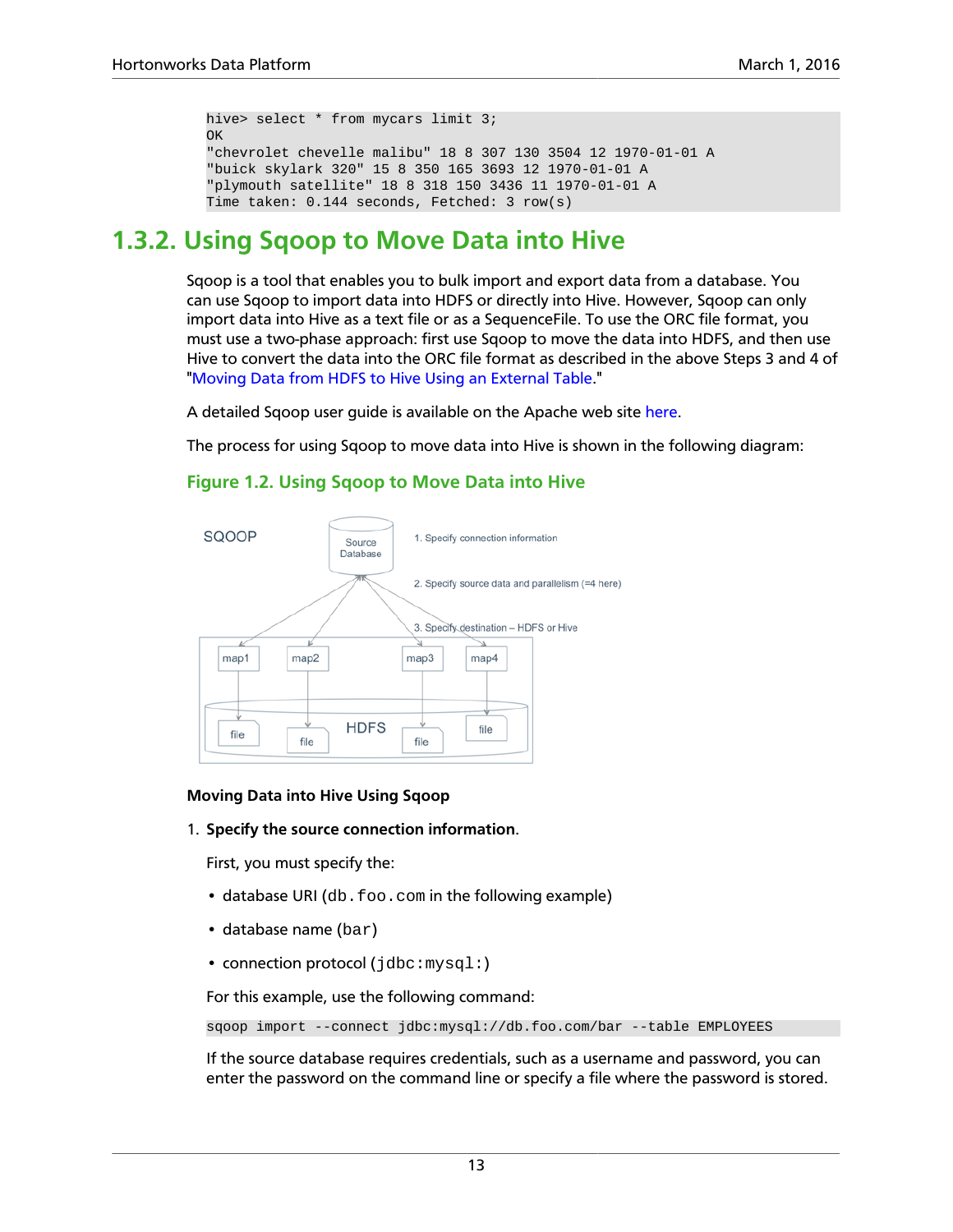For example:

• Enter the password on the command line:

```
sqoop import --connect jdbc:mysql://db.foo.com/bar --table EMPLOYEES --
username <username> -P
Enter password: (hidden)
```
• Specify a file where the password is stored:

```
sqoop import --connect jdbc:mysql://db.foo.com/bar --table EMPLOYEES --
username <username> --password-file ${user.home}/.password
```
More connection options are described in the [Sqoop User Guide](https://sqoop.apache.org/docs/1.4.6/SqoopUserGuide.html#_connecting_to_a_database_server) on the Apache web site.

- 2. **Specify the data and the parallelism for import**:
	- a. Specify the data simply.

Sqoop provides flexibility to specify exactly the data you want to import from the source system:

• Import an **entire table**:

sqoop import --connect jdbc:mysql://db.foo.com/bar --table EMPLOYEES

• Import a **subset of the columns** from a table:

```
sqoop import --connect jdbc:mysql://db.foo.com/bar --table EMPLOYEES --
columns "employee_id,first_name,last_name,job_title"
```
• Import only the **latest records** by specifying them with a WHERE clause and then that they be appended to an existing table:

```
sqoop import --connect jdbc:mysql://db.foo.com/bar --table EMPLOYEES 
 --where "start_date > '2010-01-01'"
sqoop import --connect jdbc:mysql://db.foo.com/bar --table EMPLOYEES --
where "id > 100000" --target-dir /incremental_dataset --append
```
You can also use a free-form SQL statement.

b. Specify parallelism.

There are three options for specifying *write parallelism* (number of map tasks):

• Explicitly set the number of mappers using --num-mappers. Sqoop evenly splits the primary key range of the source table:

```
sqoop import --connect jdbc:mysql://db.foo.com/bar --table EMPLOYEES --
num-mappers 8
```
In this scenario, the source table must have a primary key.

• Provide an alternate split key using  $-\text{split-by}$ . This evenly splits the data using the alternate split key instead of a primary key: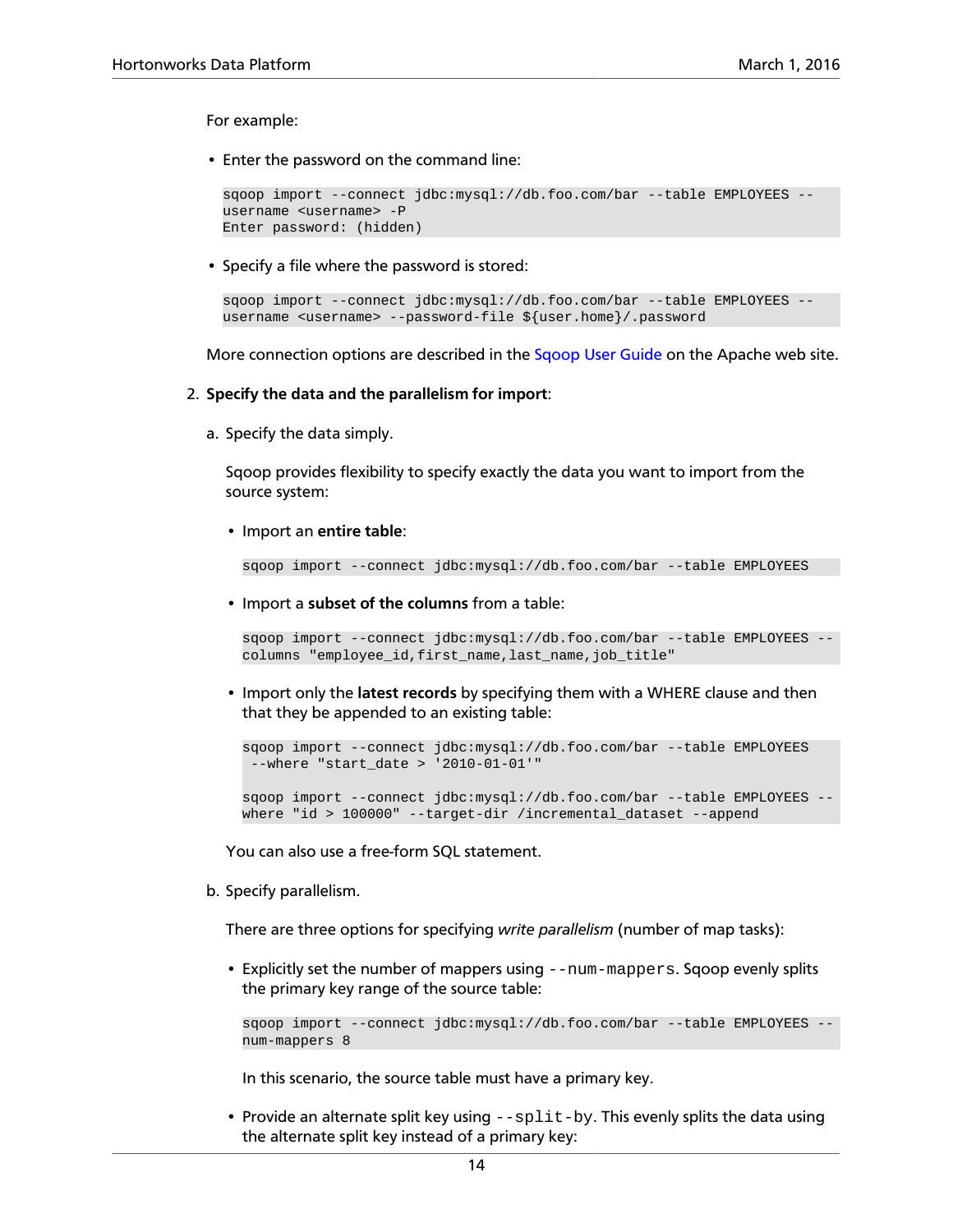sqoop import --connect jdbc:mysql://db.foo.com/bar --table EMPLOYEES - split-by dept\_id

This method is useful if primary keys are not evenly distributed.

- When there is not split key or primary key, the data import must be sequential. Specify a single mapper by using  $-{\text{num-mappers}}$  1 or  $-{\text{autoreset-to-one}}$ mapper.
- c. Specify the data using a query.

Instead of specifying a particular table or columns, you can specify the date with a query. You can use one of the following options:

• Explicitly specify a *split-by column* using  $-\text{split-by}$  and put  $\sharp$  CONDITIONS that Sqoop replaces with range conditions based on the split-by key. This method requires a target directory:

sqoop import --query 'SELECT a.\*, b.\* FROM a JOIN b on (a.id == b.id) WHERE \$CONDITIONS' --split-by a.id --target-dir /user/foo/joinresults

• Use sequential import if you cannot specify a split-by column:

```
sqoop import --query 'SELECT a.*, b.* FROM a JOIN b on (a.id == b.id) 
WHERE $CONDITIONS' -m 1 --target-dir /user/foo/joinresults
```
To try a sample query without importing data, use the eval option to print the results to the command prompt:

```
sqoop eval --connect jdbc:mysql://db.foo.com/bar --query "SELECT * FROM
 employees LIMIT 10"
```
#### 3. **Specify the destination for the data: HDFS or Hive**.

Here is an example of specifying the HDFS target directory:

sqoop import --query 'SELECT a.\*, b.\* FROM a JOIN b on (a.id == b.id) WHERE \$CONDITIONS' --split-by a.id --target-dir /user/foo/joinresults

If you can add text data into your Hive table, you can specify that the data be directly added to Hive. Using --hive-import is the primary method to add text data directly to Hive:

```
sqoop import --connect jdbc:mysql://db.foo.com/corp --table EMPLOYEES --
hive-import
```
This method creates a metastore schema after storing the text data in HDFS.

If you have already moved data into HDFS and want to add a schema, use the createhive-table Sqoop command:

sqoop create-hive-table (generic-args) (create-hive-table-args)

Additional options for importing data into Hive with Sqoop: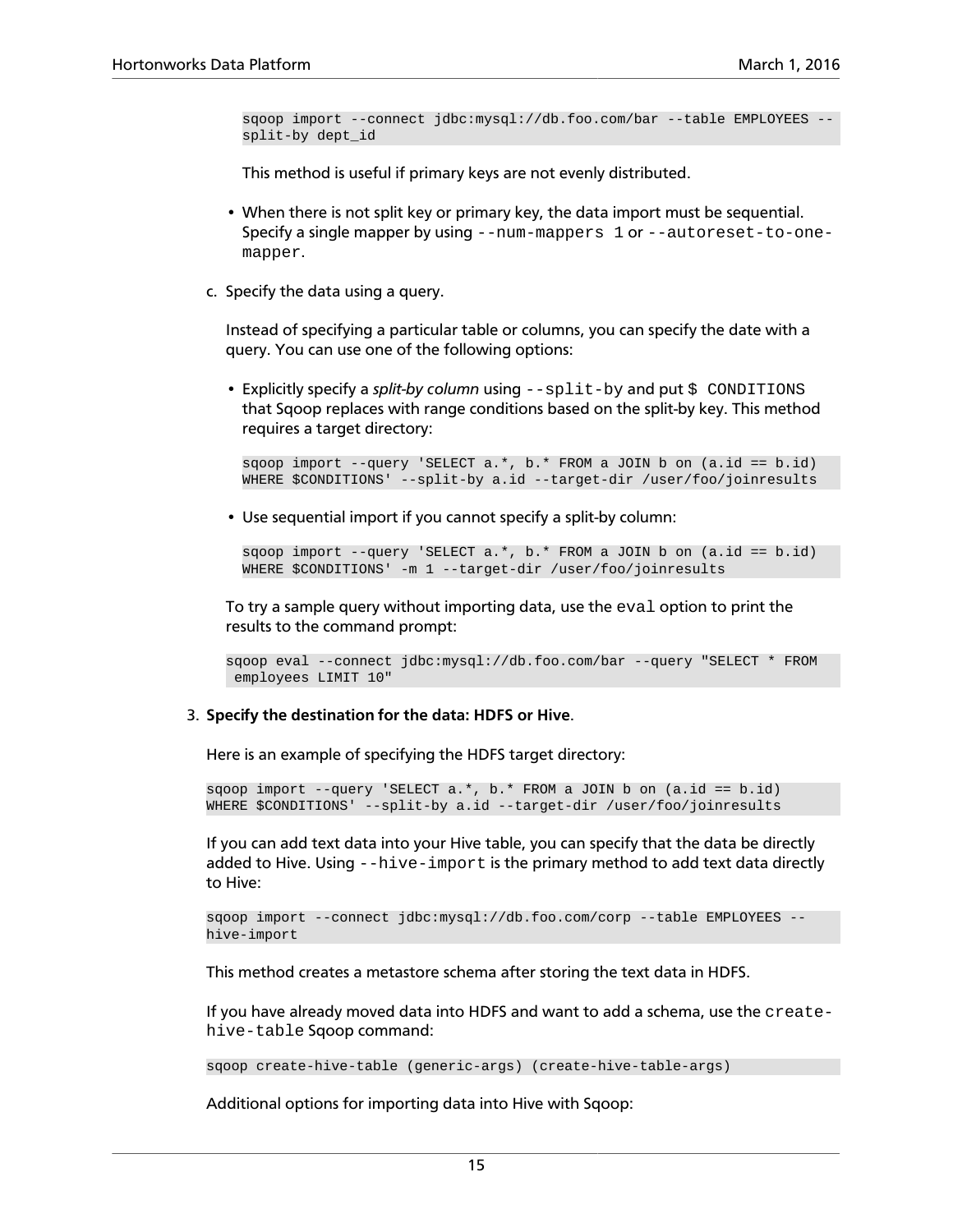| <b>Sgoop Command Option</b>            | <b>Description</b>                                                                                                                                    |
|----------------------------------------|-------------------------------------------------------------------------------------------------------------------------------------------------------|
| --hive-home <directory></directory>    | Overrides SHIVE HOME.                                                                                                                                 |
| --hive-import                          | Imports tables into Hive using Hive's default delimiters if<br>none are explicitly set.                                                               |
| --hive-overwrite                       | Overwrites existing data in the Hive table.                                                                                                           |
| --create-hive-table                    | Creates a hive table during the operation. If this option<br>is set and the Hive table already exists, the job will fail.<br>Set to false by default. |
| --hive-table <table name=""></table>   | Specifies the table name to use when importing data<br>into Hive.                                                                                     |
| --hive-drop-import-delims              | Drops the delimiters $\n\cdot r$ , and $\01$ from string fields<br>when importing data into Hive.                                                     |
| --hive-delims-replacement              | Replaces the delimiters $\n\cdot x$ , $\cdot x$ , and $\cdot 01$ from strings<br>fields with a user-defined string when importing data<br>into Hive.  |
| --hive-partition-key                   | Specifies the name of the Hive field on which a sharded<br>database is partitioned.                                                                   |
| --hive-partition-value <value></value> | A string value that specifies the partition key for data<br>imported into Hive.                                                                       |
| --map-column-hive <map></map>          | Overrides the default mapping from SQL type to Hive<br>type for configured columns.                                                                   |

#### <span id="page-21-1"></span>**Table 1.6. Sqoop Command Options for Importing Data into Hive**

### <span id="page-21-0"></span>**1.3.3. Incrementally Updating a Hive Table Using Sqoop and an External Table**

It is common to perform a one-time ingestion of data from an operational database to Hive and then require incremental updates periodically. Currently, Hive does not support SQL Merge for bulk merges from operational systems. Instead, you must perform periodic updates as described in this section.



### **Note**

This procedure requires change data capture from the operational database that has a primary key and modified date field where you pulled the records from since the last update.

#### **Overview**

This procedure combines the techniques that are described in the sections ["Moving Data](#page-15-1) [from HDFS to Hive Using an External Table"](#page-15-1) and "[Using Sqoop to Move Data into Hive.](#page-18-0)"

Use the following steps to incrementally update Hive tables from operational database systems:

- 1. **Ingest:** Complete data movement from the operational database (base\_table) followed by change or update of changed records only (incremental\_table).
- 2. **Reconcile:** Create a single view of the base table and change records (reconcile\_view) to reflect the latest record set.
- 3. **Compact:** Create a reporting table (reporting\_table) from the reconciled view.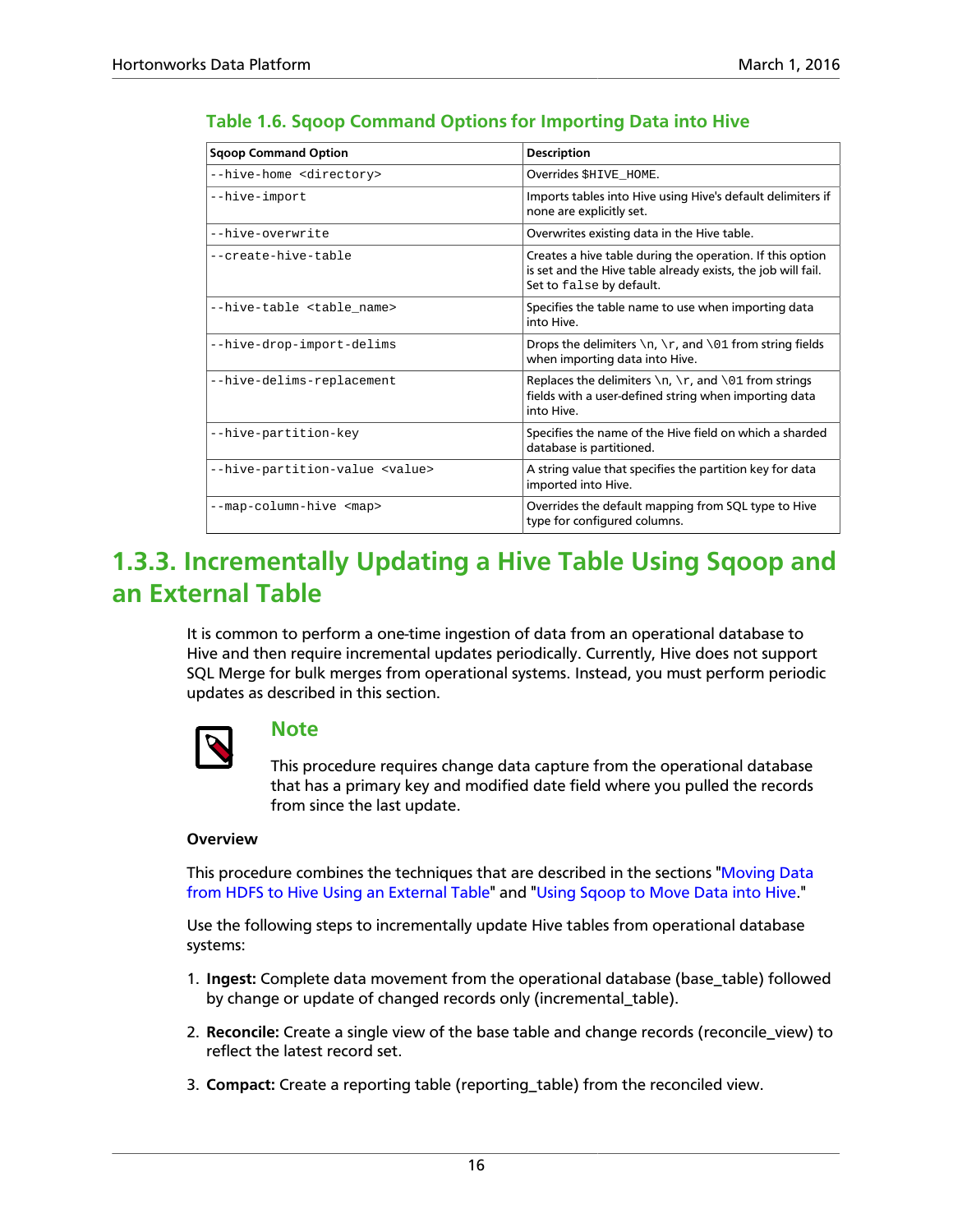4. **Purge:** Replace the base table with the reporting table contents and delete any previously processed change records before the next data ingestion cycle, which is shown in the following diagram.

#### <span id="page-22-0"></span>**Figure 1.3. Data Ingestion Lifecycle**



The base table is a Hive internal table, which was created during the first data ingestion. The incremental table is a Hive external table, which likely is created from .CSV data in HDFS. This external table contains the changes (INSERTs and UPDATEs) from the operational database since the last data ingestion.



### **Note**

Generally, the table is partitioned and only the latest partition is updated, making this process more efficient.

#### **Incrementally Updating Data in Hive**

#### 1. **Ingest the data.**

a. Store the base table in the ORC format in Hive.

The first time that data is ingested, you must import the entire table from the source database. You can use Sqoop. The following example shows importing data from Teradata:

```
sqoop import --connect jdbc:teradata://{host name}/Database=retail 
--connection-manager org.apache.sqoop.teradata.TeradataConnManager
username dbc 
--password dbc --table SOURCE_TBL --target-dir /user/hive/base_table -m 1
```
b. Store this data into an ORC-formatted table using the Steps 2 - 5 shown in ["Moving](#page-15-1) [Data from HDFS to Hive Using an External Table.](#page-15-1)"

The base table definition after moving it from the external table to a Hive-managed table looks like the below example:

```
CREATE TABLE base_table (
         id STRING,
         field1 STRING,
         modified_date DATE)
     ROW FORMAT DELIMITED
     FIELDS TERMINATED BY ','
     STORED AS ORC;
```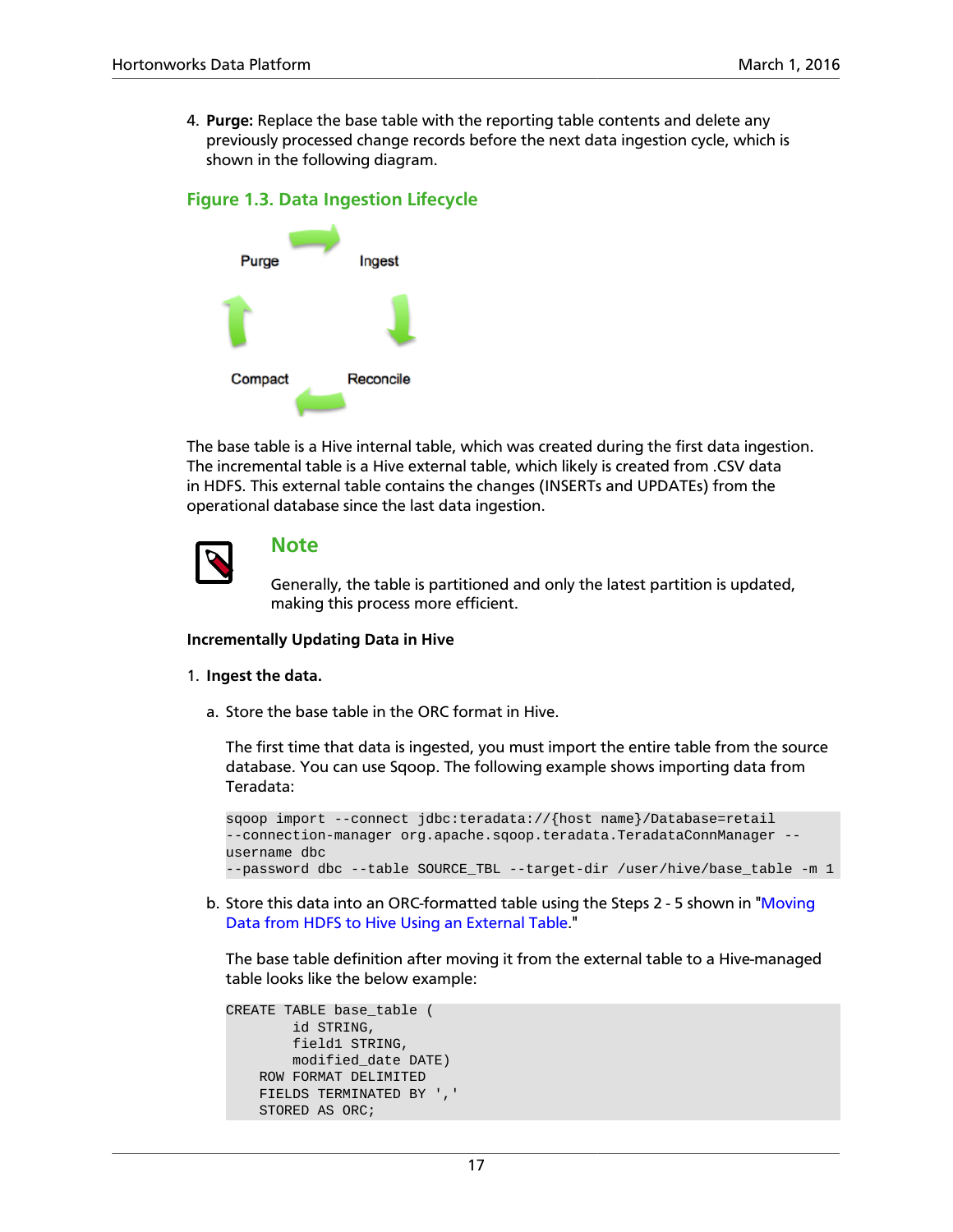c. Store the incremental table as an external table in Hive.

It is more common to be importing incremental changes since the last time data was updated and then merging it. See the section "[Using Sqoop to Move Data into Hive"](#page-18-0) for examples of importing data with Sqoop.

In the following example,  $--check-column$  is used to fetch records newer than last\_import\_date, which is the date of the last incremental data update:

```
sqoop import --connect jdbc:teradata://{host name}/Database=retail 
--connection-manager org.apache.sqoop.teradata.TeradataConnManager 
--username dbc --password dbc --table SOURCE_TBL --target-dir /user/hive/
incremental_table -m 1 
--check-column modified_date --incremental lastmodified --last-value
 {last_import_date}
```
You can also use  $-\alpha$  -  $\alpha$  to perform the same operation:

```
sqoop import --connect jdbc:teradata://{host name}/Database=retail 
--connection-manager org.apache.sqoop.teradata.TeradataConnManager --
username dbc 
--password dbc --target-dir /user/hive/incremental_table -m 1 
--query 'select * from SOURCE_TBL where modified_date >
 {last_import_date} AND $CONDITIONS'
```
d. After the incremental table data is moved into HDFS using Sqoop, you can define an external Hive table over it with the following command:

```
CREATE EXTERNAL TABLE incremental_table (
         id STRING,
         field1 STRING,
         modified_date DATE)
     ROW FORMAT DELIMITED
     FIELDS TERMINATED BY ','
     STORED AS TEXTFILE
     location '/user/hive/incremental_table';
```
2. **Reconcile or merge the data.**

Create a view that uses UNION ALL to merge the data and reconcile the base table records with the new records:

```
CREATE VIEW reconcile_view AS
SELECT t1.* FROM
    (SELECT * FROM base_table
     UNION ALL
     SELECT * from incremental_table) t1
JOIN
     (SELECT id, max(modified_date) max_modified FROM
         (SELECT * FROM base_table
         UNION ALL
         SELECT * from incremental_table)
     GROUP BY id) t2
ON t1.id = t2.id AND t1.modified date = t2.max modified;
```
EXAMPLES: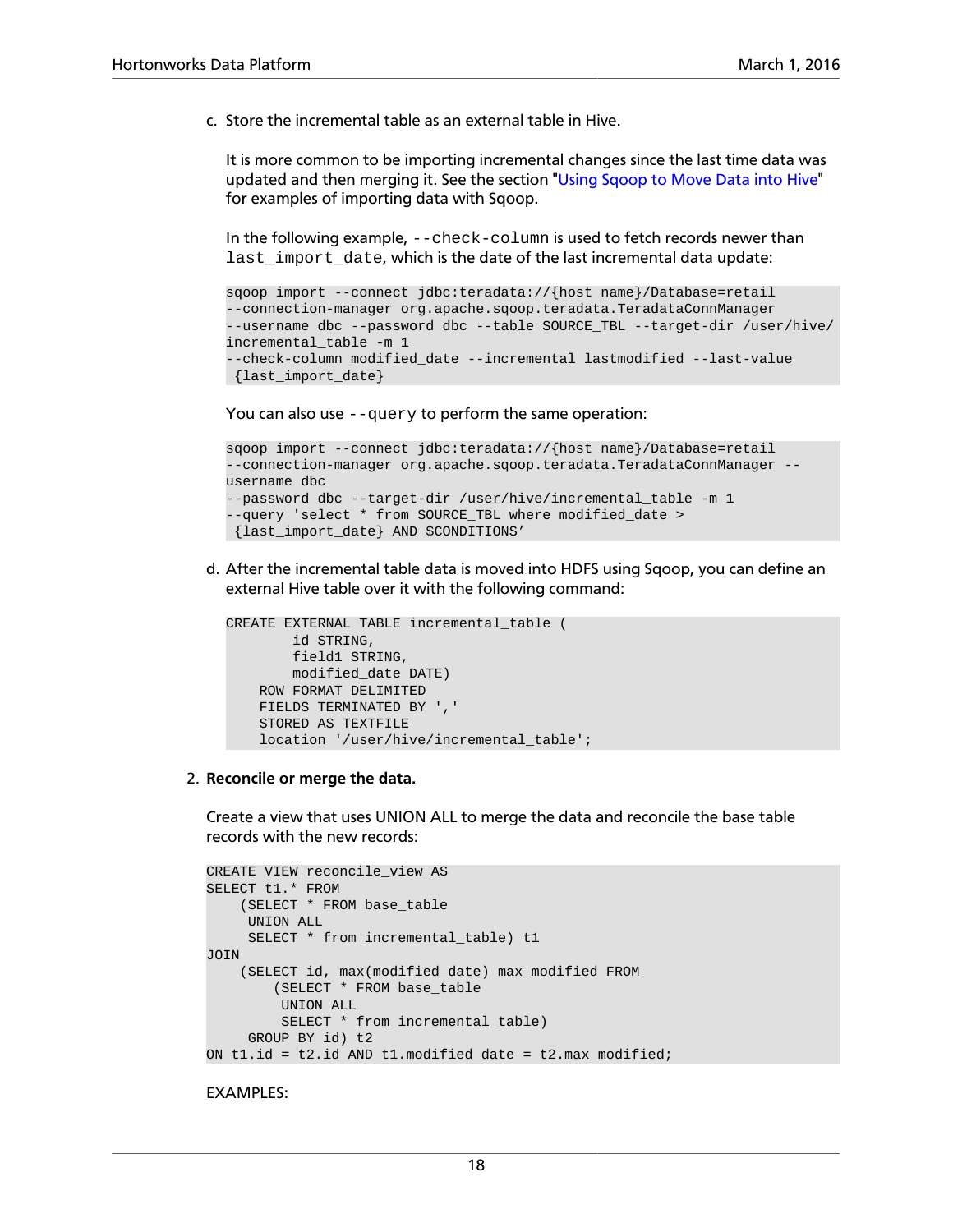#### <span id="page-24-0"></span>• **Figure 1.4. Dataset after the UNION ALL Command Is Run**

UNION: (SELECT \* FROM base\_table UNION SELECT \* from incremental\_table)

| id, | field1.       |       |    | field2, field3, field4, |       | field5, modified date |                   |
|-----|---------------|-------|----|-------------------------|-------|-----------------------|-------------------|
| 1,  | abcd,         | efgh, | 4. |                         | 10.2. | 2014-02-01 09:22:52   |                   |
| 2,  | abcde,        | efgh, |    |                         | 10.2, | 2014-02-01 09:22:52   | base table        |
| З,  | abcde, efgh,  |       | 6. |                         | 10.2. | 2014-02-01 09:22:52   |                   |
| 1,  | abcdef, efgh, |       |    |                         | 10.2, | 2014-03-01 09:22:52   |                   |
| 2,  | abc.          | efgh, | 8, |                         | 10.2, | 2014-03-01 09:22:52   | incremental table |

#### <span id="page-24-1"></span>• **Figure 1.5. Dataset in the View**

#### VIEW: reconcile view

| id, |               |       |    |    |       | field1, field2, field3, field4, field5, modified date |
|-----|---------------|-------|----|----|-------|-------------------------------------------------------|
| 1.  | abcdef, efgh, |       | 7. |    | 10.2. | 2014-03-01 09:22:52                                   |
| 2.  | abc.          | efgh. | 8. | 7. | 10.2. | 2014-03-01 09:22:52                                   |
| 3,  | abcde, efgh,  |       | 6. | 7, | 10.2. | 2014-02-01 09:22:52                                   |



### **Note**

In the reconcile\_view only one record exists per primary key, which is shown in the id column. The values displayed in the id column correspond to the latest modification date that is displayed in the modified\_date column.

#### 3. **Compact the data.**

The view changes as soon as new data is introduced into the incremental table in HDFS (/user/hive/incremental\_table, so create and store a copy of the view as a snapshot in time:

```
DROP TABLE reporting_table;
CREATE TABLE reporting table AS
SELECT * FROM reconcile_view;
```
#### 4. **Purge data.**

a. After you have created a reporting table, clean up the incremental updates to ensure that the same data is not read twice:

hadoop fs -rm -r /user/hive/incremental\_table/\*

b. Move the data into the ORC format as the base table. Frequently, this involves a partition rather than the entire table:

```
DROP TABLE base_table;
CREATE TABLE base_table (
         id STRING,
         field1 STRING,
         modified_date DATE)
    ROW FORMAT DELIMITED
     FIELDS TERMINATED BY ','
     STORED AS ORC;
INSERT OVERWRITE TABLE base_table SELECT * FROM reporting_table;
```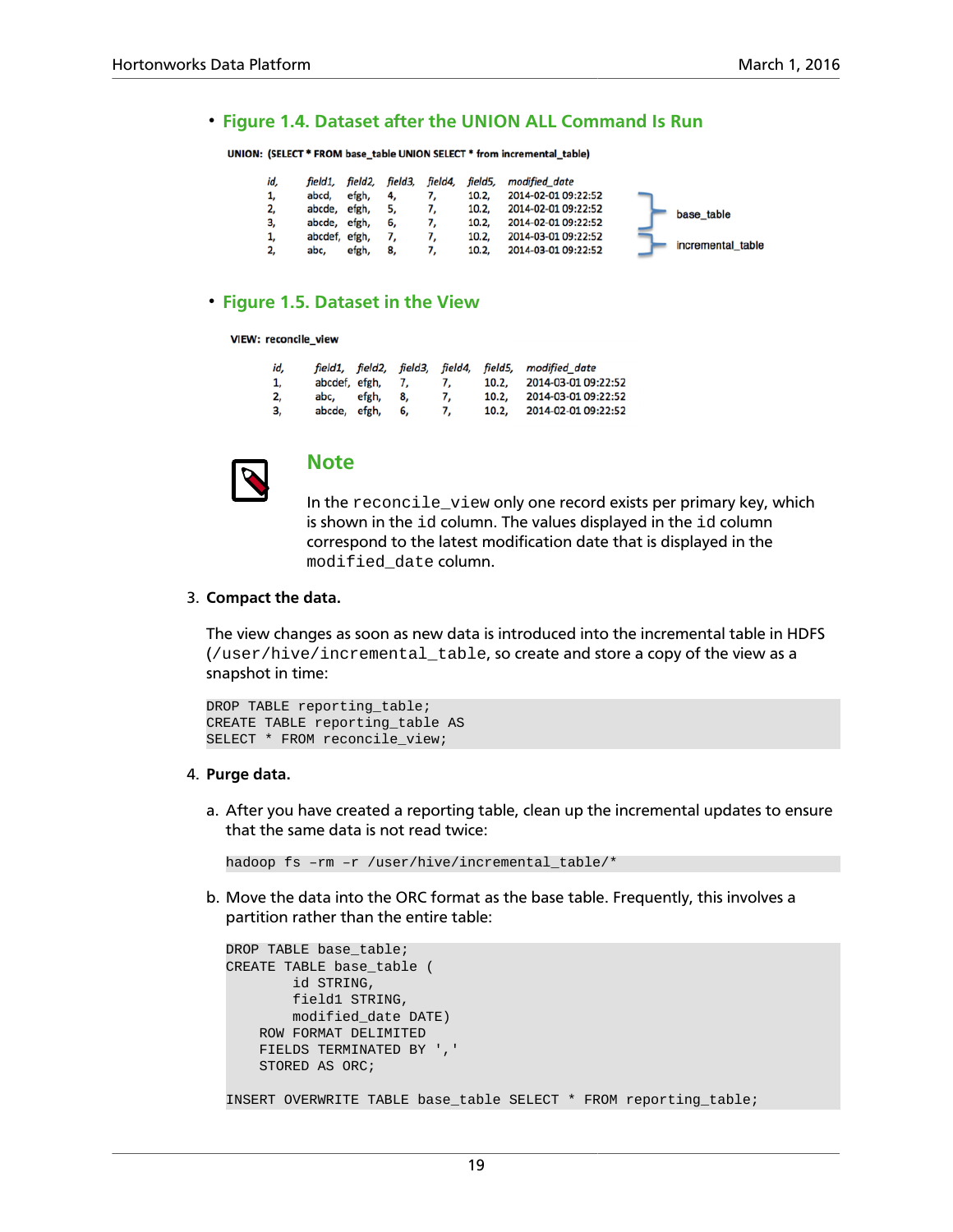#### **Handling Deletes**

Deletes can be handled by adding a DELETE\_DATE field in the tables:

```
CREATE VIEW reconcile_view AS
    SELECT t1.* FROM
         (SELECT * FROM base_table
          UNION
          SELECT * FROM incremental_table) t1
      JOIN
          (SELECT id, max(modified_date) max_modified FROM
              (SELECT * FROM base_table
               UNION
               SELECT * FROM incremental_table) 
       GROUP BY id) t2
  ON t1.id = t2.id AND t1.modified date = t2.max modified
   AND t1.delete_date IS NULL;
```


**Tip**

You can automate the steps to incrementally update data in Hive by using Oozie. See ["Using HDP for Workflow and Scheduling \(Oozie\)](#page-55-0)."

### <span id="page-25-0"></span>**1.4. Hive JDBC and ODBC Drivers**

Hortonworks provides Hive JDBC and ODBC drivers that let you connect to popular Business Intelligence (BI) tools to query, analyze and visualize data stored within the Hortonworks Data Platform.

Hive ODBC drivers for Linux and Mac operating systems are installed when you install Hive. For information about using the Hive ODBC drivers, see the [Hive ODBC Driver User Guide.](https://hortonworks.com/wp-content/uploads/2015/10/Hortonworks-Hive-ODBC-Driver-User-Guide.pdf)

JDBC URLs have the following format:

```
jdbc:hive2://<host>:<port>/<dbName>;<sessionConfs>?<hiveConfs>#<hiveVars>
```

| <b>JDBC Parameter</b> | <b>Description</b>                                                                                                                                                                                                          |
|-----------------------|-----------------------------------------------------------------------------------------------------------------------------------------------------------------------------------------------------------------------------|
| host.                 | The cluster node hosting HiveServer2.                                                                                                                                                                                       |
| port                  | The port number to which HiveServer2 listens.                                                                                                                                                                               |
| dbName                | The name of the Hive database to run the query against.                                                                                                                                                                     |
| sessionConfs          | Optional configuration parameters for the<br>JDBC/ODBC driver in the following format:<br><key1>=<value1>;<key2>=<key2>;</key2></key2></value1></key1>                                                                      |
| hiveConfs             | Optional configuration parameters for<br>Hive on the server in the following format:<br><key1>=<value1>;<key2>=<key2>; <br/>The configurations last for the duration of the user<br/>session.</key2></key2></value1></key1> |
| hiveVars              | Optional configuration parameters for<br>Hive variables in the following format:<br><key1>=<value1>;<key2>=<key2>; <br/>The configurations last for the duration of the user<br/>session.</key2></key2></value1></key1>     |

The specific JDBC connection URL for a HiveServer2 client depends on several factors: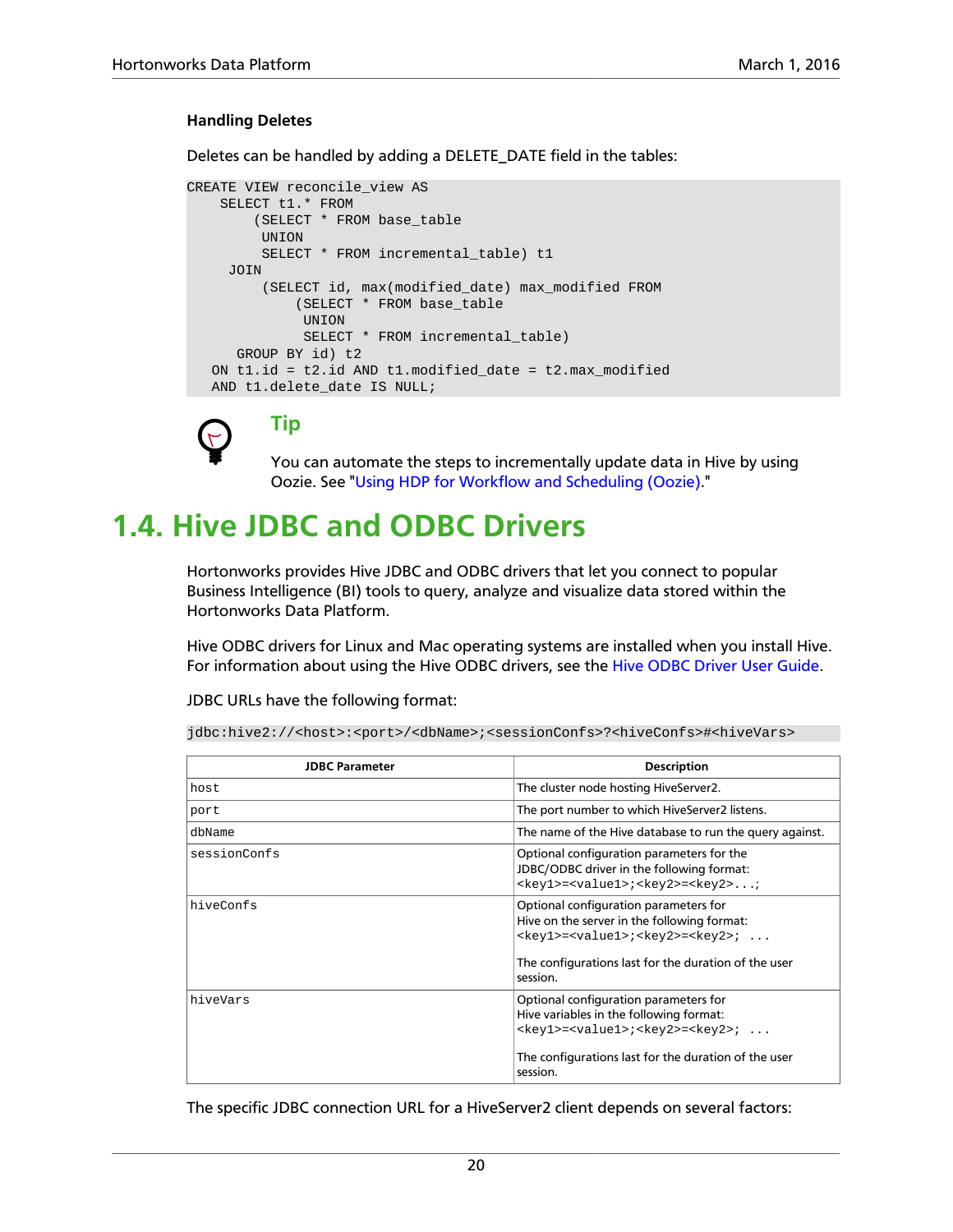- How is HiveServer2 deployed on the cluster?
- What type of transport does HiveServer2 use?
- Does HiveServer2 use transport-layer security?
- Is HiveServer2 configured to authenticate users?

The rest of this section describes how to use session configuration variables to format the JDBC connection URLs for all these scenarios.



### **Note**

Some HiveServer2 clients may need to run on a host outside of the Hadoop cluster. These clients require access to the following .jar files to successfully use the Hive JDBC driver in both HTTP and HTTPS modes: hive-jdbc- <version>-standalone.jar, hadoop-common.jar, and hadoopauth.jar.

#### **Embedded and Remote Modes**

In embedded mode, HiveServer2 runs within the Hive client rather than in a separate process. No host or port number is necessary for the JDBC connection. In remote mode, HiveServer2 runs as a separate daemon on a specified host and port, and the JDBC client and HiveServer2 interact using remote procedure calls with the Thrift protocol.

#### Embedded Mode

jdbc:hive2://

#### Remote Mode

jdbc:hive2://<host>:<port>/<dbName>;<sessionConfs>?<hiveConfs>#<hiveVars>



#### **Note**

The rest of the example JDBC connection URLs in this topic are valid only for HiveServer2 configured in remote mode.

#### **TCP and HTTP Transport**

The JDBC client and HiveServer2 can use either HTTP or TCP-based transport to exchange RPC messages. Specify the transport used by HiveServer2 with the transportMode and httpPath session configuration variables. The default transport is TCP.

| transportMode Variable Value | <b>Description</b>                           |
|------------------------------|----------------------------------------------|
| http                         | Connect to HiveServer2 using HTTP transport. |
| binary                       | Connect to HiveServer2 using TCP transport.  |

#### HTTP Transport

jdbc:hive2://<host>:<port>/<dbName>;transportMode=http;httpPath= <http\_endpoint>;<otherSessionConfs>?<hiveConfs>#<hiveVars>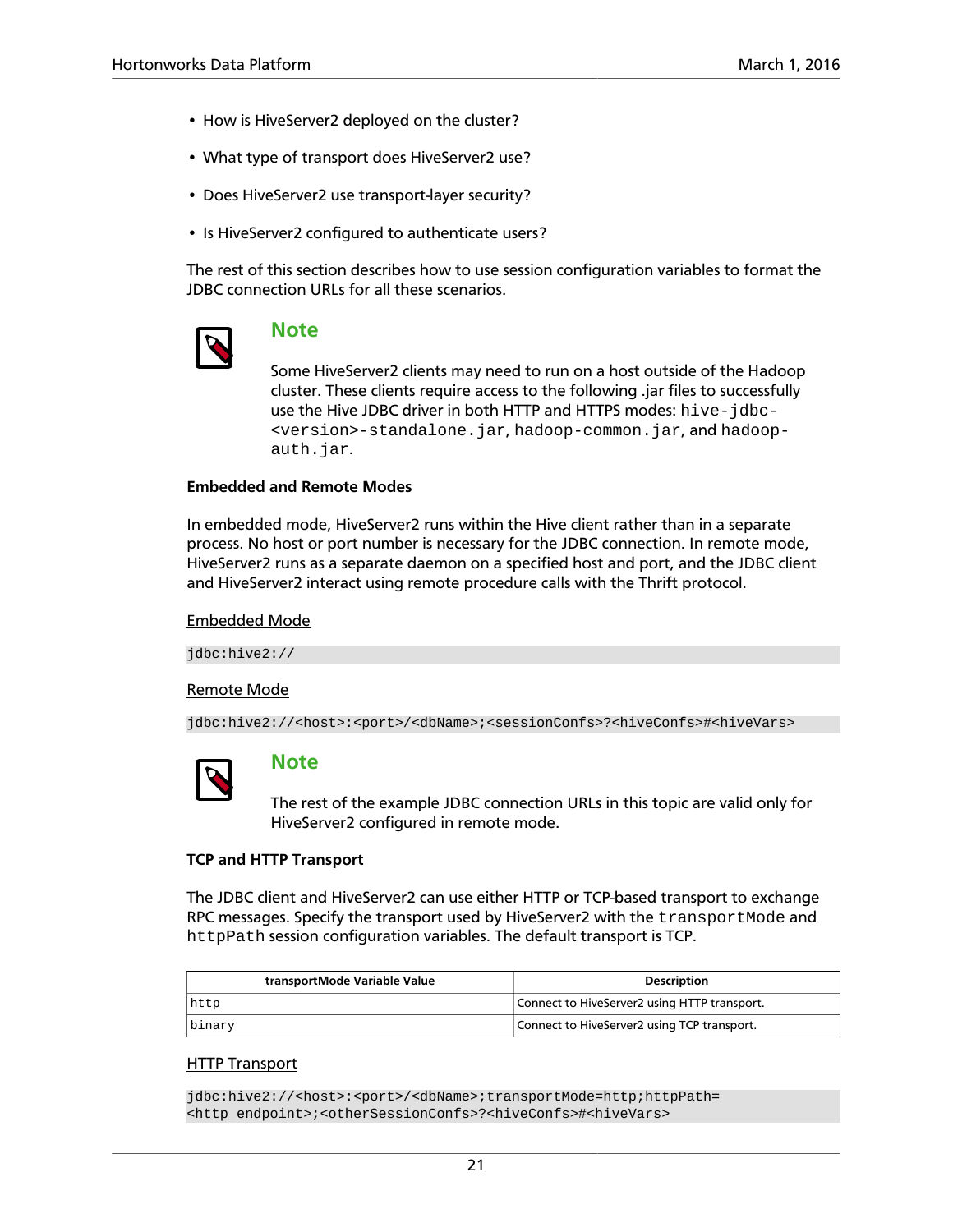

#### **Note**

The JDBC driver assumes a value of cliservice if the httpPath configuration variable is not specified.

#### TCP Transport

```
jdbc:hive2://<host>:<port>/<dbName>;<otherSessionConfs>?
<hiveConfs>#<hiveVars>
```
Because the default transport is TCP, there is no need to specify transportMode=binary if TCP transport is desired.

#### **User Authentication**

HiveServer2 supports Kerberos, LDAP, Pluggable Authentication Modules (PAM), and custom plugins for authenticating the JDBC user connecting to HiveServer2. The format of the JDBC connection URL for authentication with Kerberos differs from the format for other authentication models.

| <b>User Authentication Variable</b> | <b>Description</b>                                                                                                                                                                                 |
|-------------------------------------|----------------------------------------------------------------------------------------------------------------------------------------------------------------------------------------------------|
| principal                           | A string that uniquely identifies a Kerberos user.                                                                                                                                                 |
| saslOop                             | Quality of protection for the SASL framework. The level of<br>quality is negotiated between the client and server during<br>authentication. Used by Kerberos authentication with TCP<br>transport. |
| user                                | Username for non-Kerberos authentication model.                                                                                                                                                    |
| password                            | Password for non-Kerberos authentication model.                                                                                                                                                    |

#### Kerberos Authentication

jdbc:hive2://<host>:<port>/<dbName>;principal= <HiveServer2\_kerberos\_principal>;<otherSessionConfs>?<hiveConfs>#<hiveVars>

#### Kerberos Authentication with Sasl QOP

```
jdbc:hive2://<host>:<port>/<dbName>;principal=
<HiveServer2_kerberos_principal>;saslQop=<qop_value>;<otherSessionConfs>?
<hiveConfs>#<hiveVars>
```
#### Non-Kerberos Authentication

```
jdbc:hive2://<host>:<port>/<dbName>;user=<username>;password=
<password>;<otherSessionConfs>?<hiveConfs>#<hiveVars>
```
#### **Transport Layer Security**

HiveServer2 supports SSL and Sasl QOP for transport-layer security. The format of the JDBC connection URL for SSL differs from the format used by Sasl QOP.

| <b>SSL Variable</b> | <b>Description</b>                  |
|---------------------|-------------------------------------|
| ssl                 | Specifies whether to use SSL        |
| sslTrustStore       | The path to the SSL TrustStore.     |
| trustStorePassword  | The password to the SSL TrustStore. |

jdbc:hive2://<host>:<port>/<dbName>;ssl=true;sslTrustStore= <ssl\_truststore\_path>;trustStorePassword= <truststore\_password>;<otherSessionConfs>?<hiveConfs>#<hiveVars>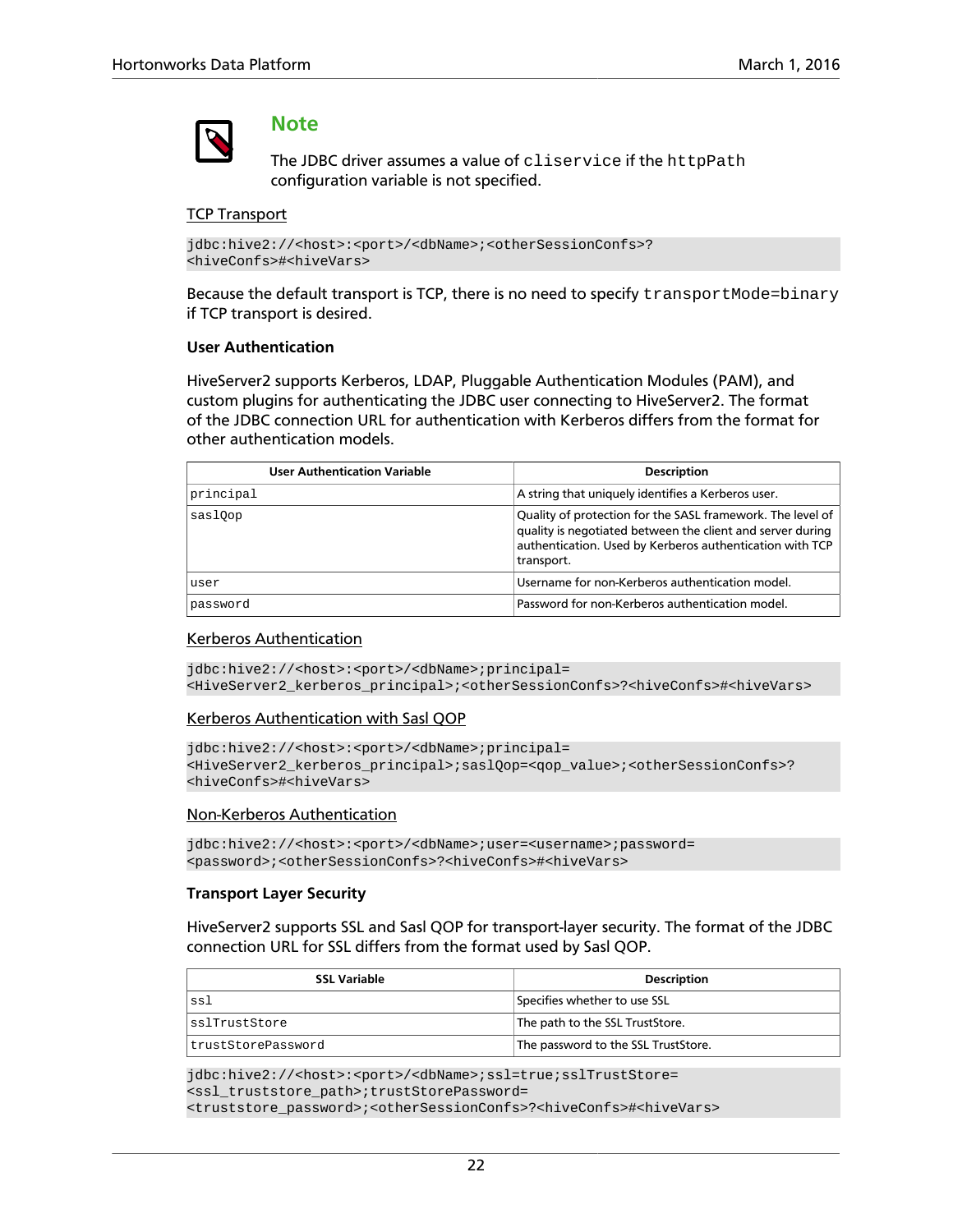When using TCP for transport and Kerberos for security, HiveServer2 uses Sasl QOP for encryption rather than SSL.

| Sasl QOP Variable | <b>Description</b>                                                                                                                                        |
|-------------------|-----------------------------------------------------------------------------------------------------------------------------------------------------------|
| principal         | A string that uniquely identifies a Kerberos user.                                                                                                        |
| saslOop           | The level of protection desired. For authentication,<br>checksum, and encryption, specify auth-conf. The other<br>valid values do not provide encryption. |

jdbc:hive2://<host>:<port>/<dbName>;principal=

<HiveServer2\_kerberos\_principal>;saslQop=auth-conf;<otherSessionConfs>? <hiveConfs>#<hiveVars>

## <span id="page-28-0"></span>**1.5. Configuring HiveServer2 for Transactions (ACID Support)**

Hive supports transactions that adhere to traditional relational database ACID characteristics: atomicity, consistency, isolation, and durability. See the article about [ACID](https://en.wikipedia.org/wiki/ACID) [characteristics on Wikipedia](https://en.wikipedia.org/wiki/ACID) for more information.

#### **Limitations**

Currently, ACID support in Hive has the following limitations:

- BEGIN, COMMIT, and ROLLBACK are not yet supported.
- Only the [ORC file format](#page-11-0) is supported.
- Transactions are configured to be off by default.
- Tables that use transactions, must be bucketed. For a discussion of bucketed tables, see the [Apache site](https://cwiki.apache.org/confluence/display/Hive/LanguageManual+DDL+BucketedTables).
- Hive ACID only supports Snapshot Isolation. Transactions only support auto-commit mode and may include exactly one SQL statement.
- ZooKeeper and in-memory lock managers are not compatible with transactions. See the [Apache site](https://cwiki.apache.org/confluence/display/Hive/Hive+Transactions#HiveTransactions-BasicDesign) for a discussion of how locks are stored for transactions.
- Schema changes made by using ALTER TABLE are not supported. [HIVE-11421](https://issues.apache.org/jira/browse/HIVE-11421) is tracking this issue.

**To configure HiveServer2 for transactions:**



### **Important**

- Ensure that the hive.txn.timeout property is set to the same value in the hive-site.xml file for HiveServer2 that you configure in Step 1 below and the hive-site.xml file for the standalone Hive metastore that you configure in Step 2.
- The following listed properties are the minimum that are required to enable transaction support on HiveServer2. For additional information about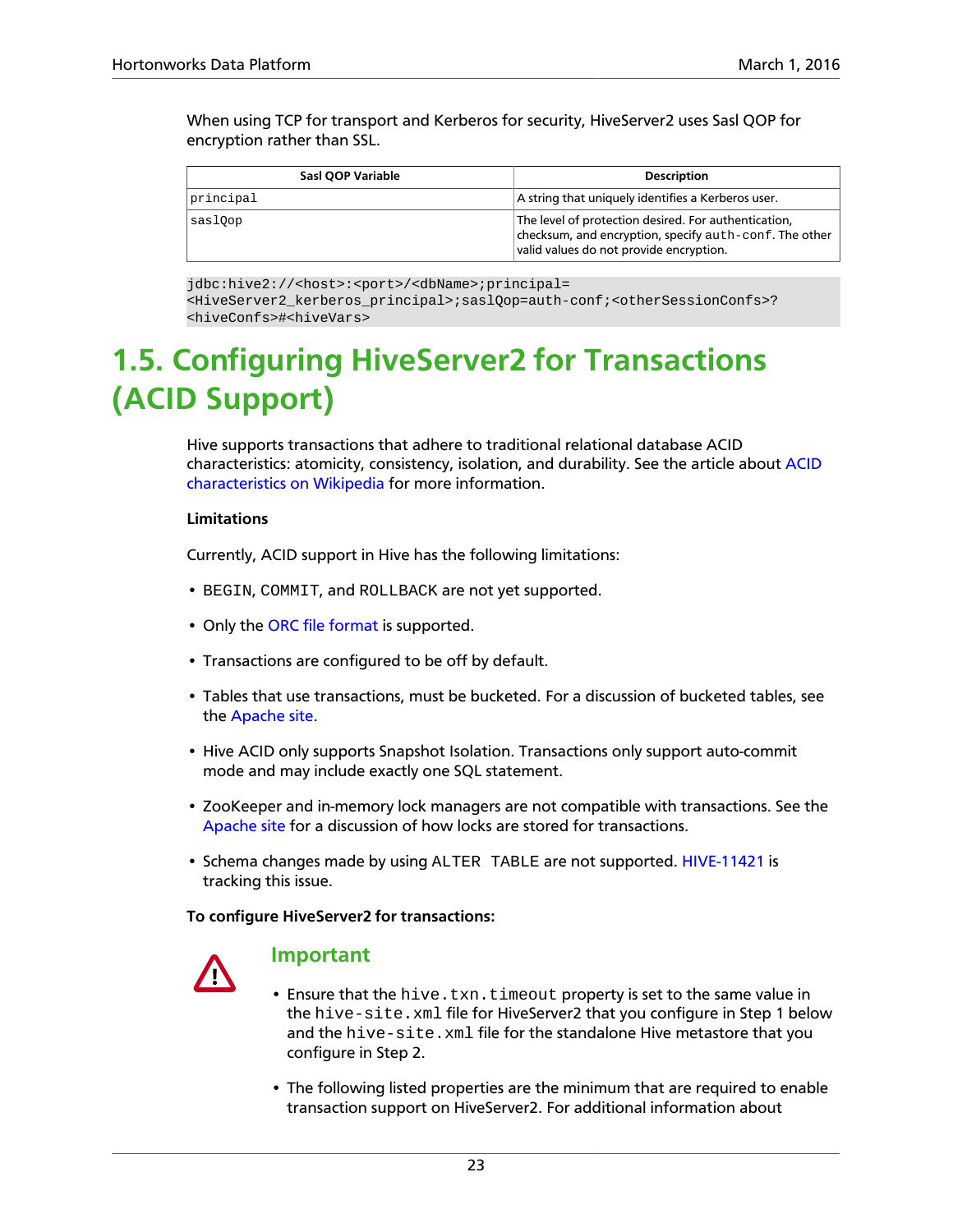configuring this feature and for information about additional configuration parameters, see [Hive Transactions](https://cwiki.apache.org/confluence/display/Hive/Hive+Transactions#HiveTransactions-Configuration) on the Apache web site.

1. Set the following parameters in the hive-site.xml file:

```
<property>
      <name>hive.support.concurrency</name>
     <value>true</value>
</property>
<property>
      <name>hive.txn.manager</name>
      <value>org.apache.hadoop.hive.ql.lockmgr.DbTxnManager</value>
</property>
<property>
      <name>name>hive.enforce.bucketing</name>
      <value>true</value>
</property>
<property>
      <name>hive.exec.dynamic.partition.mode</name>
      <value>nostrict</value>
</property>
```
2. Ensure that a standalone Hive metastore is running with the following parameters set in its hive-site.xml file:

```
<property>
      <name>hive.compactor.initiator.on</name>
      <value>true</value>
</property>
<property>
      <name>hive.compactor.worker.threads</name>
      <value><positive_number></value>
</property>
```


### **Important**

These are the minimum properties required to enable transactions in the standalone Hive metastore. See [Hive Transactions](https://cwiki.apache.org/confluence/display/Hive/Hive+Transactions#HiveTransactions-Configuration) on the Apache web site for information about configuring Hive for transactions and additional configuration parameters.

Even though HiveServer2 runs with an embedded metastore, a standalone Hive metastore is required for ACID support to function properly. If you are not using ACID support with HiveServer2, you do not need a standalone metastore.

The default value for hive.compactor.worker.threads is 0. Set this to a positive number to enable Hive transactions. Worker threads spawn MapReduce jobs to perform compactions, but they do not perform the compactions themselves. Increasing the number of worker threads decreases the time that it takes tables or partitions to be compacted. However, increasing the number of worker threads also increases the background load on the Hadoop cluster because they cause more MapReduce jobs to run in the background.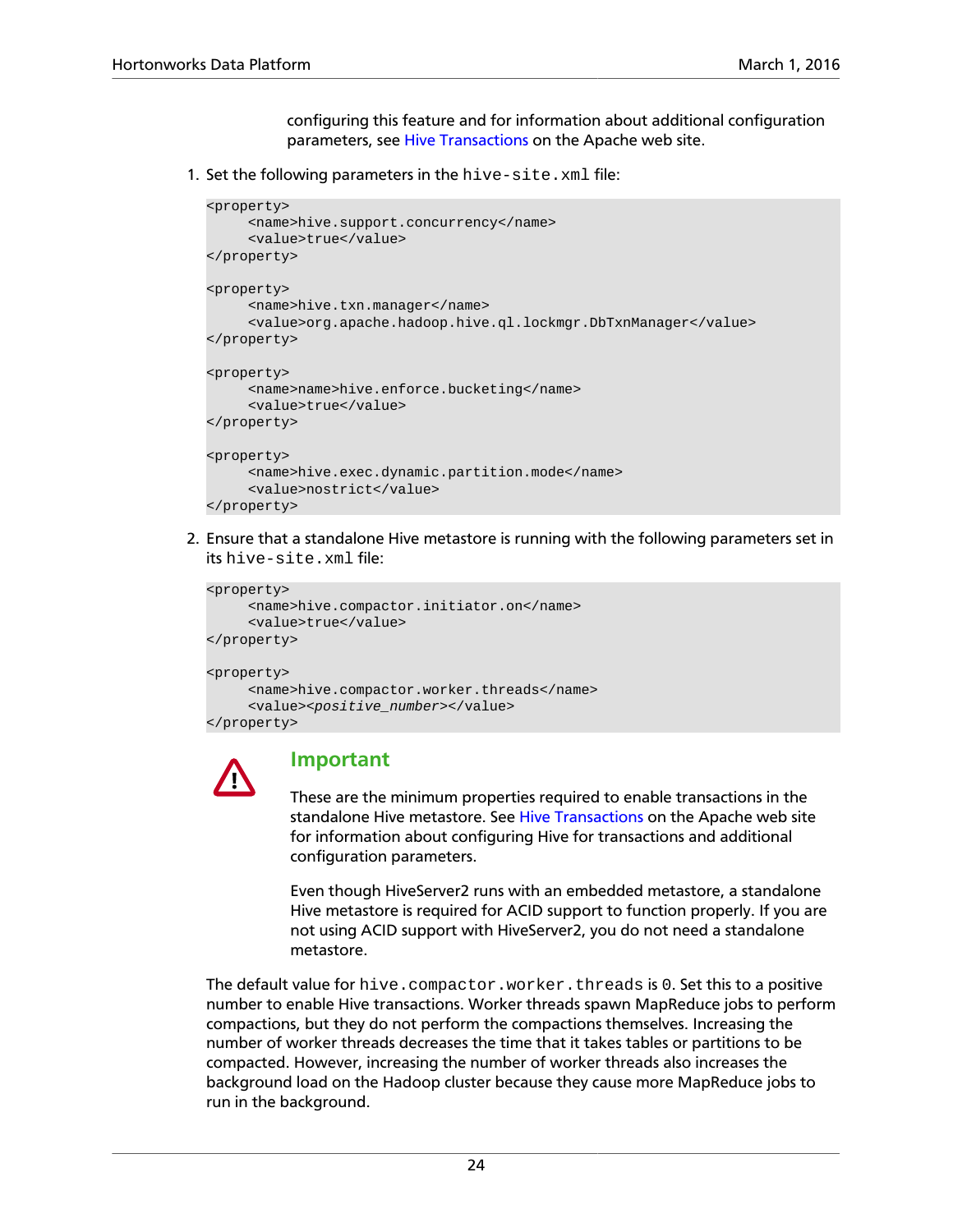## <span id="page-30-0"></span>**1.6. Configuring HiveServer2 for LDAP and for LDAP over SSL**

HiveServer2 supports authentication with LDAP and LDAP over SSL (LDAPS):

- [???TITLE??? \[25\]](#page-30-1)
- [???TITLE??? \[26\]](#page-31-0)

#### <span id="page-30-1"></span>**To configure HiveServer2 to use LDAP:**

1. Add the following properties to the hive-site.xml file to set the server authentication mode to LDAP:

```
<property>
      <name>hive.server2.authentication</name>
      <value>LDAP</value>
</property>
<property>
      <name>hive.server2.authentication.ldap.url</name>
      <value>LDAP_URL</value>
</property>
```
Where LDAP\_URL is the access URL for your LDAP server. For example,  $1$ dap:// ldap\_host\_name@xyz.com:389.

- 2. Depending on whether or not you use Microsoft Active Directory as your directory service, add the following additional properties to the  $\text{hive-site}$ .  $\text{xml}$  file:
	- **Other LDAP service types including OpenLDAP**:

```
<property>
      <name>hive.server2.authentication.ldap.baseDN</name>
      <value>LDAP_BaseDN</value>
</property>
```
Where LDAP\_BaseDN is the base LDAP distinguished name for your LDAP server. For example, ou=dev, dc=xyz, dc=com.

• **Active Directory** (AD):

```
<property>
      <name>hive.server2.authentication.ldap.Domain</name>
     <value>AD_Domain</value>
</property>
```
Where AD\_Domain is the domain name of the AD server. For example, corp.domain.com.

3. Test the LDAP authentication. For example, if you are using the Beeline client, type the following commands at the Beeline prompt:

```
beeline>!connect
jdbc:hive2://node1:<port>/default:user=<LDAP_USERID>;password=
<LDAP_PASSWORD>
```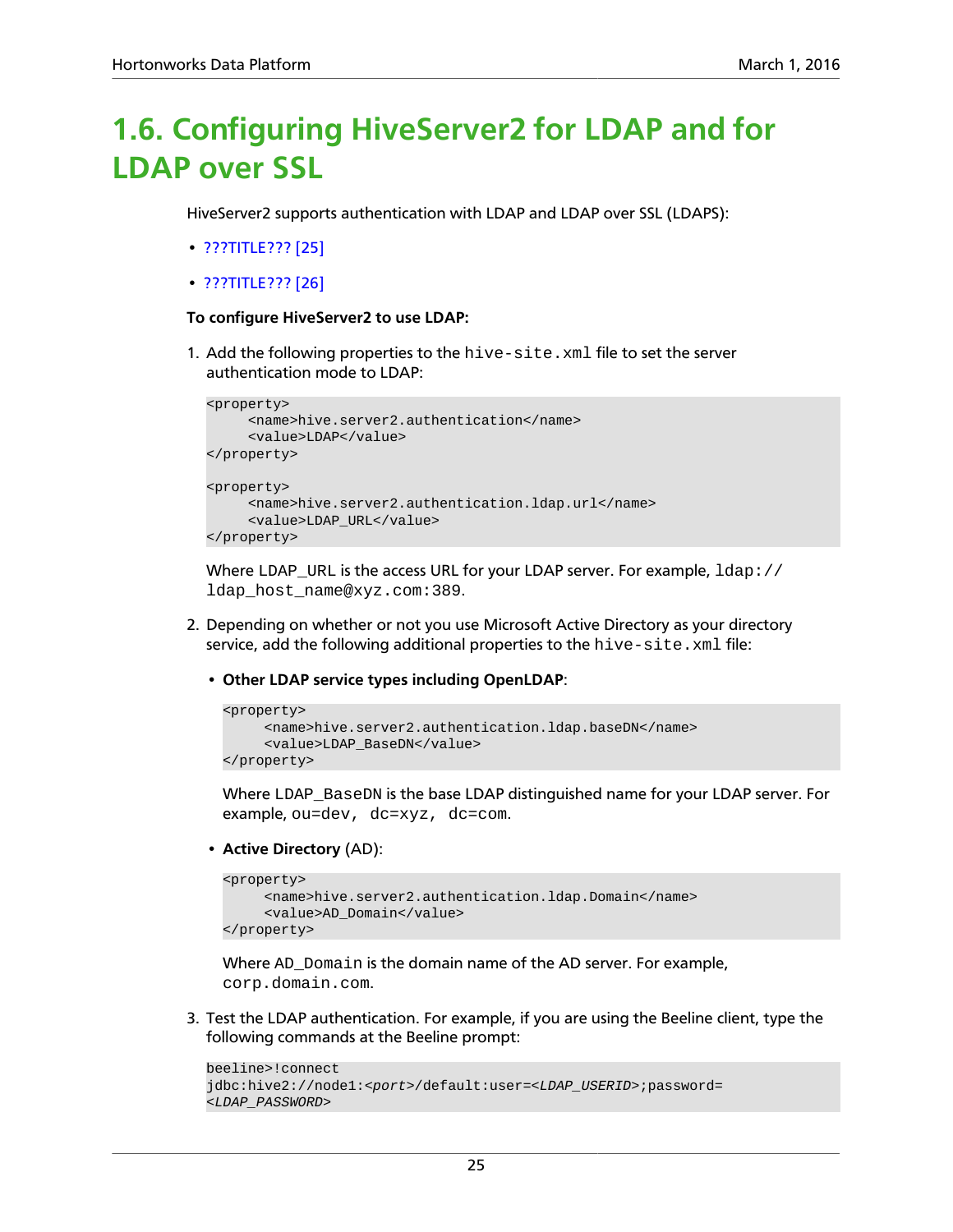The Beeline client prompts for the user ID and password again. Enter those values to run the command.

#### <span id="page-31-0"></span>**To configure HiveServer2 to use LDAP over SSL (LDAPS):**

To enable Hive and the Beeline client to use LDAPS, perform the following actions.



#### **Note**

Two types of certificates can be used for LDAP over SSL with HiveServer2:

- *CA Certificates*, which are digital certificates that are signed by a Certificate Authority (CA).
- Self-signed certificates.
- 1. Add the following properties to the hive-site.xml file to set the server authentication mode to LDAP:

```
<property>
      <name>hive.server2.authentication</name>
      <value>LDAP</value>
</property>
<property>
      <name>hive.server2.authentication.ldap.url</name>
      <value>LDAP_URL</value>
</property>
```
Where LDAP\_URL is the access URL for your LDAP server. For example,  $1$ dap:// ldap\_host\_name@xyz.com:389.

- 2. Depending on whether or not you use Microsoft Active Directory as your directory service, add the following additional properties to the  $\text{hire-site}$ .  $\text{xml}$  file:
	- **Other LDAP service types including OpenLDAP**:

```
<property>
      <name>hive.server2.authentication.ldap.baseDN</name>
      <value>LDAP_BaseDN</value>
</property>
```
Where LDAP BaseDN is the base LDAP distinguished name for your LDAP server. For example, ou=dev, dc=xyz, dc=com.

• **Active Directory** (AD):

```
<property>
      <name>hive.server2.authentication.ldap.Domain</name>
      <value>AD_Domain</value>
</property>
```
Where AD\_Domain is the domain name of the AD server. For example, corp.domain.com.

3. Depending on which type of certificate you are using, perform one of the following actions: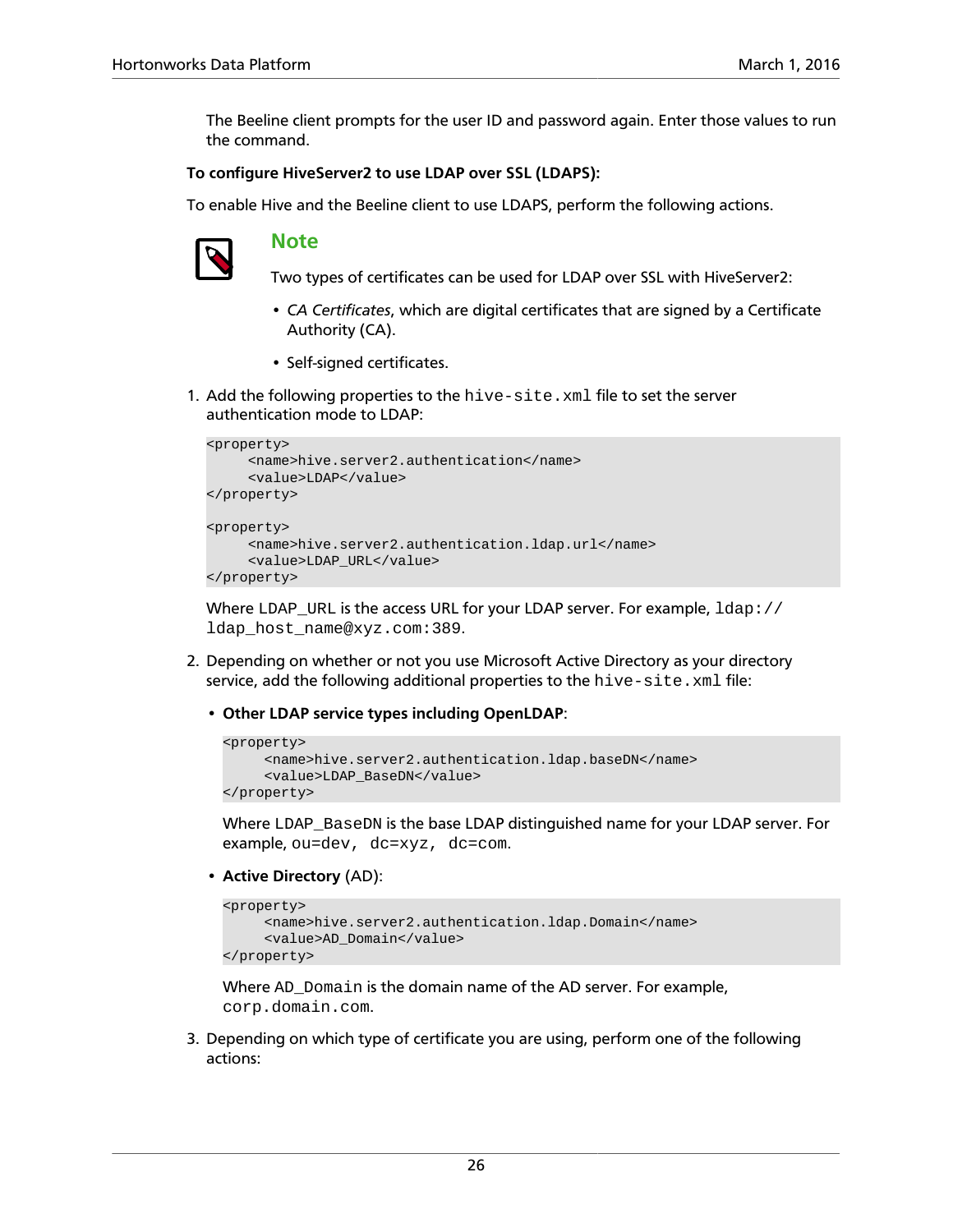#### • **CA certificate**:

If you are using a certificate that is signed by a CA, the certificate is already included in the default Java trustStore located at  $\S$ {JAVA\_HOME}/jre/lib/security/ cacerts on all of your nodes. If the CA certificate is not present, you must import the certificate to your Java cacert trustStore using the following command:

```
keytool -import -trustcacerts -alias <MyHiveLdaps> 
-storepass <password> -noprompt -file <myCert>.pem -keystore ${JAVA_HOME}/
jre/lib/security/cacerts
```
If you want to import the CA certificate into another trustStore location, replace  $\frac{1}{2}$ [JAVA\_HOME}/jre/lib/security/cacerts with the cacert location that you want to use.

• **Self-signed certificate**:

If you are using a self-signed digital certificate, you must import it into your Java cacert trustStore. For example, if you want to import the certificate to a Java cacert location of /etc/pki/java/cacerts, use the following command to import your self-signed certificate:

```
keytool -import -trustcacerts -alias <MyHiveLdaps> 
-storepass <password> -noprompt -file <myCert>.pem -keystore /etc/pki/
java/cacerts
```
4. If your trustStore is not \${JAVA\_HOME}/jre/lib/security/cacerts, you must set the HADOOP OPTS environment variable to point to your CA certificate so that the certificate loads when the HDP platform loads.



#### **Note**

There is no need to modify the hadoop-env template if you use the default Java trustStore of  $\S$ {JAVA\_HOME}/jre/lib/security/cacerts.

To set this in Ambari:

- a. In the list of services on the left, click **HDFS**.
- b. Select the **Configs** tab.
- c. On the Configs tab page, select the **Advanced** tab.
- d. Scroll down, and expand the **Advanced hadoop-env** section.
- e. Add the following configuration information to the **hadoop-env template** text box:

```
export HADOOP_OPTS="-Djava_net_preferIPv4Stack=true
-Djavax.net.ssl.trustStore=/etc/pki/java/cacerts 
-Djavax.net.ssl.trustStorePassword=changeit ${HADOOP_OPTS}"
```
- f. Click **Save**.
- 5. Restart the HDFS and Hive services.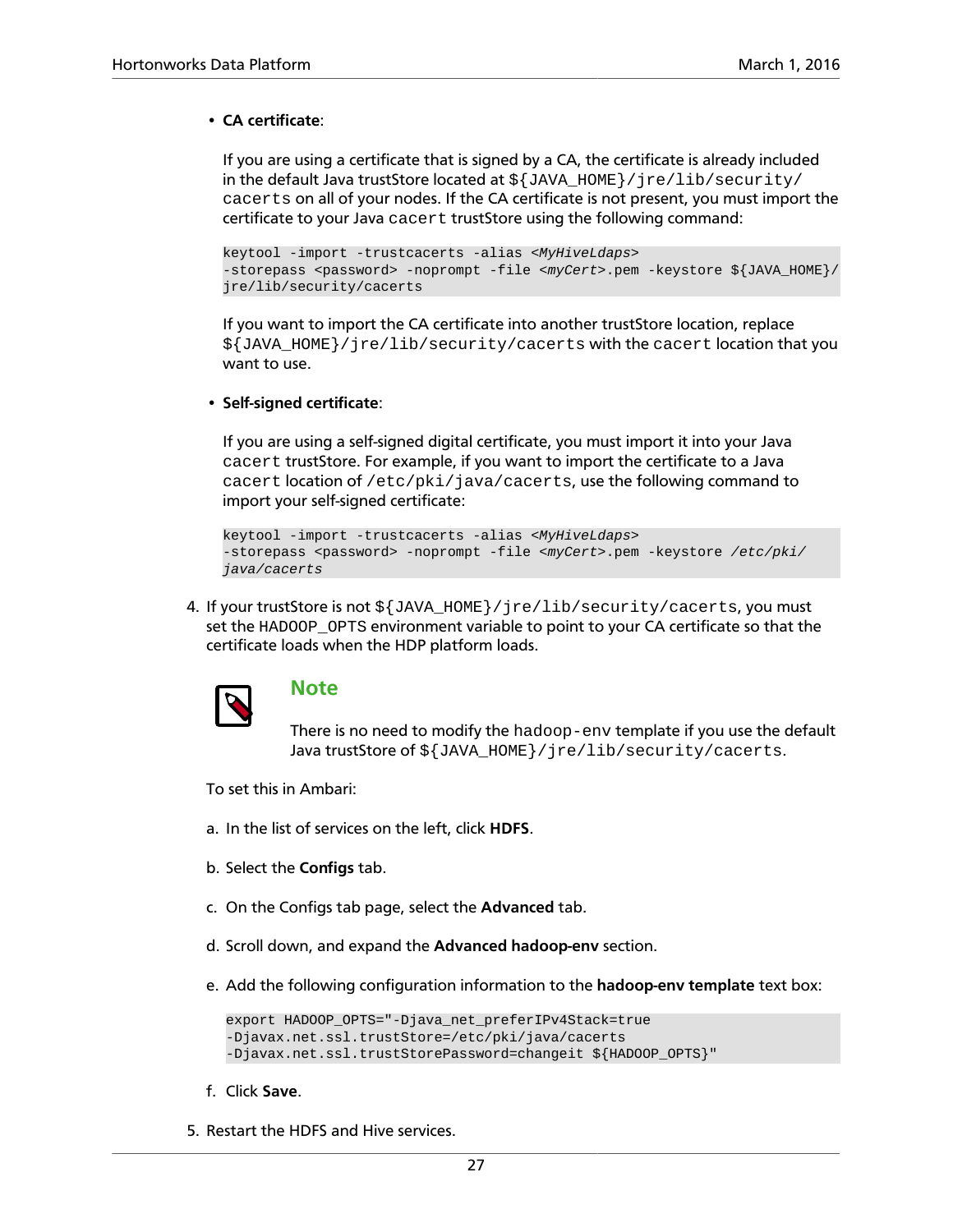To restart these services in Ambari:

- a. Click the service name on the left margin of the page.
- b. On the service page, click **Service Actions**.
- c. Choose **Restart All**.

For more information about restarting components in Ambari, see ["Managing Services](https://docs.hortonworks.com/HDPDocuments/Ambari-2.2.2.18/bk_ambari-user-guide/content/ch_managing_services.html)" in the *Ambari User's Guide*.

6. Test the LDAPS authentication. For example, if you are using the Beeline client, type the following commands at the Beeline prompt:

beeline>!connect jdbc:hive2://node1:10000/default

The Beeline client prompts for the user ID and password again. Enter those values to run the command.



### **Note**

- Components such as Apache Knox and Apache Ranger do not use the hadoop-env.sh.template. The configuration files for these components must be set for LDAPS and manually restarted.
- Ambari Hive View does not work with LDAP or LDAPS.

## <span id="page-33-0"></span>**1.7. Troubleshooting Hive**

• **Error Related to Character Set Used for MySQL: "Specified key was too long; max key length is 767 bytes"**

MySQL is the default database used by the Hive metastore. Depending on several factors, such as the version and configuration of MySQL, Hive developers may encounter an error message similar to the following:

```
An exception was thrown while adding/validating classes) : Specified key was
 too long; max key length is 767 bytes
```
Administrators can resolve this issue by altering the Hive metastore database to use the Latin1 character set, as shown in the following example:

mysql> ALTER DATABASE <metastore database name> character set latin1;

• **Limitations When Using the timestamp.formats SerDe Parameter**

The timestamp.formats SerDe parameter, introduced in HDP 2.3, produces the following behaviors:

• Displays only 3 decimal digits when it returns values, but it accepts more decimal digits.

For example, if you run the following commands:

```
drop table if exists src_hbase_ts;
```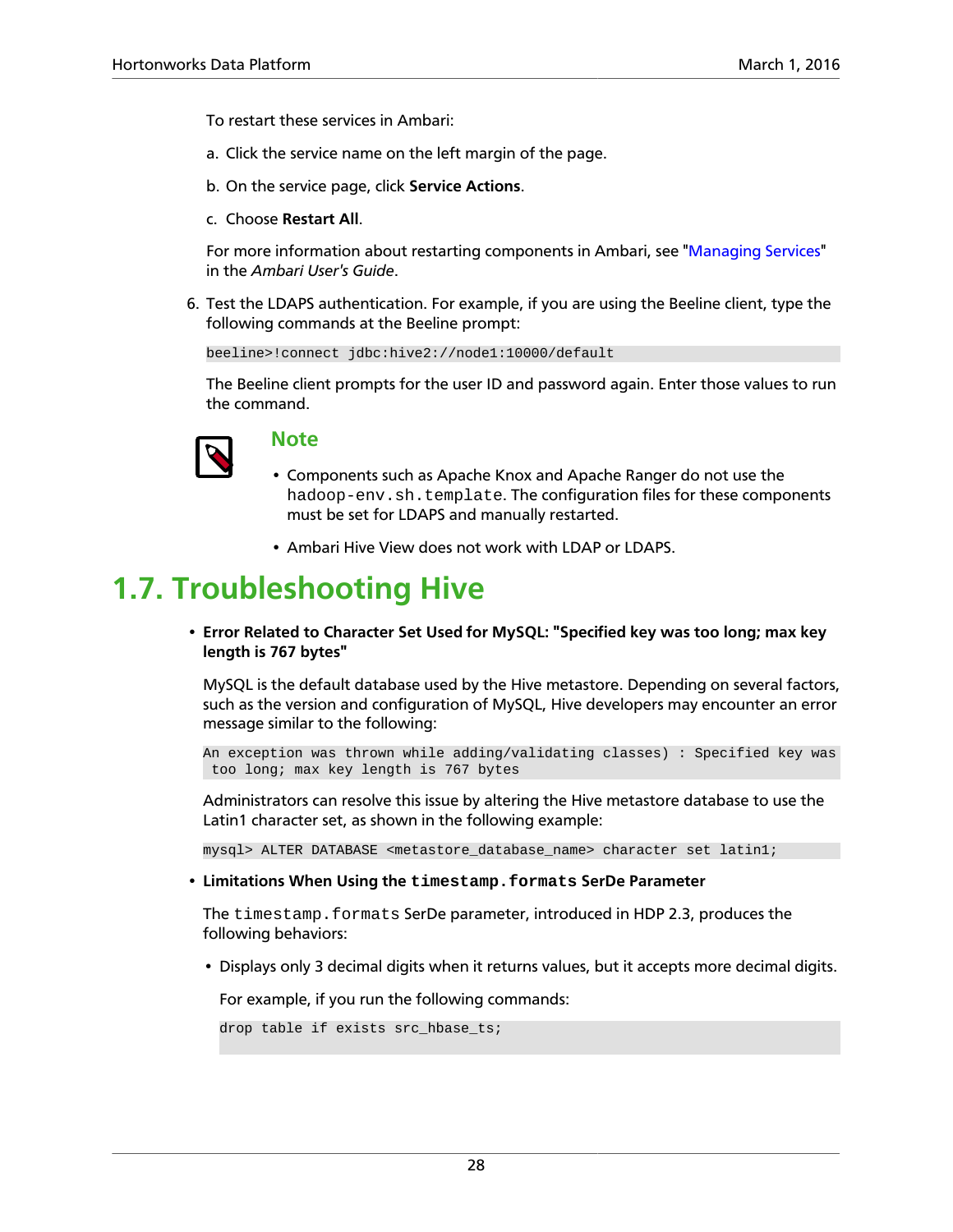```
create table src_hbase_ts( rowkey string, ts1 string, ts2 string, ts3
 string, ts4 string ) 
STORED BY 'org.apache.hadoop.hive. hbase. HBaseStorageHandler' WITH
 SERDEPROPERTIES 
('hbase.columns.mapping' = 'm:ts1,m:ts2,m:ts3,m:ts4') TBLPROPERTIES
  ('hbase.table.name' = 'hbase_ts');
insert into src_hbase_ts values ('1','2011-01-01T01:01: 01.111111111',
  '2011-01-01T01:01: 01.123456111', 
'2011-01-01T01:01: 01.111111111', '2011-01-01T01:01: 01.134567890');
drop table if exists hbase_ts_1;
create external table hbase_ts_1( rowkey string, ts1 timestamp, ts2
 timestamp, ts3 timestamp, ts4 timestamp ) 
STORED BY 'org.apache.hadoop.hive. hbase. HBaseStorageHandler' WITH
 SERDEPROPERTIES 
 ( 'hbase.columns.mapping' = 'm:ts1,m:ts2,m:ts3,m:ts4', 'timestamp.formats'
 = "yyyy-MM-dd'T'HH:mm:ss.SSSSSSSSS") 
TBLPROPERTIES ('hbase.table.name' = 'hbase_ts');
select * from hbase_ts_1;
```
The timestamp.formats parameter displays:

```
1 2011-01-01 01:01:01.111 2011-01-01 01:01:01.123 2011-01-01 01:01:01.111
 2011-01-01 01:01:01.134
```
When the expected output is:

```
1 2011-01-01 01:01:01.111111111 2011-01-01 01:01:01.123456111 2011-01-01
 01:01:01.111111111 2011-0
```
• The  $_{\rm YYYY}$ -MM-dd'T'HH:mm:ss.SSSSSSSSSS format accepts any timestamp data up to .SSSSSSSSS decimal digits (9 places to the left of the decimal) instead of only reading data with .SSSSSSSSS decimal digits (9 places to the left of the decimal).

For example, if you run the following commands:

```
drop table if exists src_hbase_ts; create table src_hbase_ts( rowkey
 string, ts1 string, ts2 string, ts3 string, ts4 string ) 
STORED BY 'org.apache.hadoop. hive. hbase.HBaseStorageHandler' WITH
 SERDEPROPERTIES 
('hbase.columns.mapping' = 'm:ts1,m:ts2,m:ts3,m:ts4') TBLPROPERTIES
 ('hbase.table.name' = 'hbase_ts');
insert into src_hbase_ts values ('1','2011-01-01T01:01: 01.111111111',
 '2011-01-01T01:01: 01.111', 
'2011-01-01T01:01: 01.11', '2011-01-01T01:01:01.1');
drop table if exists hbase_ts_1;
create external table hbase_ts_1( rowkey string, ts1 timestamp, ts2
 timestamp, ts3 timestamp, ts4 timestamp ) 
STORED BY 'org.apache.hadoop. hive. hbase.HBaseStorageHandler' WITH
 SERDEPROPERTIES 
 ( 'hbase.columns.mapping' = 'm:ts1,m:ts2,m:ts3,m:ts4', 'timestamp.formats'
 = "yyyy-MM-dd'T'HH:mm:ss.SSSSSSSSS") 
TBLPROPERTIES ('hbase.table.name' = 'hbase_ts');
```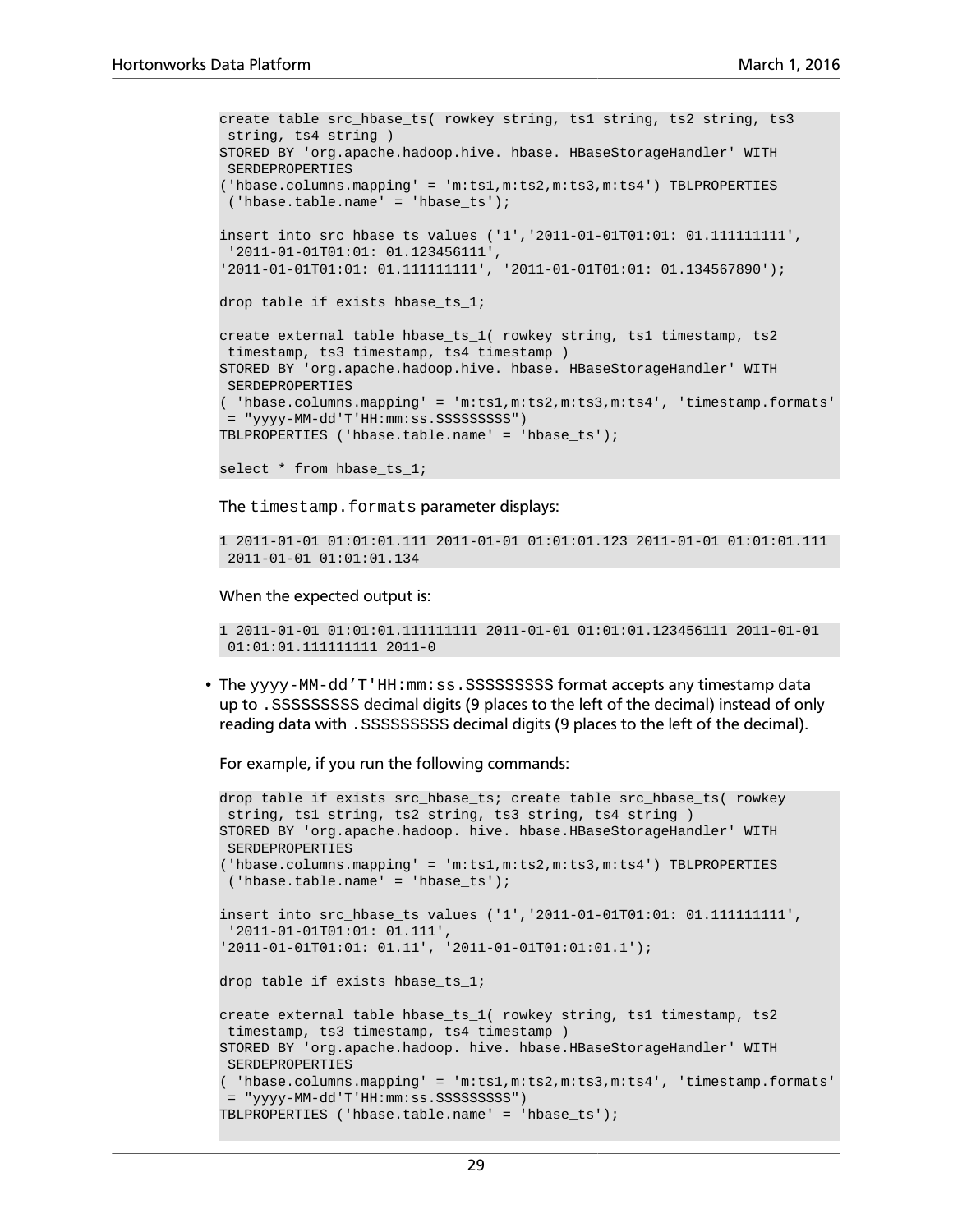select \* from hbase\_ts\_1;

The actual output is:

```
1 2011-01-01 01:01:01.111 2011-01-01 01:01:01.111 2011-01-01 01:01:01.11
 2011-01-01 01:01:01.1
```
When the expected output is:

```
1 2011-01-01 01:01:01.111 NULL NULL NULL
```
## <span id="page-35-0"></span>**1.8. Hive JIRAs**

Issue tracking for Hive bugs and improvements can be found on the [Apache Hive site.](https://issues.apache.org/jira/browse/HIVE)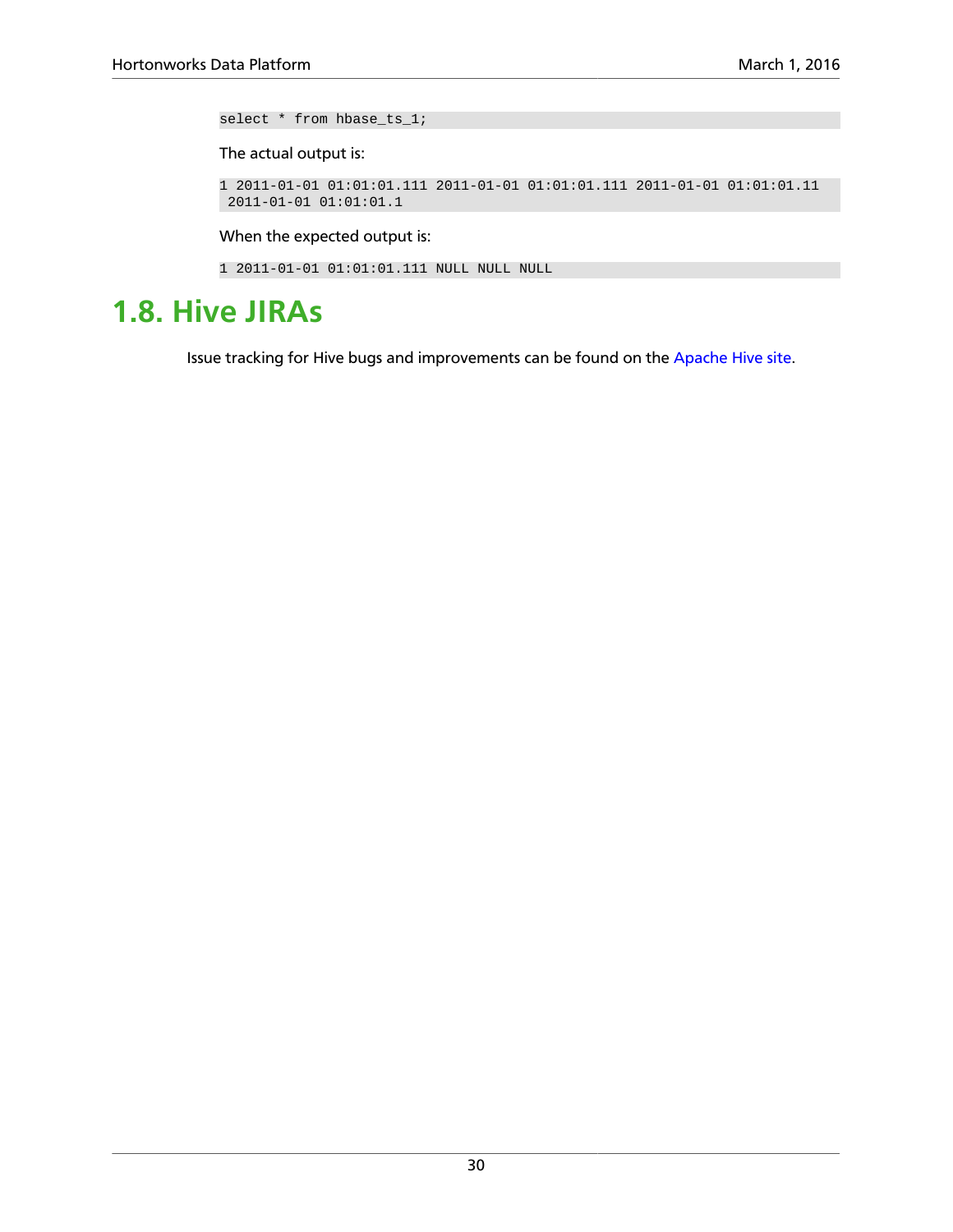## <span id="page-36-0"></span>**2. SQL Compliance**

This section discusses the ongoing implementation of standard SQL syntax in Hive. Although SQL in Hive does not yet entirely support the SQL-2011 standard, versions 0.13 and 0.14 provide significant improvements to the parity between SQL as used in Hive and SQL as used in traditional relational databases.

- [INSERT ... VALUES, UPDATE, and DELETE SQL Statements \[31\]](#page-36-1)
- [SQL Standard-based Authorization with](#page-38-0) GRANT And REVOKE SQL Statements [\[33\]](#page-38-0)
- [Transactions \[34\]](#page-39-0)
- [Subqueries \[38\]](#page-43-0)
- [Common Table Expressions \[40\]](#page-45-0)
- [Quoted Identifiers in Column Names \[41\]](#page-46-0)
- [CHAR Data Type Support \[42\]](#page-47-0)

## <span id="page-36-1"></span>**2.1. INSERT ... VALUES, UPDATE, and DELETE SQL Statements**

INSERT ... VALUES, UPDATE, and DELETE SQL statements are supported in Apache Hive 0.14 and later. The INSERT ... VALUES statement enable users to write data to Apache Hive from values provided in SQL statements. The UPDATE and DELETE statements enable users to modify and delete values already written to Hive. All three statements support autocommit, which means that each statement is a separate transaction that is automatically committed after the SQL statement is executed.

The INSERT ... VALUES, UPDATE, and DELETE statements require the following property values in the hive-site.xml configuration file:

| <b>Configuration Property</b>    | <b>Required Value</b> |
|----------------------------------|-----------------------|
| hive.enforce.bucketing           | true                  |
| hive.exec.dynamic.partition.mode | Inonstrict            |



### **Note**

Administrators must use a transaction manager that supports ACID and the ORC file format to use transactions. See [Hive Transactions](#page-39-0) for information about configuring other properties related to use ACID-based transactions.

#### **INSERT ... VALUES Statement**

The INSERT ... VALUES statement is revised to support adding multiple values into table columns directly from SQL statements. A valid INSERT ... VALUES statement must provide values for each column in the table. However, users may assign null values to columns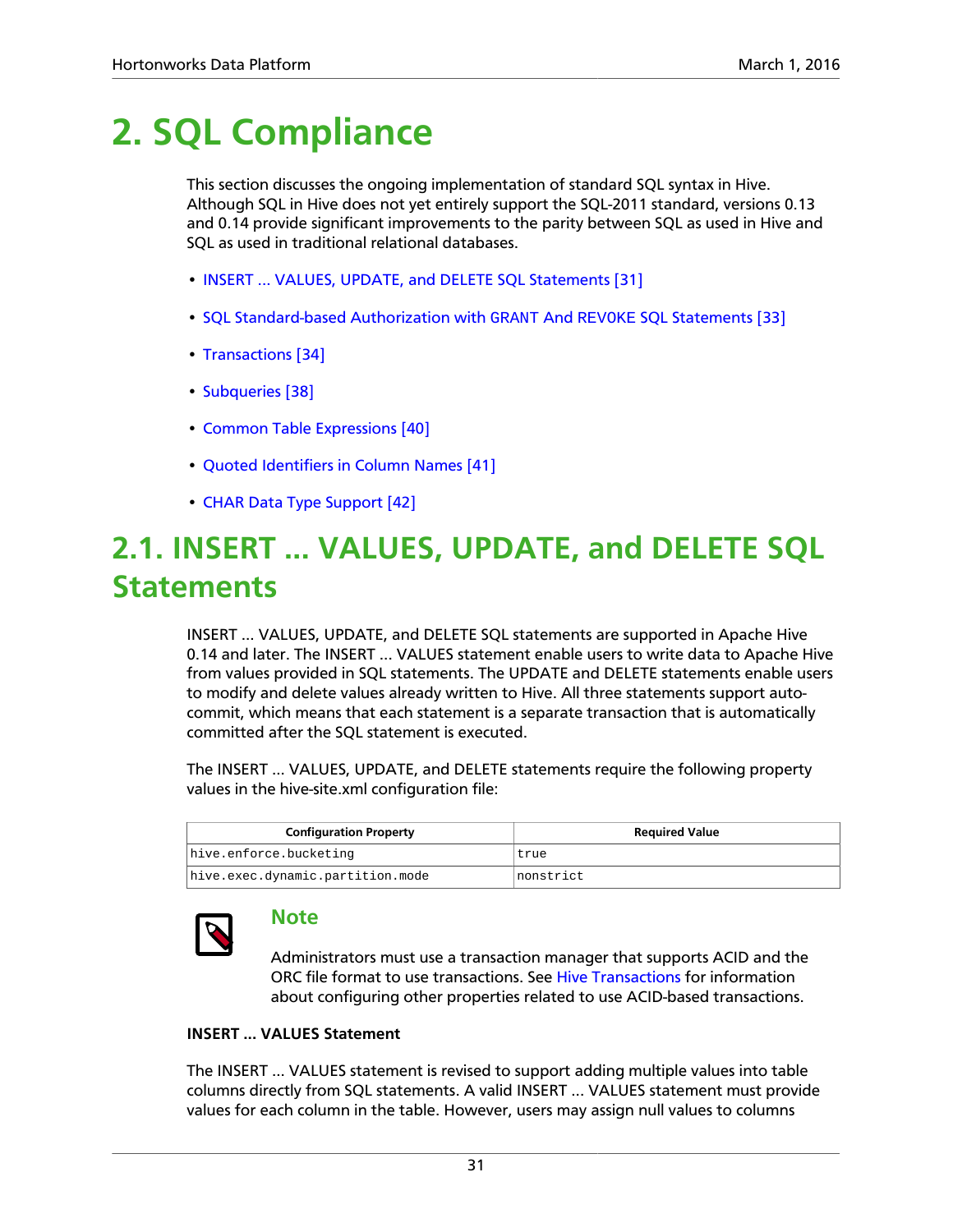for which they do not want to assign a value. In addition, the PARTITION clause must be included in the DML.

```
INSERT INTO TABLE tablename [PARTITION (partcol1=val1, partcol2=val2 ...)]
 VALUES values_row [, values_row...]
```
In this syntax, values\_row is (value [, value]) and where value is either NULL or any SQL literal.

The following example SQL statements demonstrate several usage variations of this statement:

CREATE TABLE students (name VARCHAR(64), age INT, gpa DECIMAL(3,2)) CLUSTERED BY (age) INTO 2 BUCKETS STORED AS ORC;

INSERT INTO TABLE students VALUES ('fred flintstone', 35, 1.28), ('barney rubble', 32, 2.32);

CREATE TABLE pageviews (userid VARCHAR(64), link STRING, from STRING) PARTITIONED BY (datestamp STRING) CLUSTERED BY (userid) INTO 256 BUCKETS STORED AS ORC;

INSERT INTO TABLE pageviews PARTITION (datestamp = '2014-09-23') VALUES ('jsmith', 'mail.com', 'sports.com'), ('jdoe', 'mail.com', null);

INSERT INTO TABLE pageviews PARTITION (datestamp) VALUES ('tjohnson', 'sports.com', 'finance.com', '2014-09-23'), ('tlee', 'finance.com', null, '2014-09-21');

#### **UPDATE Statement**

Use the UPDATE statement to modify data already written to Apache Hive. Depending on the condition specified in the optional WHERE clause, an UPDATE statement may affect every row in a table. You must have both the SELECT and UPDATE privileges to use this statement.

```
UPDATE tablename SET column = value [, column = value ...] [WHERE
 expression];
```
The UPDATE statement has the following limitations:

- The expression in the WHERE clause must be an expression supported by a Hive SELECT clause.
- Partition and bucket columns cannot be updated.
- Query vectorization is automatically disabled for UPDATE statements. However, updated tables can still be queried using vectorization.
- Subqueries are not allowed on the right side of the SET statement.

The following example demonstrates the correct usage of this statement:

UPDATE students SET name =  $null$  WHERE gpa <=  $1.0$ ;

#### **DELETE Statement**

Use the DELETE statement to delete data already written to Apache Hive.

DELETE FROM tablename [WHERE expression];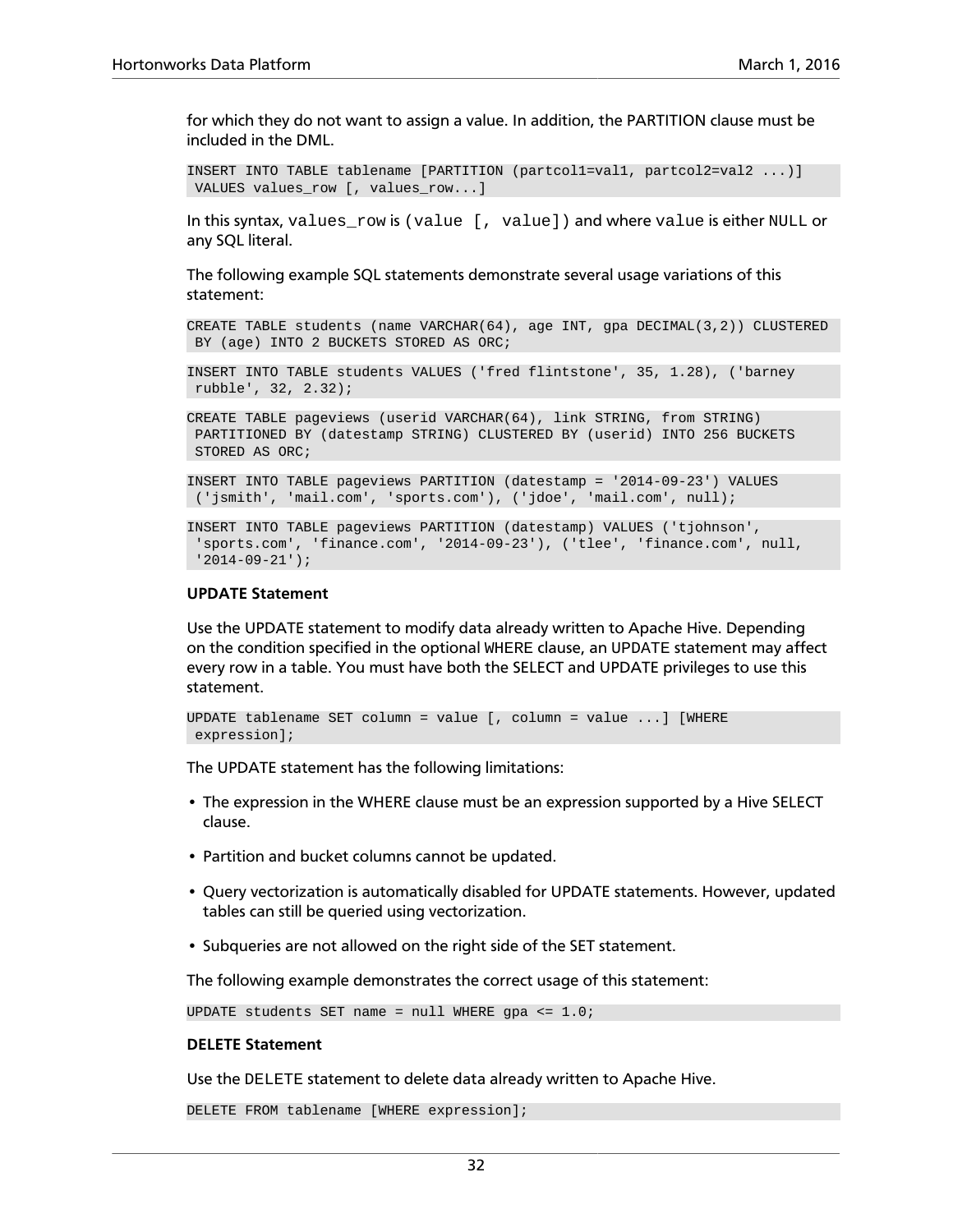The DELETE statement has the following limitation: query vectorization is automatically disabled for the DELETE operation. However, tables with deleted data can still be queried using vectorization.

The following example demonstrates the correct usage of this statement:

DELETE FROM students WHERE gpa  $\leq 1,0;$ 

## <span id="page-38-0"></span>**2.2. SQL Standard-based Authorization with GRANT And REVOKE SQL Statements**

Secure SQL standard-based authorization using the GRANT and REVOKE SQL statements is supported in Hive 0.13 and later. Hive provides three authorization models: SQL standardbased authorization, storage-based authorization, and default Hive authorization. In addition, Ranger provides centralized management of authorization for all HDP components. Use the following procedure to manually enable standard SQL authorization:



### **Note**

This procedure is unnecessary if your Hive administrator installed Hive using Ambari.

<span id="page-38-1"></span>1. Set the following configuration parameters in hive-site.xml :

#### **Table 2.1. Configuration Parameters for Standard SQL Authorization**

| <b>Configuration Parameter</b> | Required Value                                                   |
|--------------------------------|------------------------------------------------------------------|
| hive.server2.enable.doAs       | false                                                            |
| hive.users.in.admin.role       | Comma-separated list of users granted the administrator<br>role. |

<span id="page-38-2"></span>2. Start HiveServer2 with the following command-line options:

### **Table 2.2. HiveServer2 Command-Line Options**

| <b>Command-Line Option</b>                       | <b>Required Value</b>                                                                         |
|--------------------------------------------------|-----------------------------------------------------------------------------------------------|
| -hiveconf<br>hive.security.authorization.manager | org.apache.hadoop.hive.ql.security.<br>authorization.<br>MetaStoreAuthzAPIAuthorizerEmbedOnly |
| -hiveconf<br>hive.security.authorization.enabled | true                                                                                          |
| -hiveconf<br>hive.security.authenticator.manager | org.apache.hadoop.hive.gl.security.<br>SessionStateUserAuthenticator                          |
| -hiveconf hive.metastore.uris                    | (a space inside single quotation marks)                                                       |



### **Note**

Administrators must also specify a storage-based authorization manager for Hadoop clusters that also use storage-based authorization. The hive.security.authorization.manager configuration property allows multiple authorization managers in comma-delimited format, so the correct value in this case is: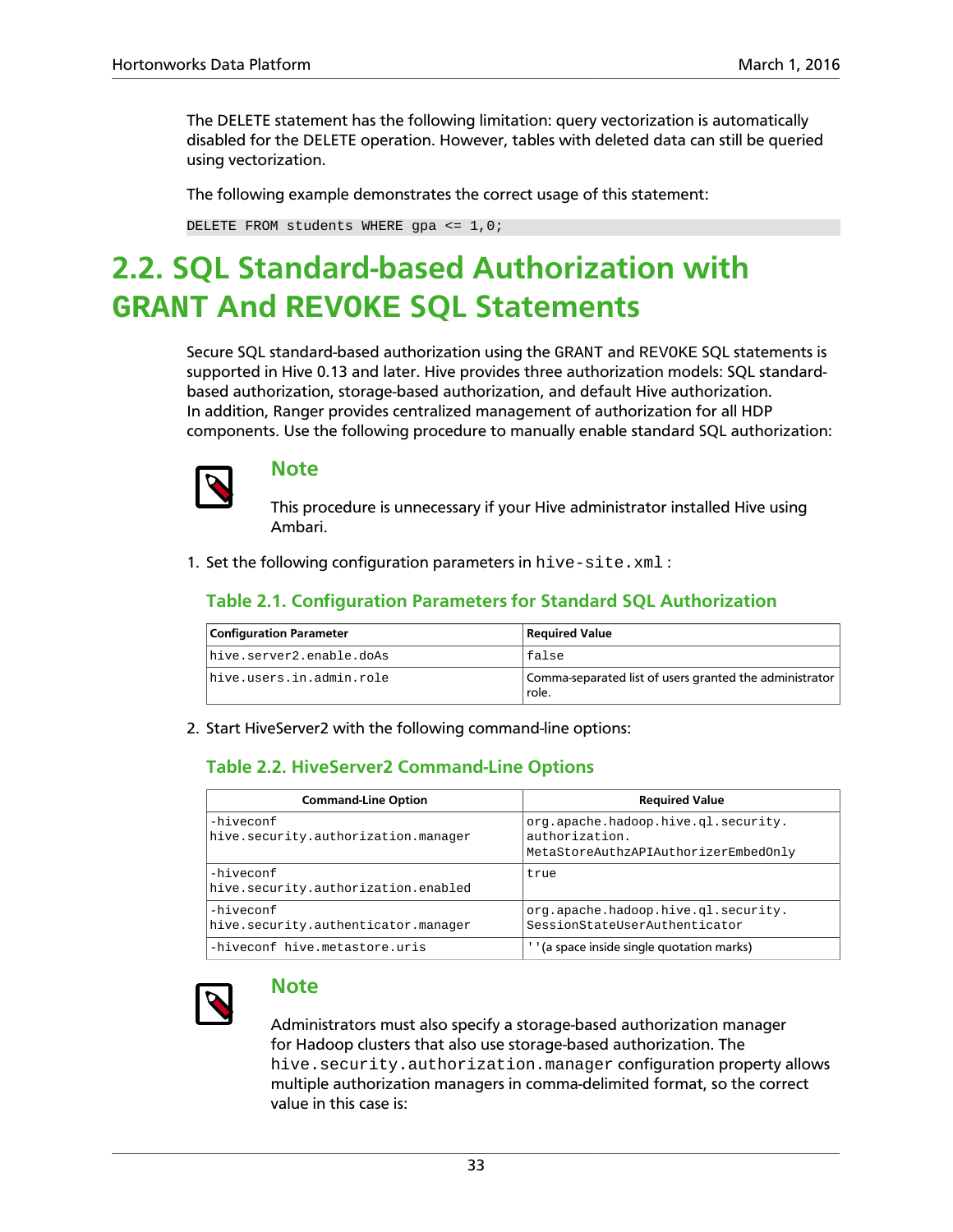hive.security.authorization.manager=org.apache.hadoop.hive.ql. security.authorization.StorageBasedAuthorizationProvider,

org.apache.hadoop.hive.ql.security.authorization. MetaStoreAuthzAPIAuthorizerEmbedOnly

### <span id="page-39-0"></span>**2.3. Transactions**

Support for transactions in Hive 0.13 and later enables SQL atomicity of operations at the row level rather than at the level of a table or partition. This allows a Hive client to read from a partition at the same time that another Hive client is adding rows to the same partition. In addition, transactions provide a mechanism for streaming clients to rapidly update Hive tables and partitions. Hive transactions differ from RDBMS transactions in that each transaction has an identifier, and multiple transactions are grouped into a single transaction batch. A streaming client requests a set of transaction IDs after connecting to Hive and subsequently uses these transaction IDs one at a time during the initialization of new transaction batches. Clients write one or more records for each transaction and either commit or abort a transaction before moving to the next transaction.



### **Important**

When Hive is configured to use an Oracle database and [transactions are enabled in Hive](https://cwiki.apache.org/confluence/display/Hive/Hive+Transactions#HiveTransactions-Configuration), queries might fail with the error org.apache.hadoop.hive.ql.lockmgr.LockException: No record of lock could be found, may have timed out. This can be caused by a bug in the [BoneCP connection pooling library](http://www.jolbox.com). In this case, Hortonworks recommends that you set the datanucleus.connectionPoolingType property to dbcp so the [DBCP library](http://commons.apache.org/proper/commons-dbcp/) is used.

ACID is an acronym for four required traits of database transactions: atomicity, consistency, isolation, and durability.

| <b>Transaction Attribute</b> | <b>Description</b>                                                                                                                           |
|------------------------------|----------------------------------------------------------------------------------------------------------------------------------------------|
| Atomicity                    | An operation either succeeds completely or fails; it does<br>not leave partial data.                                                         |
| Consistency                  | Once an application performs an operation, the results<br>of that operation are visible to the application in every<br>subsequent operation. |
| Isolation                    | Operations by one user do not cause unexpected side<br>effects for other users.                                                              |
| Durability                   | Once an operation is complete, it is preserved in case of<br>machine or system failure.                                                      |

By default, transactions are disabled in Hive. To use ACID-based transactions, administrators must use a transaction manager that supports ACID and the ORC file format. See [Configuring the Hive Transaction Manager \[36\]](#page-41-0) later in this section for instructions on configuring a transaction manager for Hive.



### **Note**

See the [Hive wiki](https://cwiki.apache.org/confluence/display/Hive/Hive+Transactions) for more information about Hive's support of ACID semantics for transactions.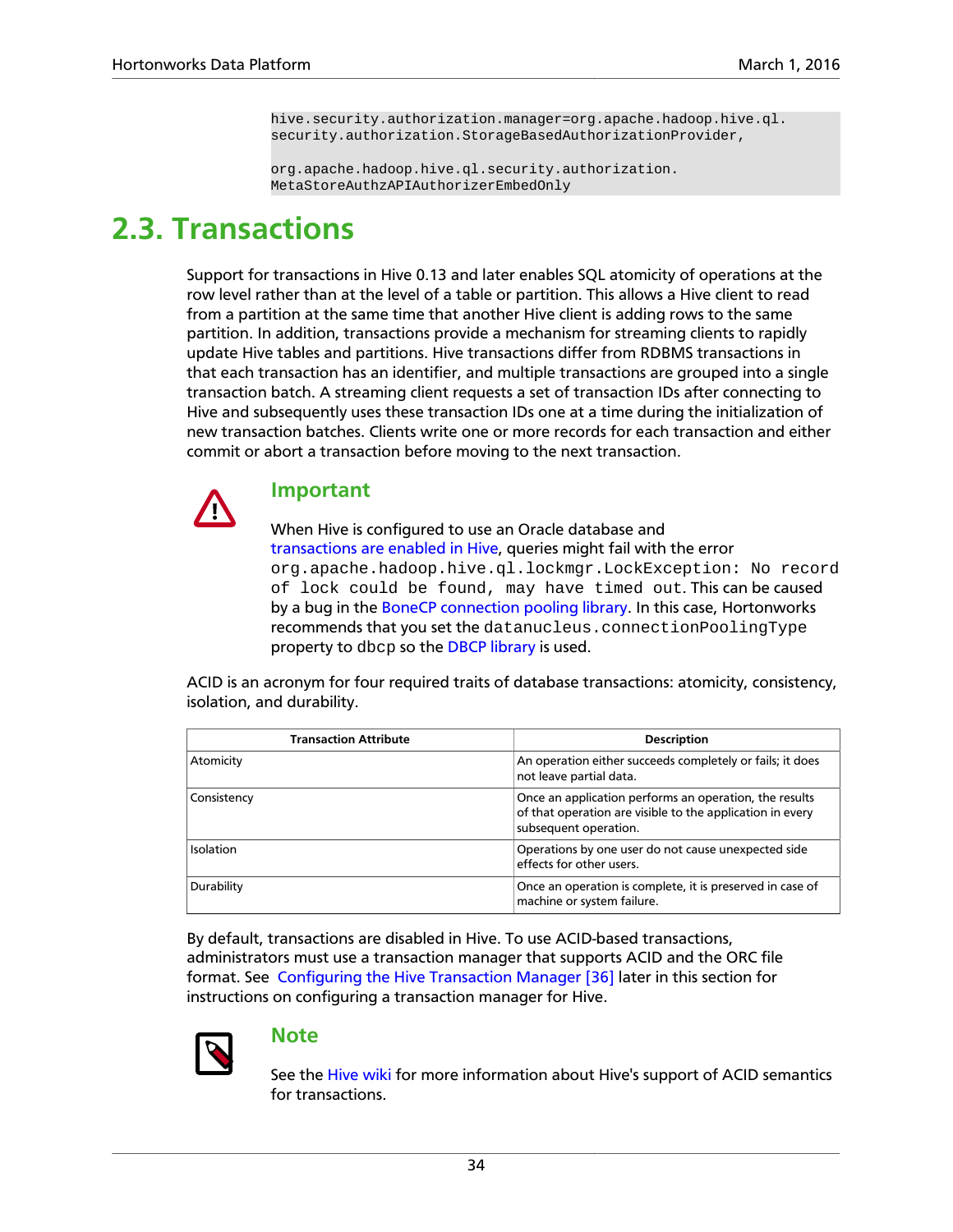#### **Understanding Compactions**

Hive stores data in base files that cannot be updated by HDFS. Instead, Hive creates a set of delta files for each transaction that alters a table or partition and stores them in a separate delta directory. Occasionally, Hive *compacts*, or merges, the base and delta files. Hive performs all compactions in the background without affecting concurrent reads and writes of Hive clients. There are two types of compactions:

#### <span id="page-40-0"></span>**Table 2.3. Hive Compaction Types**

| <b>Compaction Type</b> | <b>Description</b>                                                                     |
|------------------------|----------------------------------------------------------------------------------------|
| Minor                  | Rewrites a set of delta files to a single delta file for a<br>bucket.                  |
| Major                  | Rewrites one or more delta files and the base file as a new<br>base file for a bucket. |

By default, Hive automatically compacts delta and base files at regular intervals. However, Hadoop administrators can configure automatic compactions, as well as perform manual compactions of base and delta files using the following configuration parameters in hivesite.xml.

#### <span id="page-40-1"></span>**Table 2.4. Hive Transaction Configuration Parameters**

| <b>Configuration Parameter</b>     | <b>Description</b>                                                                                                                                                                                                                                                                                                                                                                                                                                                                                         |
|------------------------------------|------------------------------------------------------------------------------------------------------------------------------------------------------------------------------------------------------------------------------------------------------------------------------------------------------------------------------------------------------------------------------------------------------------------------------------------------------------------------------------------------------------|
| hive.txn.manaqer                   | Specifies the class name of the transaction<br>manager used by Hive. Set this property to<br>org.apache.hadoop.hive.ql.lockmgr.<br>DbTxnManager to enable transactions. The default<br>value is org.apache.hadoop.hive.ql.lockmgr.<br>DummyTxnManager, which disables transactions.                                                                                                                                                                                                                        |
| hive.compactor.initiator.on        | Specifies whether to run the initiator and cleaner threads<br>on this Metastore instance. The default value is false.<br>Must be set to true for exactly one instance of the Hive<br>metastore service.                                                                                                                                                                                                                                                                                                    |
| hive.compactor.worker.threads      | Specifies the number of of worker threads to run on this<br>Metastore instance. The default value is 0, which must<br>be set to greater than 0 to enable compactions. Worker<br>threads initialize MapReduce jobs to do compactions.<br>Increasing the number of worker threads decreases<br>the time required to compact tables after they cross a<br>threshold that triggers compactions. However, increasing<br>the number of worker threads also increases the<br>background load on a Hadoop cluster. |
| hive.compactor.worker.timeout      | Specifies the time period, in seconds, after which a<br>compaction job is failed and re-queued. The default value<br>is 86400 seconds, or 24 hours.                                                                                                                                                                                                                                                                                                                                                        |
| hive.compactor.check.interval      | Specifies the time period, in seconds, between checks to<br>see if any partitions require compacting. The default value<br>is 300 seconds. Decreasing this value reduces the time<br>required to start a compaction for a table or partition.<br>However, it also increases the background load on the<br>NameNode since each check requires several calls to the<br>NameNode.                                                                                                                             |
| hive.compactor.delta.num.threshold | Specifies the number of delta directories in a partition<br>that triggers an automatic minor compaction. The default<br>value is 10.                                                                                                                                                                                                                                                                                                                                                                       |
| hive.compactor.delta.pct.threshold | Specifies the percentage size of delta files relative to the<br>corresponding base files that triggers an automatic major<br>compaction. The default value is 1, which is 10 percent.                                                                                                                                                                                                                                                                                                                      |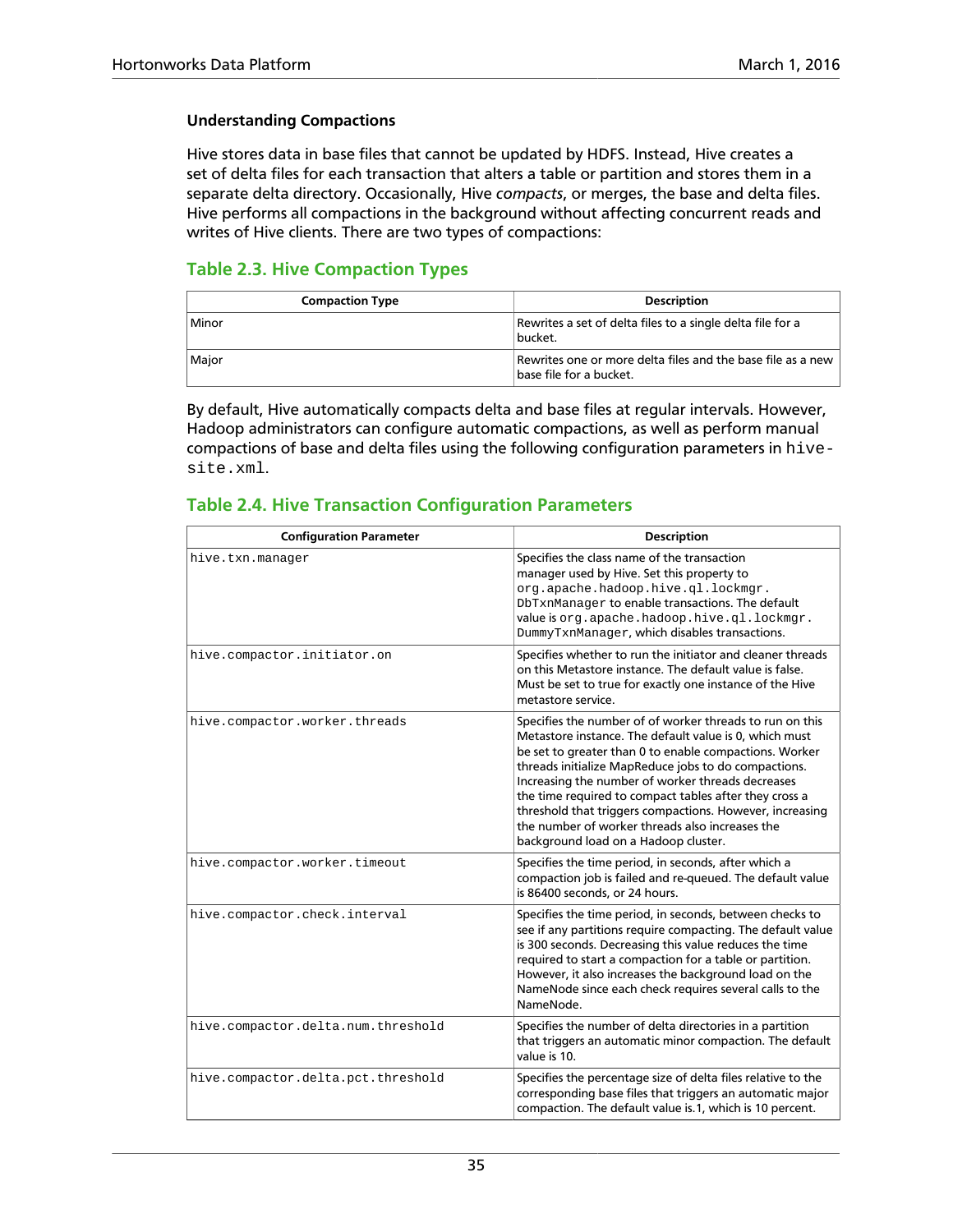| <b>Configuration Parameter</b>      | <b>Description</b>                                       |
|-------------------------------------|----------------------------------------------------------|
| hive.compactor.abortedtxn.threshold | Specifies the number of aborted transactions on a single |
|                                     | partition that trigger an automatic major compaction.    |

#### <span id="page-41-0"></span>**Configuring the Hive Transaction Manager**

Configure the following Hive properties to enable transactions:

- hive.txn.manager
- hive.compactor.initiator.on
- hive.compactor.worker.threads



### **Tip**

To disable automatic compactions for individual tables, set the NO\_AUTO\_COMPACTION table property for those tables. This overrides the configuration settings in hive-site.xml. However, this property does not prevent manual compactions.

If you experience problems while enabling Hive transactions, check the Hive log file at / tmp/hive/hive.log.

#### **Performing Manual Compactions**

Hive administrators use the ALTER TABLE DDL command to queue requests that compact base and delta files for a table or partition:

```
ALTER TABLE tablename [PARTITION (partition_key='partition_value' [,...])]
 COMPACT 'compaction_type'
```
Use the SHOW COMPACTIONS command to monitor the progress of the compactions:

SHOW COMPACTIONS



#### **Note**

ALTER TABLE will compact tables even if the NO\_AUTO\_COMPACTION table property is set.

The SHOW COMPACTIONS command provides the following output for each compaction:

- Database name
- Table name
- Partition name
- Major or minor compaction
- Compaction state:
	- Initiated waiting in queue
	- Working currently compacting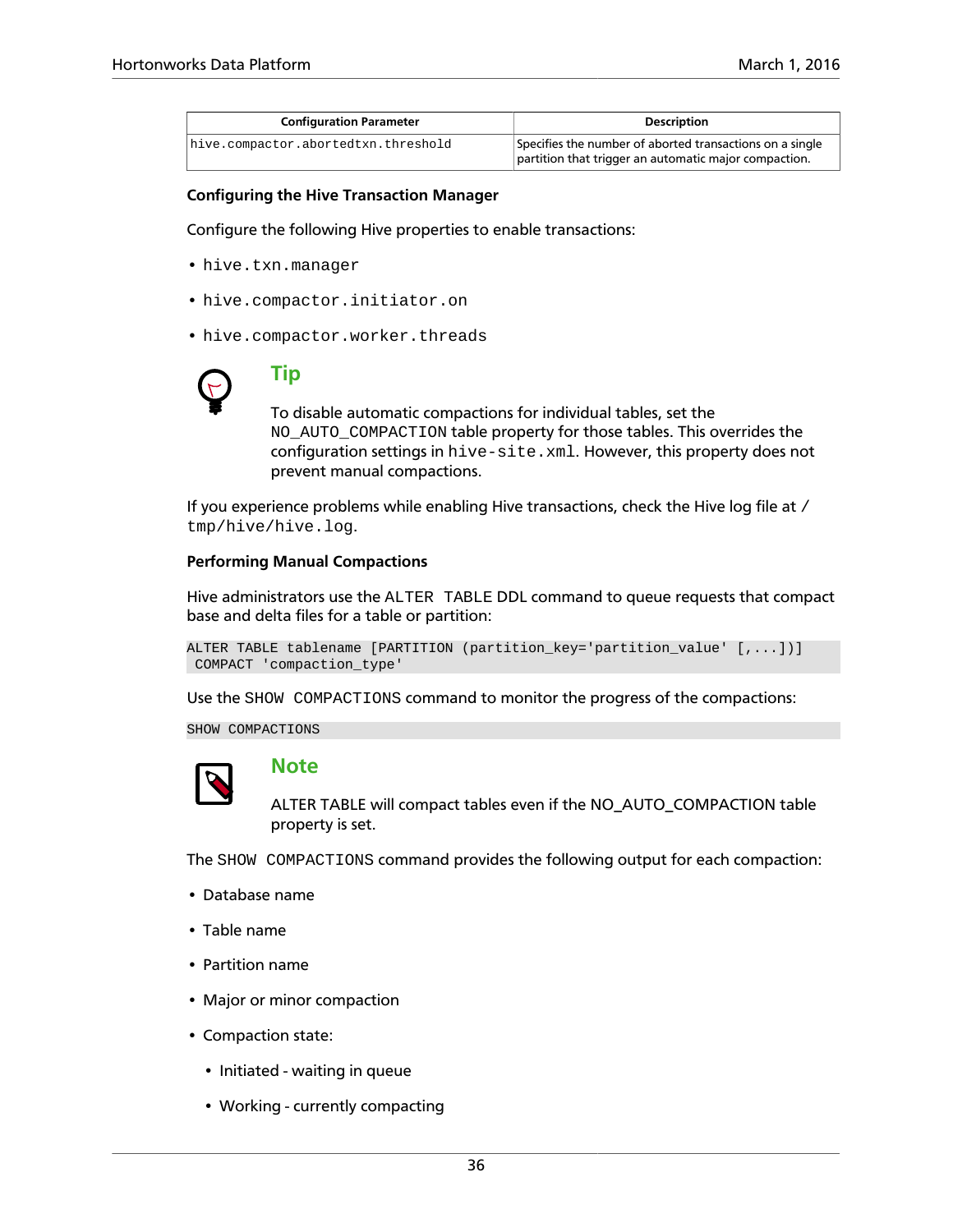- Ready for cleaning compaction completed and old files scheduled for removal
- Thread ID
- Start time of compaction

Hive administrators can also view a list of currently open and aborted transactions with the the SHOW TRANSACTIONS command. This command provides the following output for each transaction:

- Transaction ID
- Transaction state
- Hive user who initiated the transaction
- Host machine where transaction was initiated

#### **Lock Manager**

DbLockManager, introduced in Hive 0.13, stores all transaction and related lock information in the Hive Metastore. Heartbeats are sent regularly from lock holders and transaction initiators to the Hive metastore to prevent stale locks and transactions. The lock or transaction is aborted if the metastore does not receive a heartbeat within the amount of time specified by the hive.txn.timeout configuration property. Hive administrators use the SHOW LOCKS DDL command to view information about locks associated with transactions.

This command provides the following output for each lock:

- Database name
- Table name
- Partition, if the table is partitioned
- Lock state:
	- Acquired transaction initiator hold the lock
	- Waiting transaction initiator is waiting for the lock
	- Aborted the lock has timed out but has not yet been cleaned
- Lock type:
	- Exclusive the lock may not be shared
	- Shared\_read the lock may be shared with any number of other shared\_read locks
	- Shared\_write the lock may be shared by any number of other shared\_read locks but not with other shared\_write locks
- Transaction ID associated with the lock, if one exists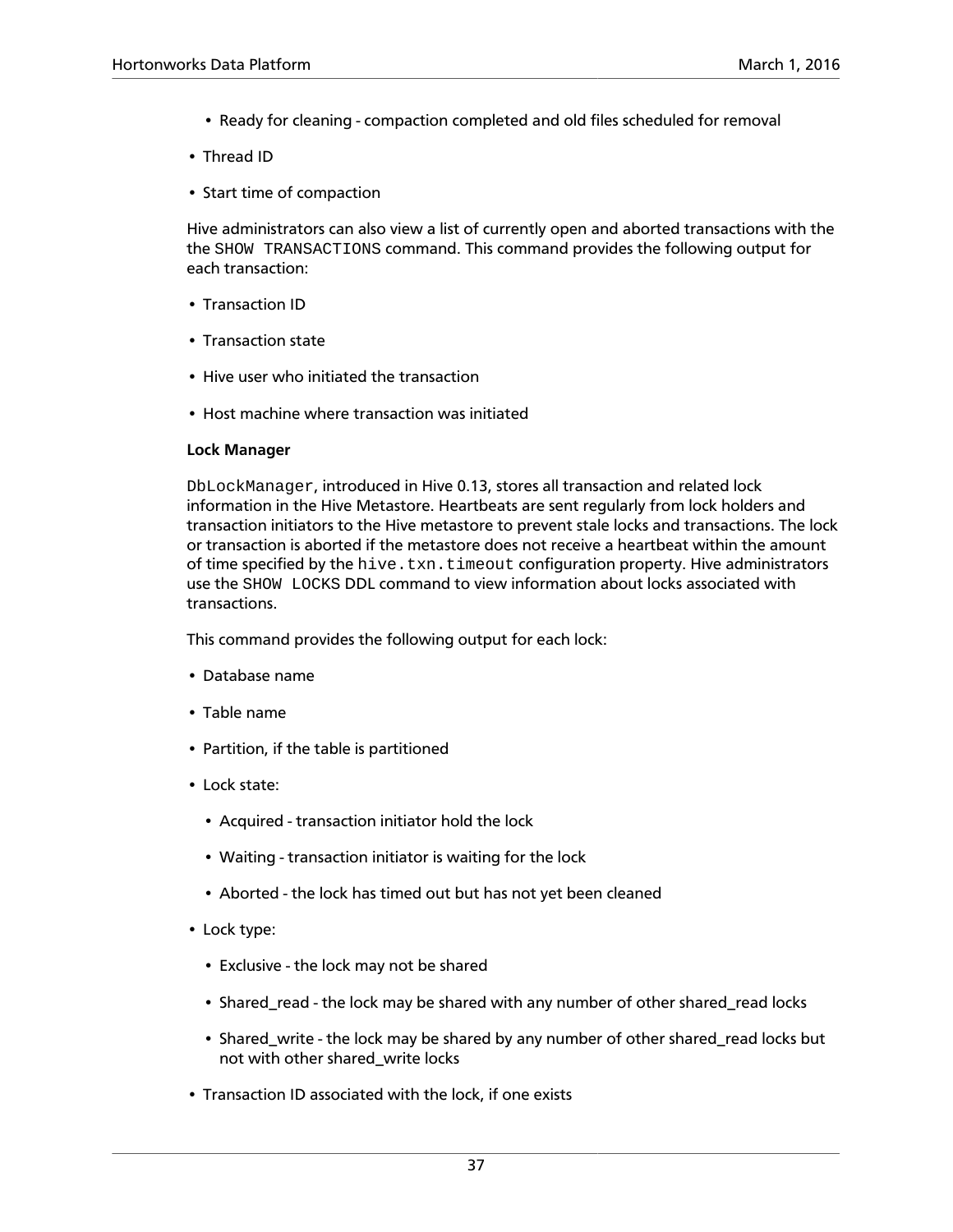- Last time lock holder sent a heartbeat
- Time the lock was acquired, if it has been acquired
- Hive user who requested the lock
- Host machine on which the Hive user is running a Hive client



#### **Note**

The output of the command reverts to behavior prior to Hive 0.13 if administrators use ZooKeeper or in-memory lock managers.

#### **Transaction Limitations**

HDP currently has the following limitations for ACID-based transactions in Hive:

- The BEGIN, COMMIT, and ROLLBACK SQL statements are not yet supported. All operations are automatically committed as transactions.
- The user initiating the Hive session must have write permission for the destination partition or table.
- ZooKeeper and in-memory locks are not compatible with transactions.
- Only ORC files are supported.
- Destination tables must be bucketed and not sorted.
- The only supported isolation level is Snapshot.

### <span id="page-43-0"></span>**2.4. Subqueries**

Hive supports subqueries in FROM clauses and in WHERE clauses of SQL statements. A subquery is a SQL expression that is evaluated and returns a result set. Then that result set is used to evaluate the parent query. The parent query is the outer query that contains the child subquery. Subqueries in WHERE clauses are supported in Hive 0.13 and later. The following example shows a subquery inserted into a WHERE clause:

```
SELECT state, net_payments
FROM transfer_payments
WHERE transfer_payments.year IN (SELECT year FROM us_census);
```
No configuration is required to enable execution of subqueries in Hive. The feature is available by default. However, several restrictions exist for the use of subqueries in WHERE clauses.

#### **Understanding Subqueries in SQL**

SQL adheres to syntax rules like any programming language. The syntax governing the use of subqueries in WHERE clauses in SQL depends on the following concepts:

• **Query Predicates and Predicate Operators**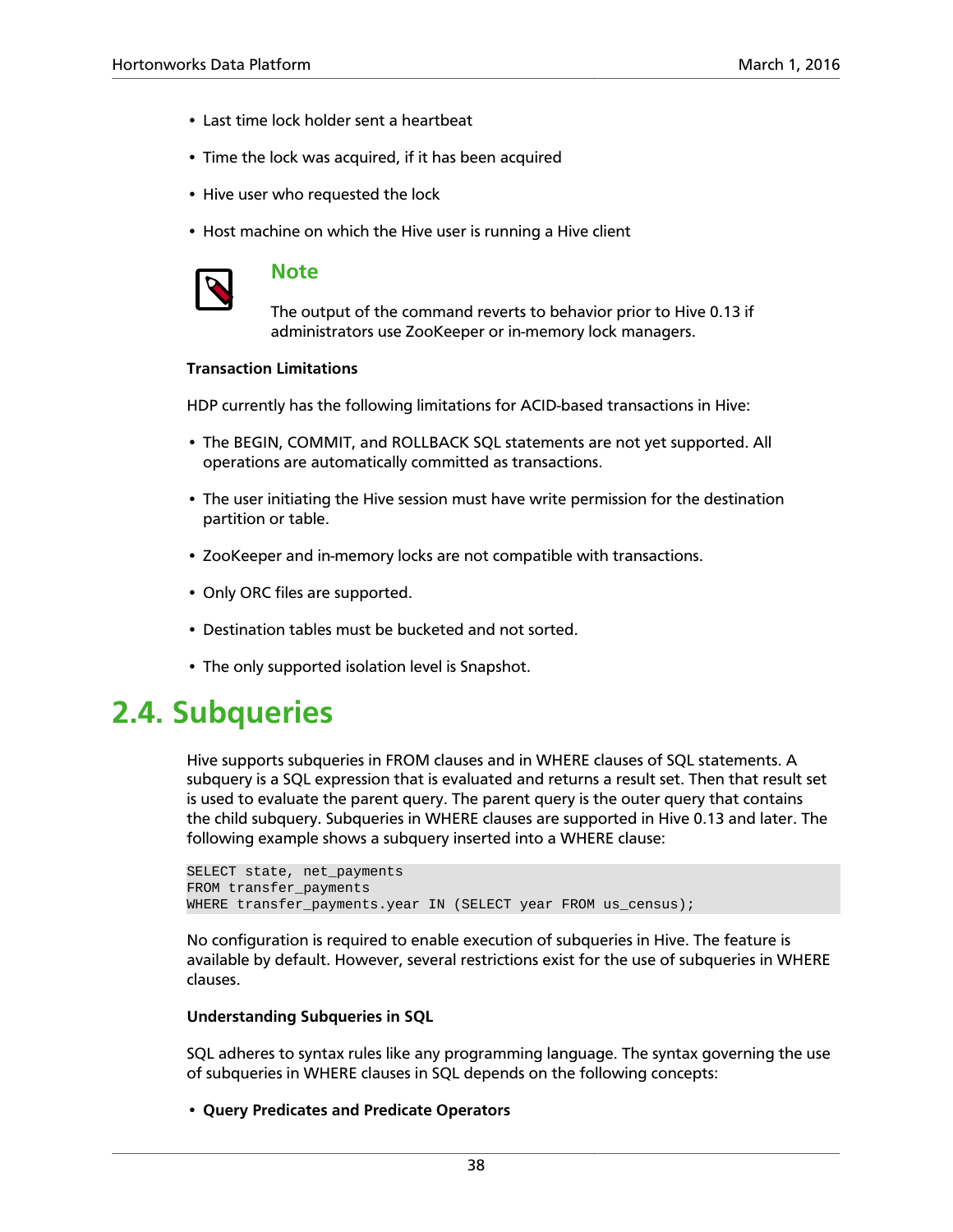A *predicate* in SQL is a condition that evaluates to a Boolean value. For example, the predicate in the preceeding example returns true for a row of the transfer\_payments table if at least one row exists in the us\_census table with the same year as the transfer\_payments row. The predicate starts with the first WHERE keyword.

... WHERE transfer\_payments.year IN (SELECT year FROM us\_census);

A SQL predicate in a subquery must also contain a predicate operator. *Predicate operators* specify the relationship tested in a predicate query. For example, the predicate operator in the above example is the IN keyword.

#### • **Aggregrated and Correlated Queries**

*Aggregated queries* combine one or more aggregate functions, such as AVG, SUM, and MAX, with the GROUP BY statement to group query results by one or more table columns. In the following example, the AVG aggregate function returns the average salary of all employees in the engineering department grouped by year:

```
SELECT year, AVG(salary)
FROM Employees
WHERE department = 'engineering' GROUP BY year
```


### **Note**

The GROUP BY statement may be either explicit or implicit.

*Correlated queries* contain a query predicate with the equals (=) operator. One side of the operator must reference at least one column from the parent query and the other side must reference at least one column from the subquery. The following query is a revised and correlated version of the example query that is shown at the beginning of this section. It is a correlated query because one side of the equals predicate operator in the subquery references the state column in the transfer\_payments table in the parent query and the other side of the operator references the state column in the us\_census table.

```
SELECT state, net_payments
FROM transfer_payments
WHERE EXISTS 
    (SELECT year 
   FROM us_census 
  WHERE transfer_payments.state = us_census.state);
```
In contrast, an *uncorrelated query* does not reference any columns in the parent query.

#### • **Conjuncts and Disjuncts**

A *conjunct* is equivalent to the AND condition, while a *disjunct* is the equivalent of the OR condition. The following subquery contains a conjunct:

... WHERE transfer\_payments.year = "2010" AND us\_census.state = "california"

The following subquery contains a disjunct:

... WHERE transfer\_payments.year = "2010" OR us\_census.state = "california"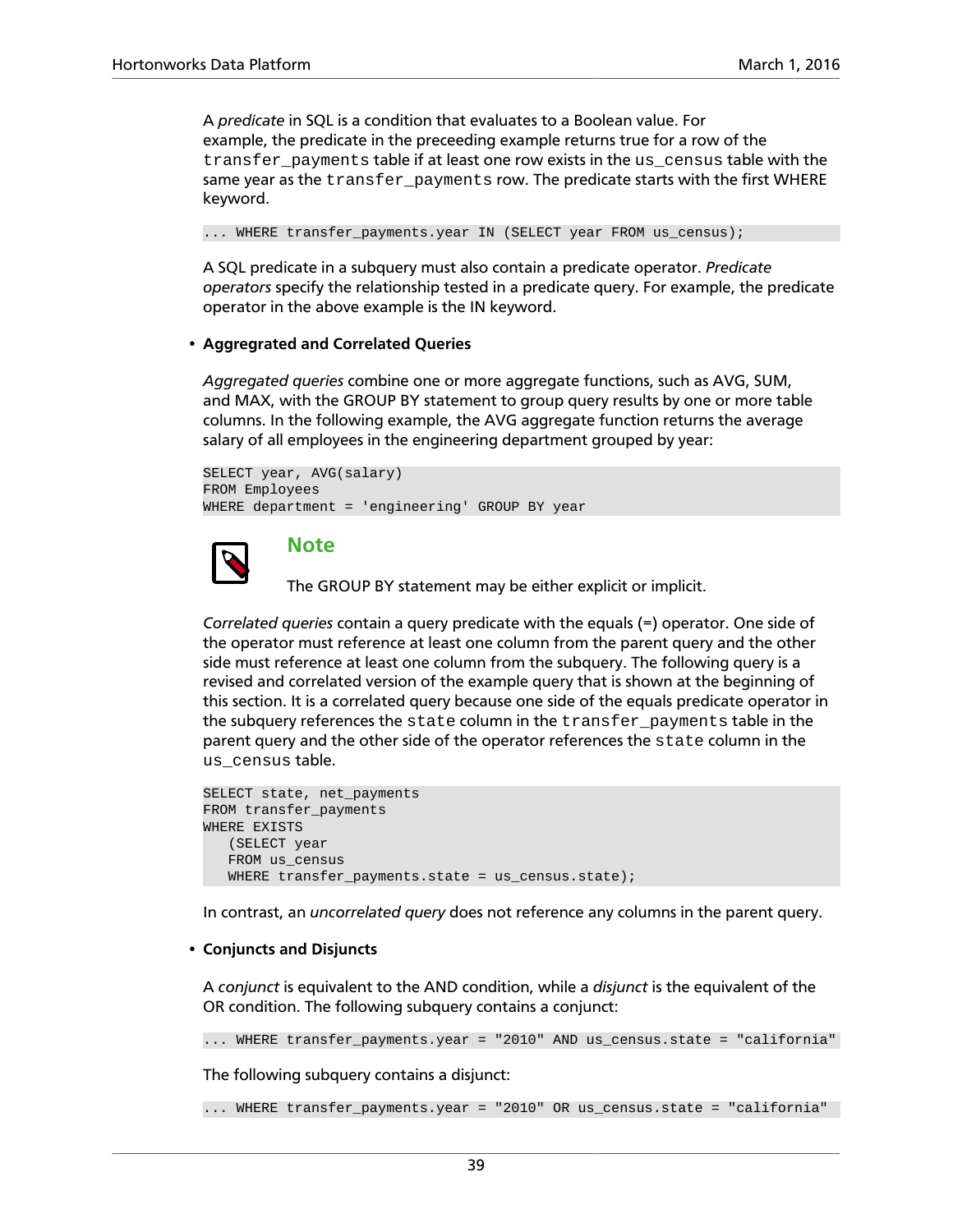#### **Restrictions on Subqueries in WHERE Clauses**

Subqueries in WHERE clauses have the following limitations:

- Subqueries must appear on the right hand side of an expression.
- Nested subqueries are not supported.
- Only one subquery expression is allowed for a single query.
- Subquery predicates must appear as top level conjuncts.
- Subqueries support four logical operators in query predicates: IN, NOT IN, EXISTS, and NOT EXISTS.
- The IN and NOT IN logical operators may select only one column in a WHERE clause subquery.
- The EXISTS and NOT EXISTS operators must have at least one correlated predicate.
- The left side of a subquery must qualify all references to table columns.
- References to columns in the parent query are allowed only in the WHERE clause of the subquery.
- Subquery predicates that reference a column in a parent query must use the equals (=) predicate operator.
- Subquery predicates may not refer only to columns in the parent query.
- Correlated subqueries with an implied GROUP BY statement may return only one row.
- All unqualified references to columns in a subquery must resolve to tables in the subquery.
- Correlated subqueries cannot contain windowing clauses.

### <span id="page-45-0"></span>**2.5. Common Table Expressions**

A common table expression (CTE) is a set of query results obtained from a simple query specified within a WITH clause and which immediately preceeds a SELECT or INSERT keyword. A CTE exists only within the scope of a single SQL statement. One or more CTEs can be used with the following SQL statements:

- SELECT
- INSERT
- CREATE TABLE AS SELECT
- CREATE VIEW AS SELECT

The following example demonstrates the use of  $q1$  as a CTE in a SELECT statement:

WITH q1 AS (SELECT key from src where key = '5')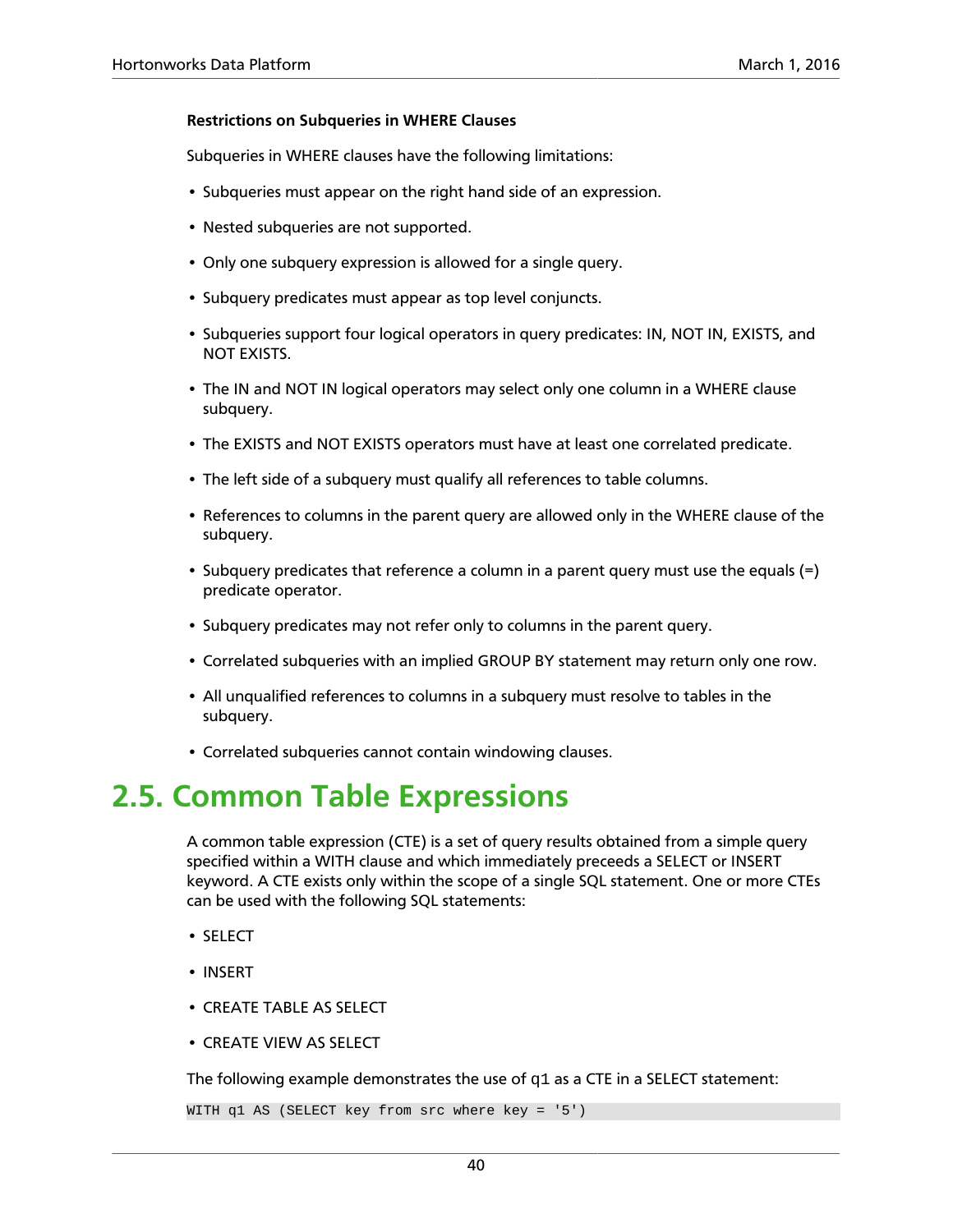SELECT \* from q1;

The following example demonstrates the use of  $q1$  as a CTE in an INSERT statement:

```
CREATE TABLE s1 LIKE src;
   WITH q1 AS (SELECT key, value FROM src WHERE key = '5') 
  FROM q1 INSERT OVERWRITE TABLE s1 SELECT *;
```
The following example demonstrates the use of  $q1$  as a CTE in a CREATE TABLE AS SELECT clause:

```
CREATE TABLE s2 AS WITH q1 AS (SELECT key FROM src WHERE key = '4') 
   SELECT * FROM q1;
```
The following example demonstrates the use of  $q1$  as a CTE in a CREATE TABLE AS VIEW clause:

```
CREATE VIEW v1 AS WITH q1 AS (SELECT key FROM src WHERE key='5') 
   SELECT * from q1;
```
CTEs are available by default in Hive 0.13. Hive administrators do not need to perform any configuration to enable them.

#### **Limitations of Common Table Expressions**

- Recursive queries are not supported.
- The WITH clause is not supported within subquery blocks.

### <span id="page-46-0"></span>**2.6. Quoted Identifiers in Column Names**

Quoted identifiers in the names of table columns are supported in Hive 0.13 and later. An *identifier* in SQL is a sequence of alphanumeric and underscore (\_) characters surrounded by backtick (`) characters. Quoted identifiers in Hive are case-insensitive. In the following example,  $x+y$  and  $a/b$  are valid column names for a new table.

```
CREATE TABLE test (`x+y` String, `a?b` String);
```
Quoted identifiers can be used anywhere a column name is expected, including table partitions and buckets:

```
CREATE TABLE partition_date-1 (key string, value string) 
PARTITIONED BY (`dt+x` date, region int);
CREATE TABLE bucket_test(`key?1` string, value string) 
CLUSTERED BY (`key?1`) into 5 buckets;
```


#### **Note**

Use a backtick character to escape a backtick character ( ``).

#### **Enabling Quoted Identifiers**

Set the hive.support.quoted.identifiers configuration parameter to column in hive-site.xml to enable quoted identifiers in SQL column names. For Hive 0.13, the valid values are none and column.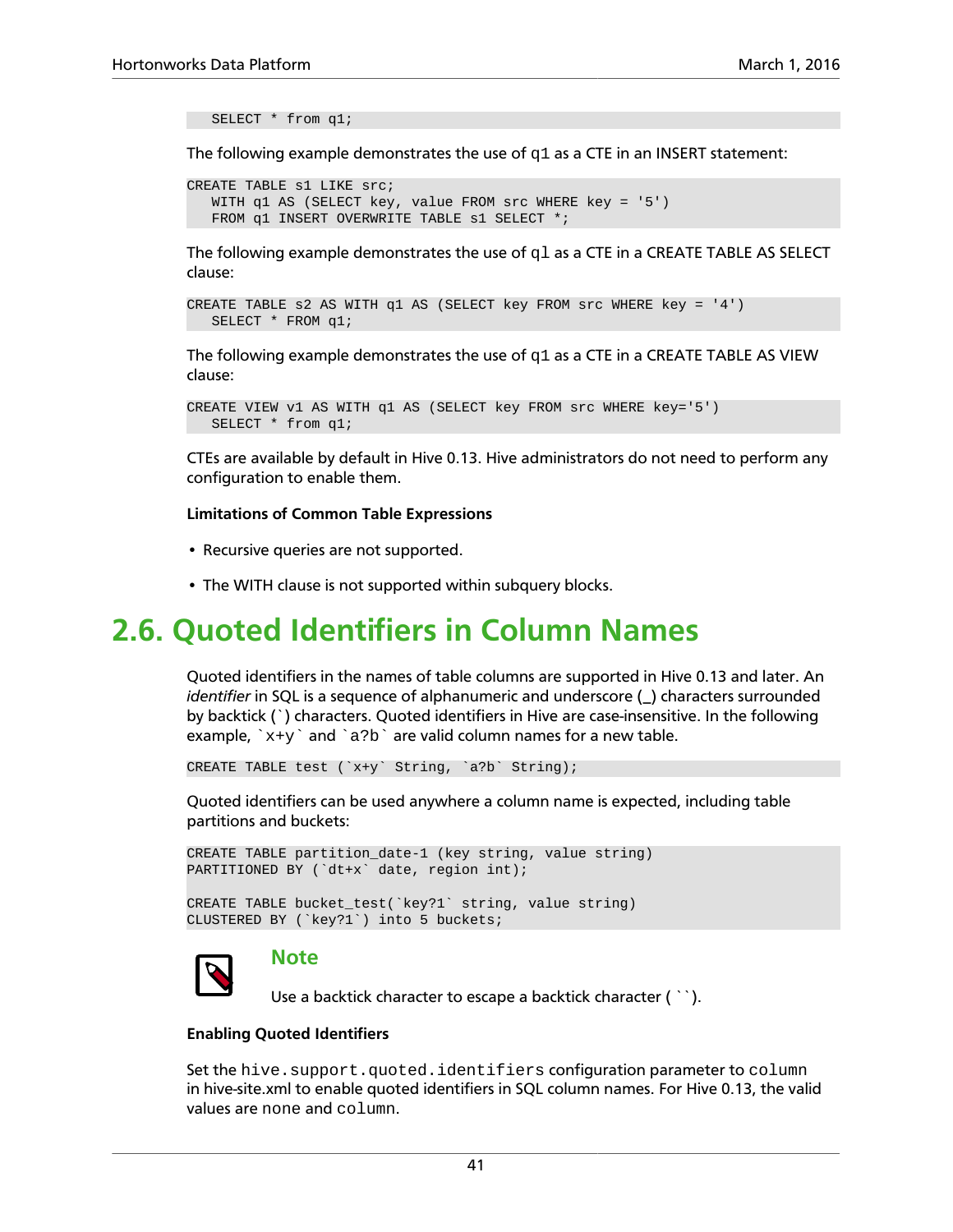hive.support.quoted.identifiers = column

## <span id="page-47-0"></span>**2.7. CHAR Data Type Support**

Hive 0.13 supports The CHAR data type is supported in Hive 0.13 and later. This data type simplifies the process of migrating data from other databases. Hive ignores trailing whitespace characters for the CHAR data type. However, there is no consensus among database vendors on the handling of trailing whitespaces. Before you perform a data migration to Hive, consult the following table to avoid unexpected behavior with values for CHAR, VARCHAR, and STRING data types.

The following table describes how several types of databases treat trailing whitespaces for the CHAR, VARCHAR, and STRING data types:

| Data Type      | Hive    | Oracle  | <b>SOL Server</b> | <b>MySQL</b> | Teradata |
|----------------|---------|---------|-------------------|--------------|----------|
| <b>CHAR</b>    | lgnore  | Ignore  | Ignore            | Ignore       | Ignore   |
| <b>VARCHAR</b> | Compare | Compare | Configurable      | Ignore       | lgnore   |
| <b>STRING</b>  | Compare | N/A     | N/A               | N/A          | N/A      |

#### <span id="page-47-1"></span>**Table 2.5. Trailing Whitespace Characters on Various Databases**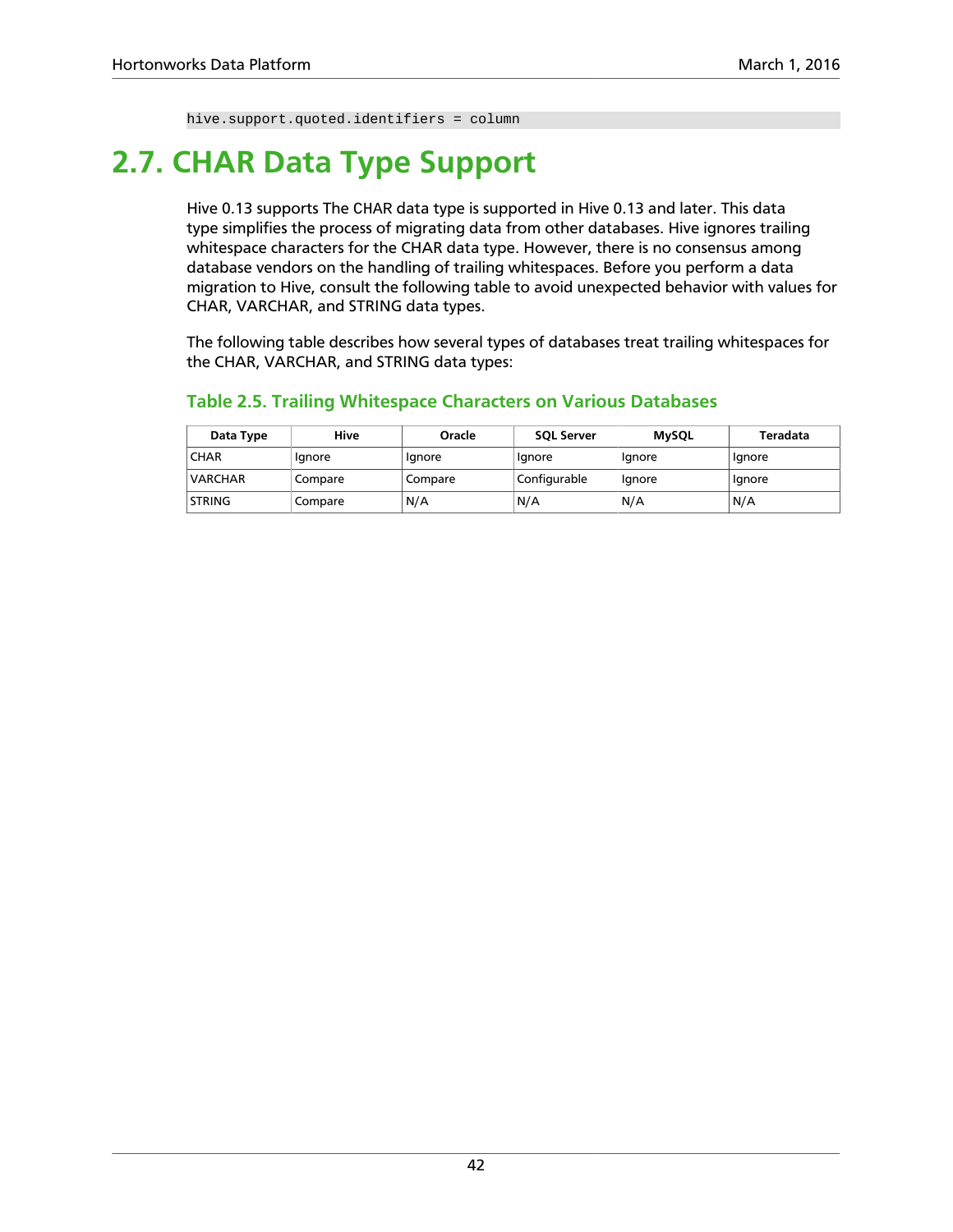## <span id="page-48-0"></span>**3. Running Pig with the Tez Execution Engine**

By default, Apache Pig runs against Apache MapReduce, but administrators and scripters can configure Pig to run against the Apache Tez execution engine to take advantage of more efficient execution and fewer reads of HDFS. Pig supports Tez in all of the following ways:

| <b>Command Line</b> | Use the -x command-line option: $pi - x$ tez                                               |
|---------------------|--------------------------------------------------------------------------------------------|
| Pig Properties      | Set the following configuration property in the conf/<br>pig.properties file: exectype=tez |
| Java Option         | Set the following Java Option for Pig: PIG OPTS="-D<br>exectype=tez"                       |

Users and administrators can use the same methods to configure Pig to run against the default MapReduce execution engine.

| <b>Command Line</b>   | Use the $-x$ command-line option: $pi - x$ mr                                              |
|-----------------------|--------------------------------------------------------------------------------------------|
| <b>Pig Properties</b> | Set the following configuration property in the conf/<br>pig.properties file: exectype=tez |
| Java Option           | Set the following Java Option for Pig: PIG OPTS="-D<br>exectype=tez"                       |
| Pig Script            | Use the set command: set exectype=mr;                                                      |

There are some limitations to running Pig with the Tez execution engine:

- Queries that include the ORDER BY clause may run slower than if run against the MapReduce execution engine.
- There is currently no user interface that allows users to view the execution plan for Pig jobs running with Tez. To diagnose a failing Pig job, users must read the Application Master and container logs.



#### **Note**

Users should configure parallelism before running Pig with Tez. If parallelism is too low, Pig jobs will run slowly. To tune parallelism, add the PARALLEL clause to your PIG statements.

#### **Running a Pig-on-Tez Job with Oozie**

To run a Pig job on Tez using Oozie, perform the following configurations:

• Add the following property and value to the job.properties file for the Pig-on-Tez Oozie job:

```
<property>
      <name>oozie.action.sharelib.for.pig</name>
      <value>pig, hive</value>
</property>
```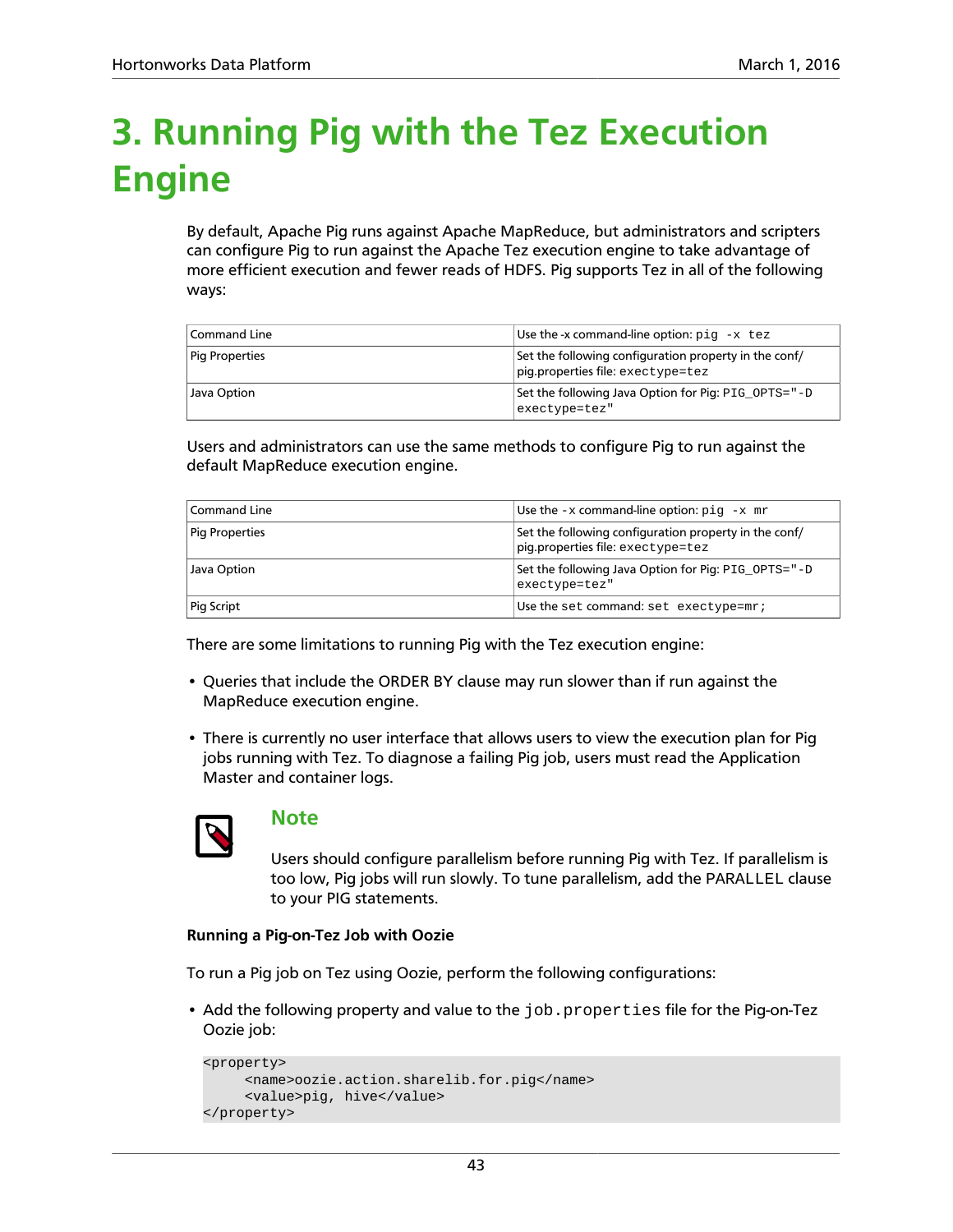• Create the \$OOZIE\_HOME/conf/action-conf/pig directory and copy the tezsite.xml file into it.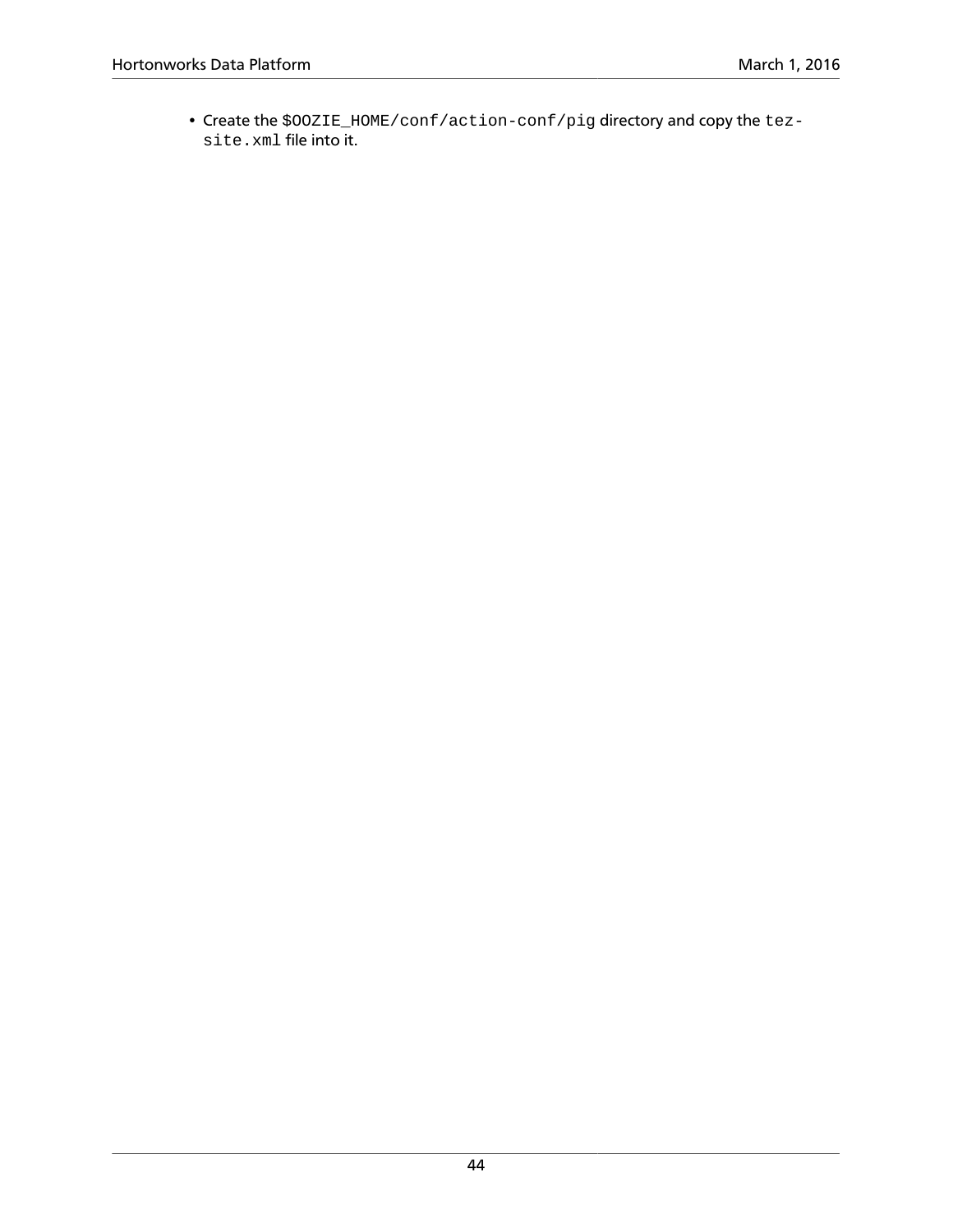## <span id="page-50-0"></span>**4. Using HDP for Metadata Services (HCatalog)**

Hortonworks Data Platform (HDP) deploys Apache HCatalog to manage the metadata services for your Hadoop cluster.

Apache HCatalog is a table and storage management service for data created using Apache Hadoop. This includes:

- Providing a shared schema and data type mechanism.
- Providing a table abstraction so that users need not be concerned with where or how their data is stored.
- Providing interoperability across data processing tools such as Pig, MapReduce, and Hive.

Start the HCatalog CLI with the following command:

<hadoop-install-dir>\hcatalog-0.5.0\bin\hcat.cmd

### **Note**

HCatalog 0.5.0 was the final version released from the Apache Incubator. In March 2013, HCatalog graduated from the Apache Incubator and became part of the Apache Hive project. New releases of Hive include HCatalog, starting with Hive 0.11.0.

HCatalog includes two documentation sets:

1. General information about HCatalog

This documentation covers installation and user features. The next section, [Using](#page-50-1) [HCatalog](#page-50-1), provides links to individual documents in the HCatalog documentation set.

2. WebHCat information

WebHCat is a web API for HCatalog and related Hadoop components. The section [Using](#page-51-0) [WebHCat](#page-51-0) provides links to user and reference documents, and includes a technical update about standard WebHCat parameters.

For more details on the Apache Hive project, including HCatalog and WebHCat, see "Using Apache Hive" and the following resources:

- [Hive project home page](http://hive.apache.org/)
- [Hive wiki home page](https://cwiki.apache.org/confluence/display/Hive/Home)
- [Hive mailing lists](http://hive.apache.org/mailing_lists.html)

### <span id="page-50-1"></span>**4.1. Using HCatalog**

For details about HCatalog, see the following resources in the HCatalog documentation set: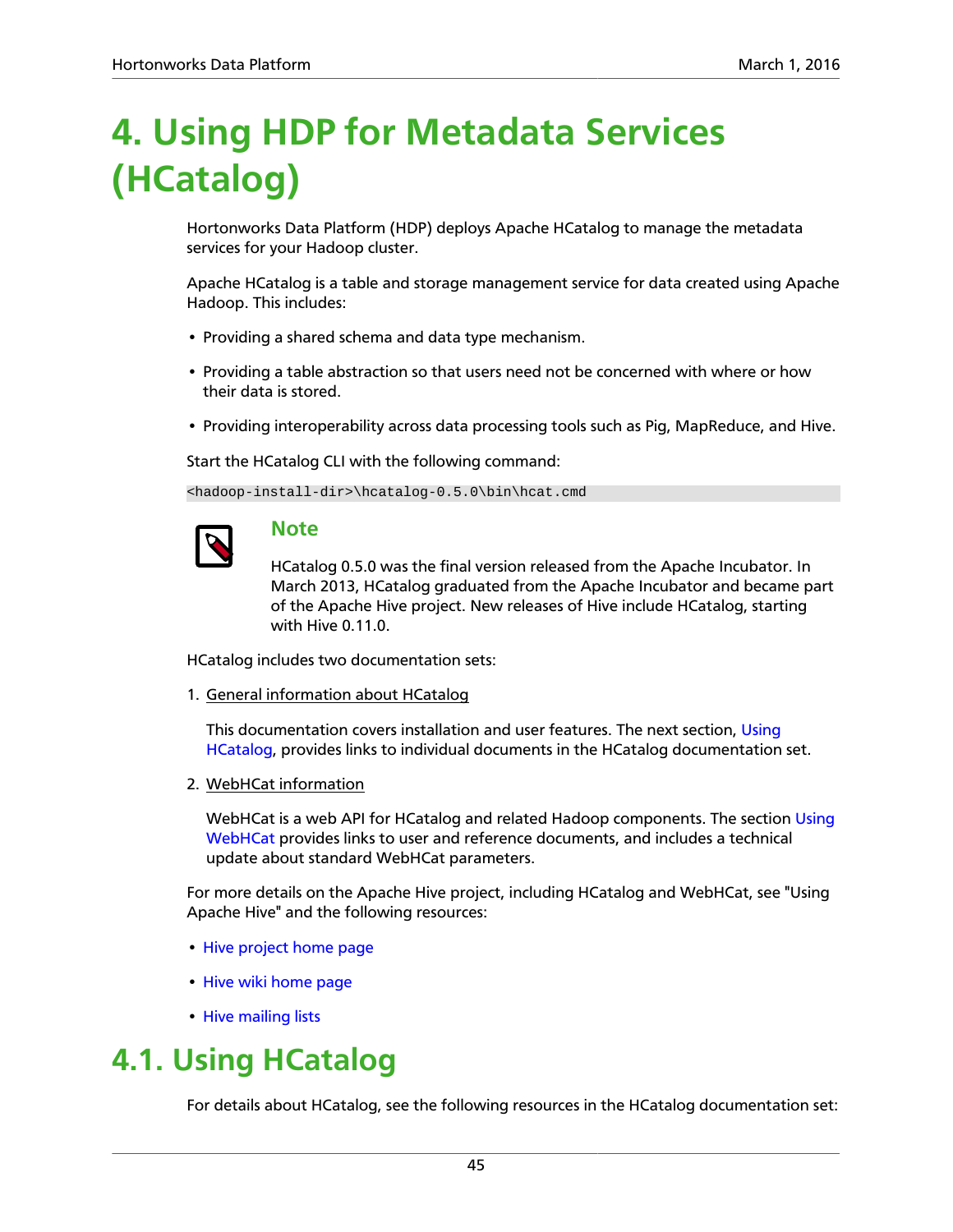- [HCatalog Overview](https://cwiki.apache.org/confluence/display/Hive/HCatalog%2BUsingHCat)
- [Installation From Tarball](https://cwiki.apache.org/confluence/display/Hive/HCatalog%2BInstallHCat)
- [HCatalog Configuration Properties](https://cwiki.apache.org/confluence/display/Hive/HCatalog+Configuration+Properties)
- [Load and Store Interfaces](https://cwiki.apache.org/confluence/display/Hive/HCatalog%2BLoadStore)
- [Input and Output Interfaces](https://cwiki.apache.org/confluence/display/Hive/HCatalog%2BInputOutput)
- [Reader and Writer Interfaces](https://cwiki.apache.org/confluence/display/Hive/HCatalog%2BReaderWriter)
- [Command Line Interface](https://cwiki.apache.org/confluence/display/Hive/HCatalog%2BCLI)
- [Storage Formats](https://cwiki.apache.org/confluence/display/Hive/HCatalog%2BStorageFormats)
- [Dynamic Partitioning](https://cwiki.apache.org/confluence/display/Hive/HCatalog%2BDynamicPartitions)
- [Notification](https://cwiki.apache.org/confluence/display/Hive/HCatalog%2BNotification)
- [Storage Based Authorization](https://cwiki.apache.org/confluence/display/Hive/HCatalog%2BAuthorization)

## <span id="page-51-0"></span>**4.2. Using WebHCat**

WebHCat provides a REST API for HCatalog and related Hadoop components.



### **Note**

WebHCat was originally named Templeton, and both terms may still be used interchangeably. For backward compatibility the Templeton name still appears in URLs and log file names.

For details about WebHCat (Templeton), see the following resources:

- [Overview](https://cwiki.apache.org/confluence/display/Hive/WebHCat%2BUsingWebHCat)
- [Installation](https://cwiki.apache.org/confluence/display/Hive/WebHCat%2BInstallWebHCat)
- [Configuration](https://cwiki.apache.org/confluence/display/Hive/WebHCat%2BConfigure)
- Reference
	- [Resource List](https://cwiki.apache.org/confluence/display/Hive/WebHCat%2BReference)
	- [GET :version](https://cwiki.apache.org/confluence/display/Hive/WebHCat%2BReference%2BResponseTypes)
	- [GET status](https://cwiki.apache.org/confluence/display/Hive/WebHCat%2BReference%2BStatus)
	- [GET version](https://cwiki.apache.org/confluence/display/Hive/WebHCat%2BReference%2BVersion)
	- [DDL Resources: Summary and Commands](https://cwiki.apache.org/confluence/display/Hive/WebHCat%2BReference%2BAllDDL)
	- [POST mapreduce/streaming](https://cwiki.apache.org/confluence/display/Hive/WebHCat%2BReference%2BMapReduceStream)
	- [POST mapreduce/jar](https://cwiki.apache.org/confluence/display/Hive/WebHCat%2BReference%2BMapReduceJar)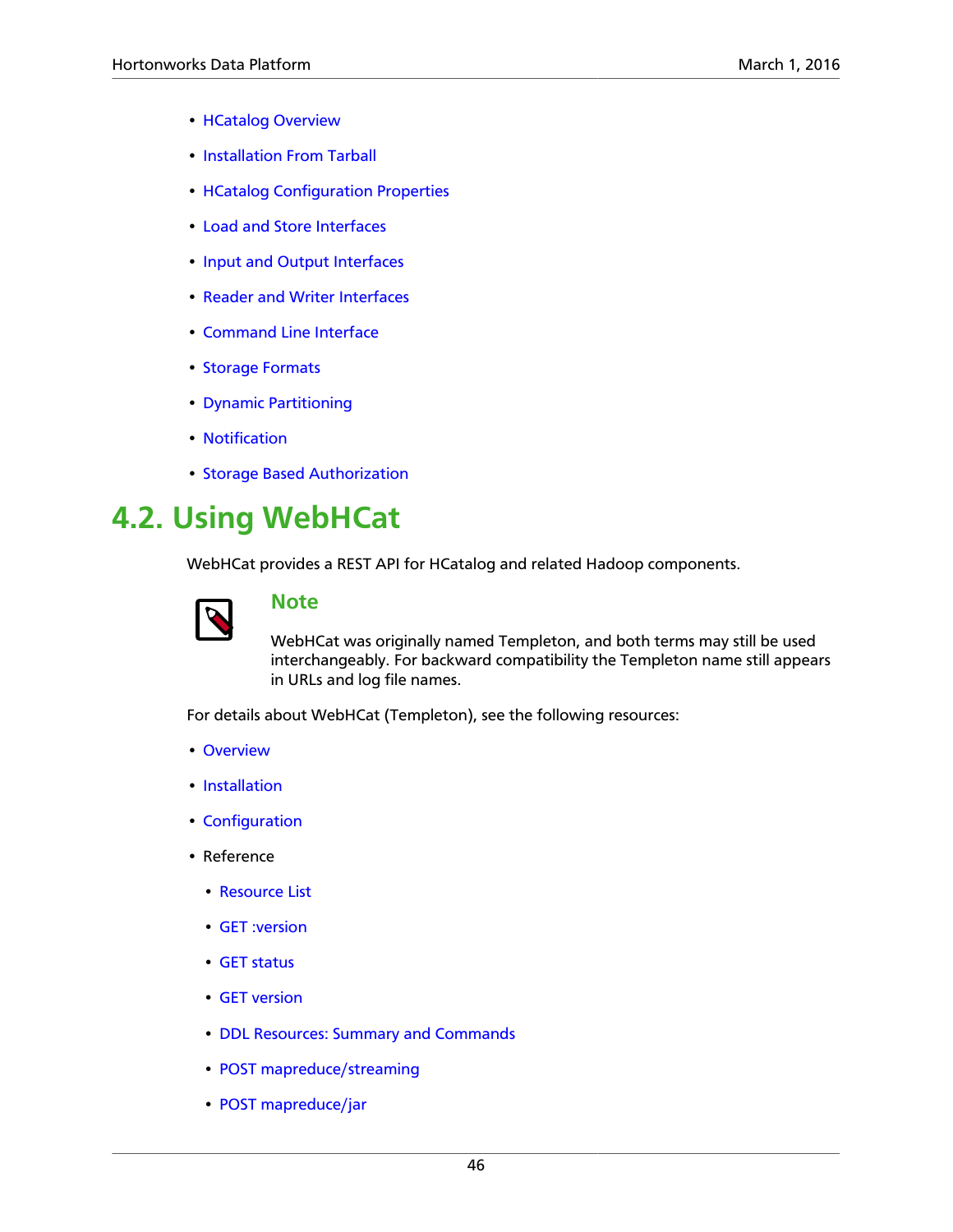- [POST pig](https://cwiki.apache.org/confluence/display/Hive/WebHCat%2BReference%2BPig)
- [POST hive](https://cwiki.apache.org/confluence/display/Hive/WebHCat%2BReference%2BHive)
- [GET queue/:jobid](https://cwiki.apache.org/confluence/display/Hive/WebHCat%2BReference%2BJobInfo)
- [DELETE queue/:jobid](https://cwiki.apache.org/confluence/display/Hive/WebHCat+Reference+DeleteJob)

## <span id="page-52-0"></span>**4.3. Security for WebHCat**

WebHCat currently supports two types of security:

- Default security (without additional authentication)
- Authentication by using Kerberos

#### **Example: HTTP GET :table**

The following example demonstrates how to specify the user. name parameter in an HTTP GET request:

```
% curl -s 'http://localhost:50111/templeton/v1/ddl/database/default/table/
my_table?user.name=ctdean'
```
#### **Example: HTTP POST :table**

The following example demonstrates how to specify the user.name parameter in an HTTP POST request

```
% curl -s -d user.name=ctdean \
        -d rename=test_table_2 \ 
        'http://localhost:50111/templeton/v1/ddl/database/default/table/
           test_table'
```
#### **Security Error**

{

}

If the user.name parameter is not supplied when required, the following security error is returned:

```
 "error": "No user found. Missing user.name parameter."
```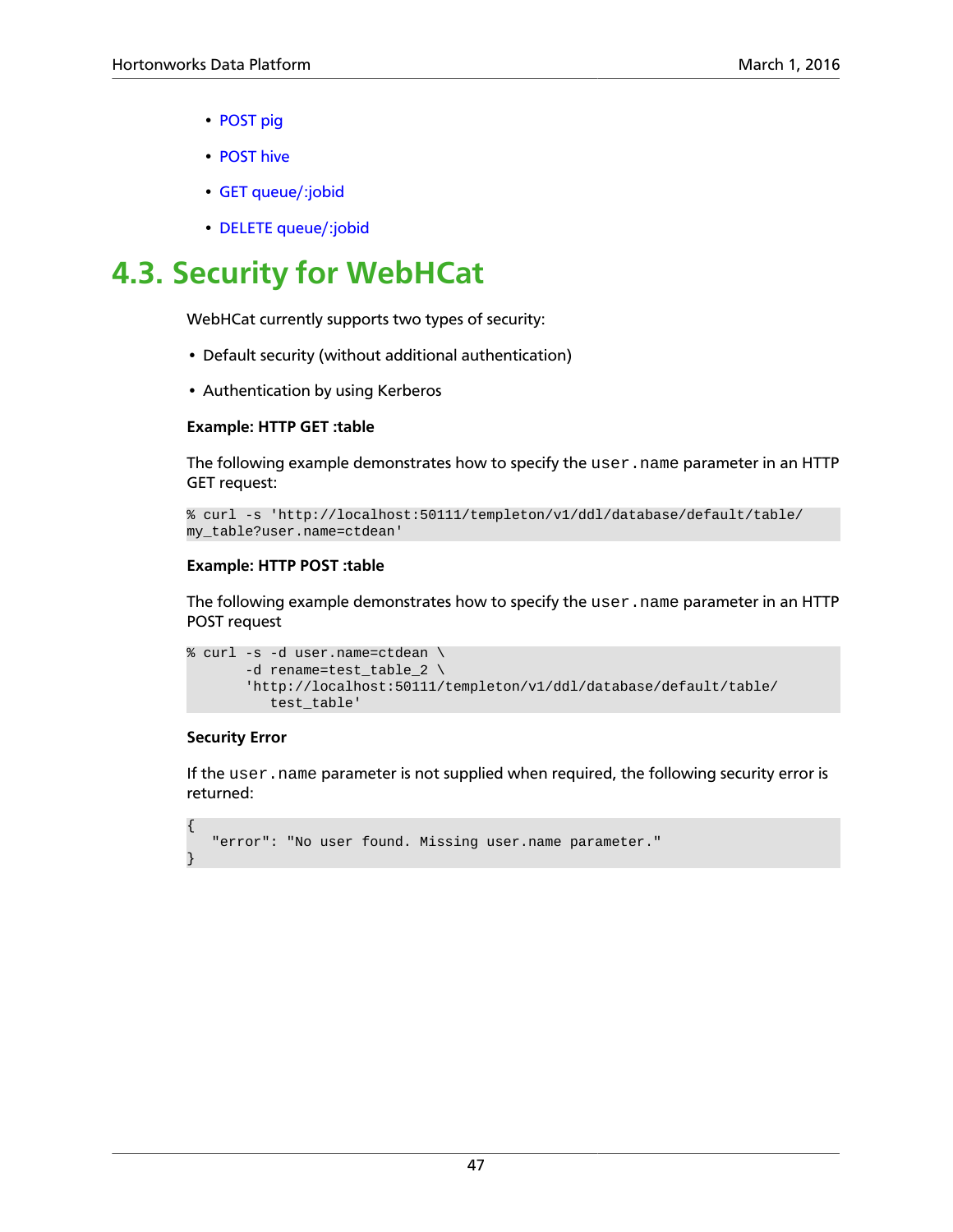## <span id="page-53-0"></span>**5. Using Apache HBase and Apache Phoenix**

Hortonworks Data Platform (HDP) deploys Apache HBase as a NoSQL database for your Hadoop cluster. HBase scales linearly to handle very large (petabyte scale), column-oriented data sets. The data store is predicated on a key-value model that supports low latency reads, writes, and updates in a distributed environment.

As a natively non-relational database, HBase can combine data sources that use a wide variety of different structures and schemas. It is natively integrated with HDFS for resilient data storage and is designed for hosting very large tables with sparse data.

HDP support also includes Apache Phoenix, a SQL abstraction layer for interacting with HBase. Phoenix lets you create and interact with tables in the form of typical DDL/DML statements via its standard JDBC API. For more information, see the [Apache Phoenix](http://phoenix.apache.org) [website.](http://phoenix.apache.org)

Supported JDBC client drivers can be obtained from the  $/\text{usr/hdp}/\text{current}/\text{phoenix-}$ client/phoenix-client.jar file on one of your cluster's edge nodes or in the [Hortonworks Phoenix server-client repository .](http://repo.hortonworks.com/content/repositories/releases/org/apache/phoenix/phoenix-server-client/) If you use the repository, download the JAR file corresponding to your installed HDP version.

## <span id="page-53-1"></span>**5.1. HBase Installation and Setup**

You can install and configure HBase for your HDP cluster by either of the following methods:

- Ambari Install Wizard: The wizard is the part of the Ambari web-based platform that guides HDP installation, including deploying the various Hadoop components such as HBase for the needs of your cluster. See the [Ambari Install Guide](https://docs.hortonworks.com/HDPDocuments/Ambari-2.2.2.18/bk_ambari-installation/content/ch_Getting_Ready.html).
- Manual Installation: You can fetch one of the repositories bundled with HBase and install it on the command line. See the [Non-Ambari Installation Guide](https://docs.hortonworks.com/HDPDocuments/HDP2/HDP-2.4.0/bk_installing_manually_book/content/ch_getting_ready_chapter.html).

## <span id="page-53-2"></span>**5.2. Enabling Phoenix**

To enable Phoenix:

- 1. Open Ambari.
- 2. Select *Services* tab > *HBase* > *Configs* tab.
- 3. Scroll down to the Phoenix SQL settings.
- 4. (Optional) Reset the Phoenix Query Timeout.
- 5. Click the *Enable Phoenix* slider button.

## <span id="page-53-3"></span>**5.3. Cell-level Access Control Lists (ACLs)**

Cell-level access control lists for HBase tables are supported in HBase 0.98 and later.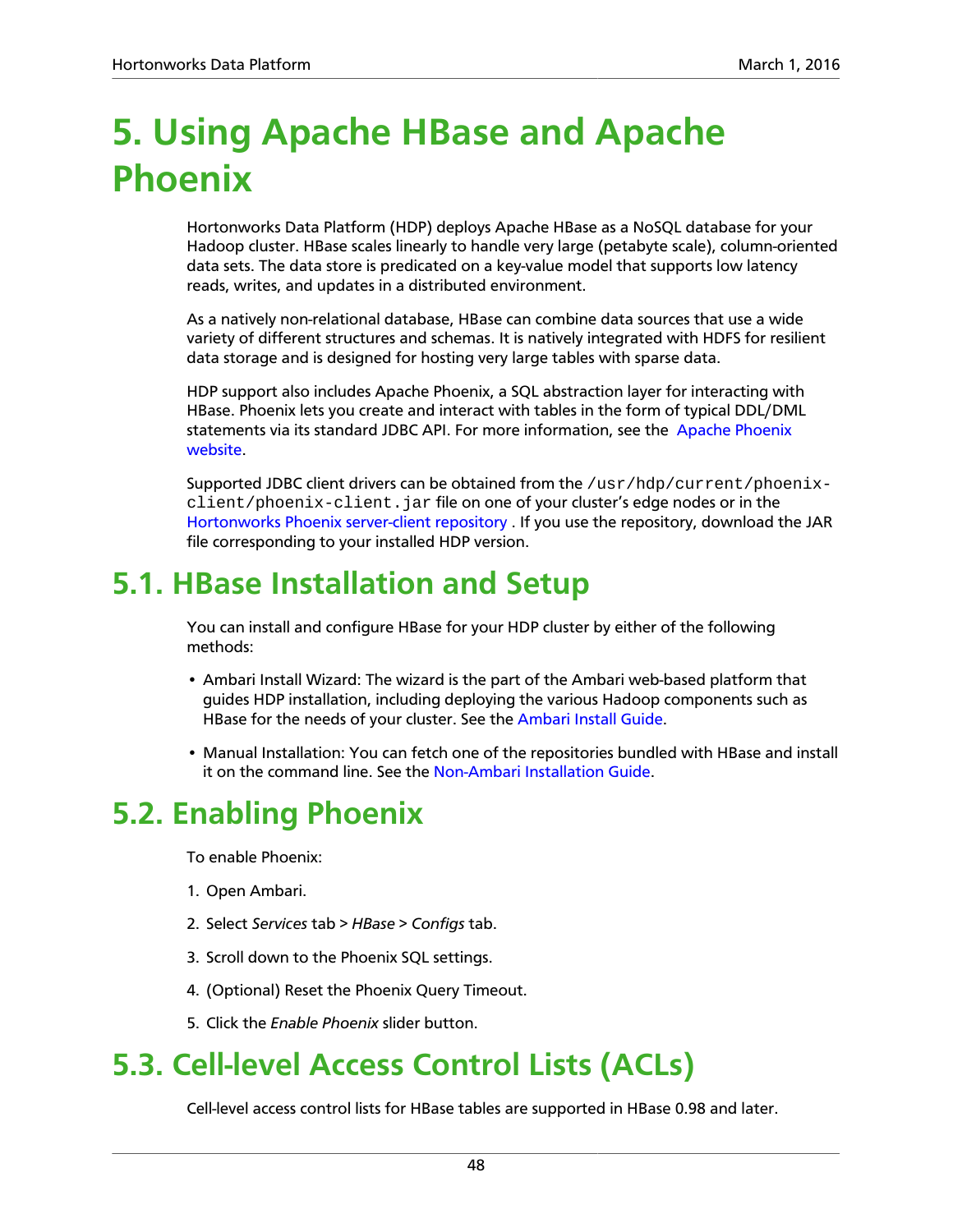

### **Note**

This feature is a technical preview and considered under development. Do not use this feature in your production systems. If you have questions regarding this feature, contact support by logging a case on the [Hortonworks Support Portal.](https://support.hortonworks.com)

## <span id="page-54-0"></span>**5.4. Column Family Encryption**

Column family encryption is supported in HBase 0.98 and later.



### **Note**

This feature is a technical preview and considered under development. Do not use this feature in your production systems. If you have questions regarding this feature, contact support by logging a case on the [Hortonworks Support Portal.](https://support.hortonworks.com)

## <span id="page-54-1"></span>**5.5. Tuning RegionServers**

To tune garbage collection (GC) in HBase RegionServers for stability, make the following configuration changes:

1. Specify the following configurations in the HBASE\_REGIONSERVER\_OPTS configuration option in the /conf/hbase-env.sh file:

```
-XX:+UseConcMarkSweepGC
-Xmn2500m (depends on MAX HEAP SIZE, but should not be less than 1g and more
 than 4g)
-XX:PermSize=128m 
-XX:MaxPermSize=128m 
-XX:SurvivorRatio=4 
-XX:CMSInitiatingOccupancyFraction=50 
-XX:+UseCMSInitiatingOccupancyOnly 
-XX:ErrorFile=/var/log/hbase/hs_err_pid%p.log 
-XX:+PrintGCDetails
-XX:+PrintGCDateStamps
```
2. Make sure that the block cache size and the memstore size combined do not significantly exceed 0.5\*MAX\_HEAP, which is defined in the HBASE\_HEAP\_SIZE configuration option of the /conf/hbase-env.sh file.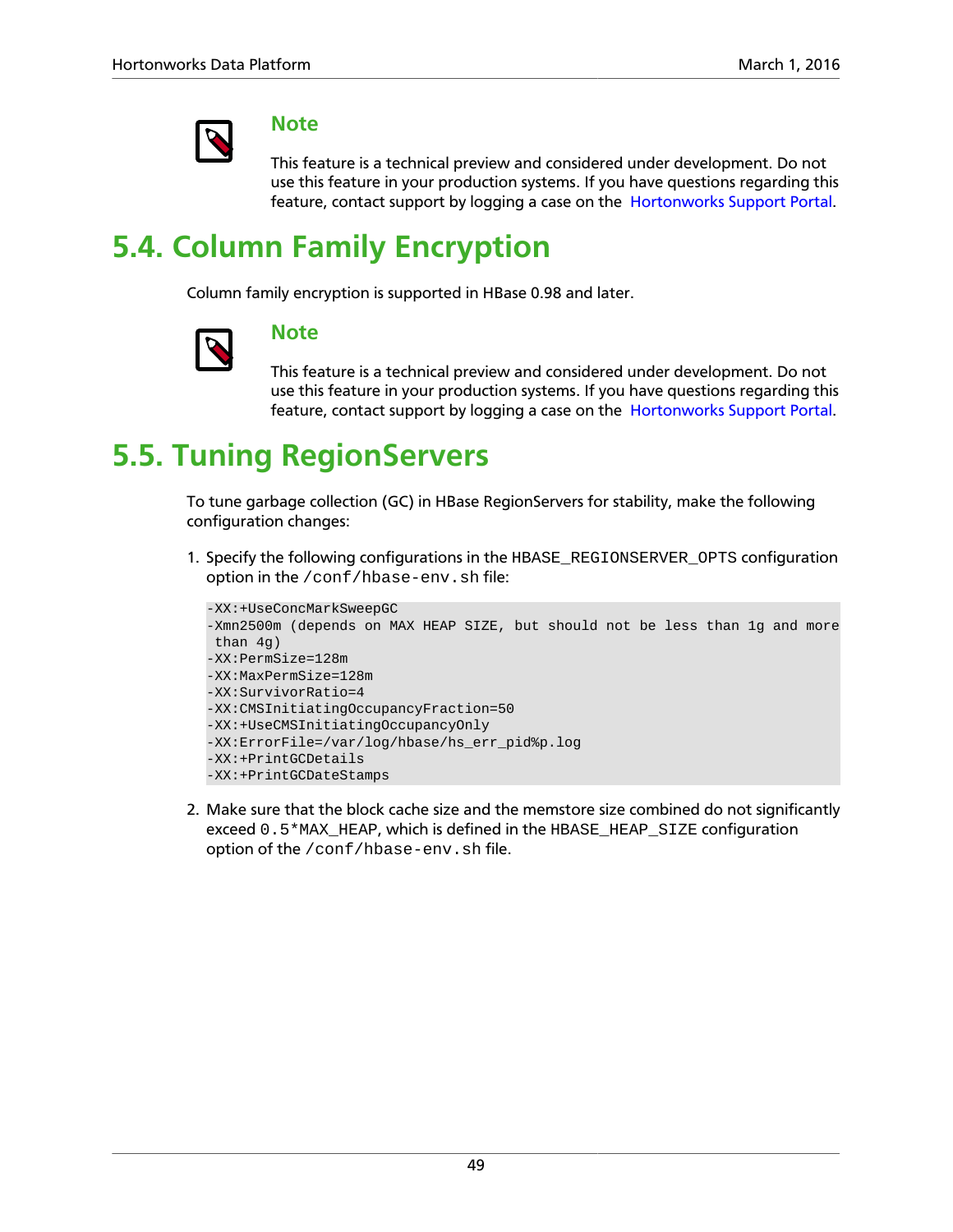## <span id="page-55-0"></span>**6. Using HDP for Workflow and Scheduling (Oozie)**

Hortonworks Data Platform deploys Apache Oozie for your Hadoop cluster.

Oozie is a server-based workflow engine specialized in running workflow jobs with actions that execute Hadoop jobs, such as MapReduce, Pig, Hive, Sqoop, HDFS operations, and subworkflows. Oozie supports coordinator jobs, which are sequences of workflow jobs that are created at a given frequency and start when all of the required input data is available.

A command-line client and a browser interface allow you to manage and administer Oozie jobs locally or remotely.

After installing an HDP 2.x cluster by using Ambari, access the Oozie web UI at the following URL:

http://{your.ambari.server.hostname}:11000/oozie

For additional [Oozie documentation,](http://oozie.apache.org/docs/4.2.0/) use the following resources:

- [Quick Start Guide](http://oozie.apache.org/docs/4.2.0/DG_QuickStart.html)
- Developer Documentation
	- [Oozie Workflow Overview](http://oozie.apache.org/docs/4.2.0/DG_Overview.html)
	- [Running the Examples](http://oozie.apache.org/docs/4.2.0/DG_Examples.html)
	- [Workflow Functional Specification](http://oozie.apache.org/docs/4.2.0/WorkflowFunctionalSpec.html)
	- [Coordinator Functional Specification](http://oozie.apache.org/docs/4.2.0/CoordinatorFunctionalSpec.html)
	- [Bundle Functional Specification](http://oozie.apache.org/docs/4.2.0/BundleFunctionalSpec.html)
	- [EL Expression Language Quick Reference](http://docs.oracle.com/javaee/1.4/tutorial/doc/)
	- [Command Line Tool](http://oozie.apache.org/docs/4.2.0/DG_CommandLineTool.html)
	- [Workflow Rerun](http://oozie.apache.org/docs/4.2.0/DG_WorkflowReRun.html)
	- [Email Action](http://oozie.apache.org/docs/4.2.0/DG_EmailActionExtension.html)
	- [Writing a Custom Action Executor](http://oozie.apache.org/docs/4.2.0/DG_CustomActionExecutor.html)
	- [Oozie Client Javadocs](http://oozie.apache.org/docs/4.2.0/client/apidocs/index.html)
	- [Oozie Core Javadocs](http://oozie.apache.org/docs/4.2.0/core/apidocs/index.html)
	- [Oozie Web Services API](http://oozie.apache.org/docs/4.2.0/WebServicesAPI.html)
- Administrator Documentation
	- [Oozie Installation and Configuration](http://oozie.apache.org/docs/4.2.0/AG_Install.html)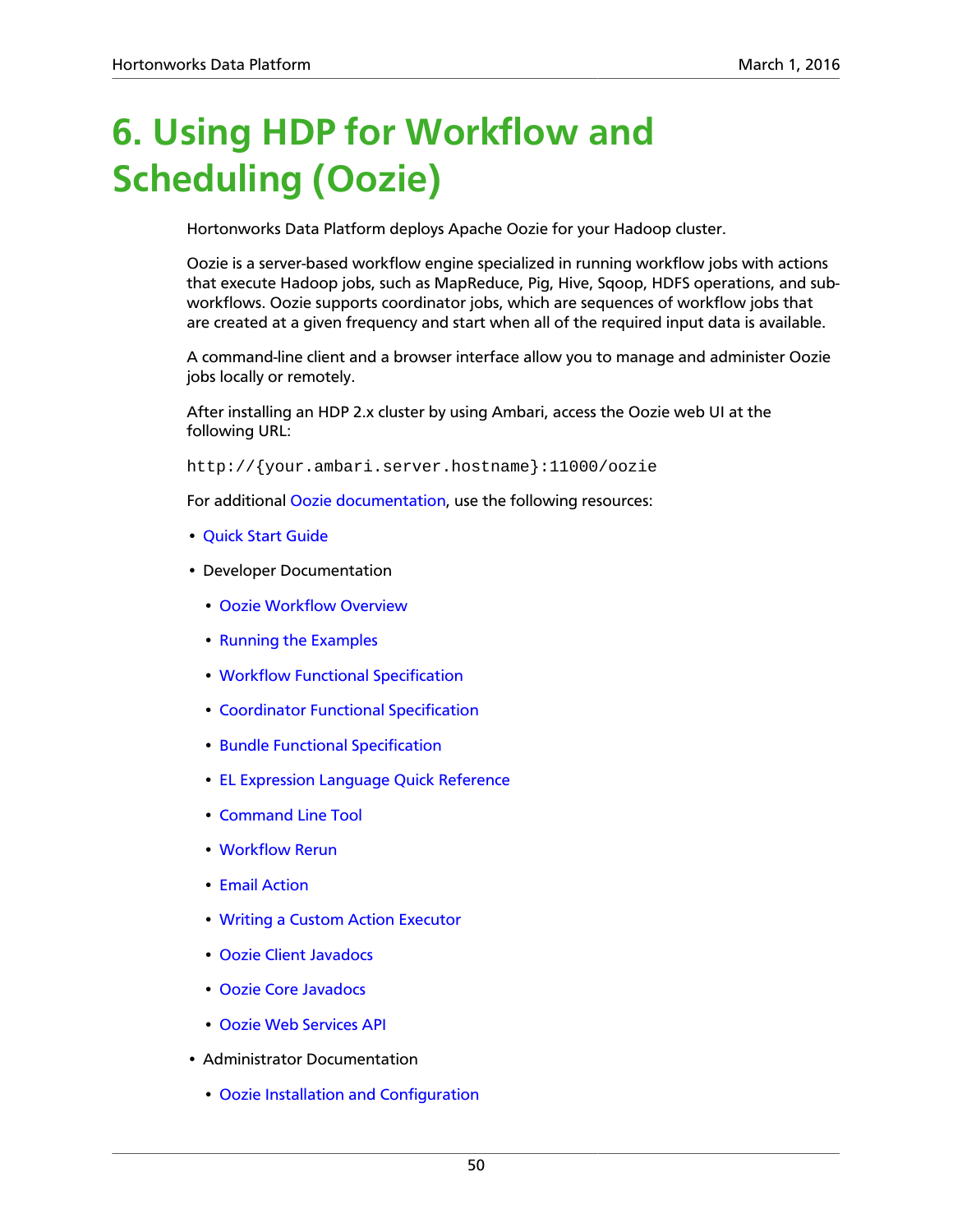- [Oozie Monitoring](http://oozie.apache.org/docs/4.2.0/AG_Monitoring.html)
- [Command Line Tool](http://oozie.apache.org/docs/4.2.0/DG_CommandLineTool.html)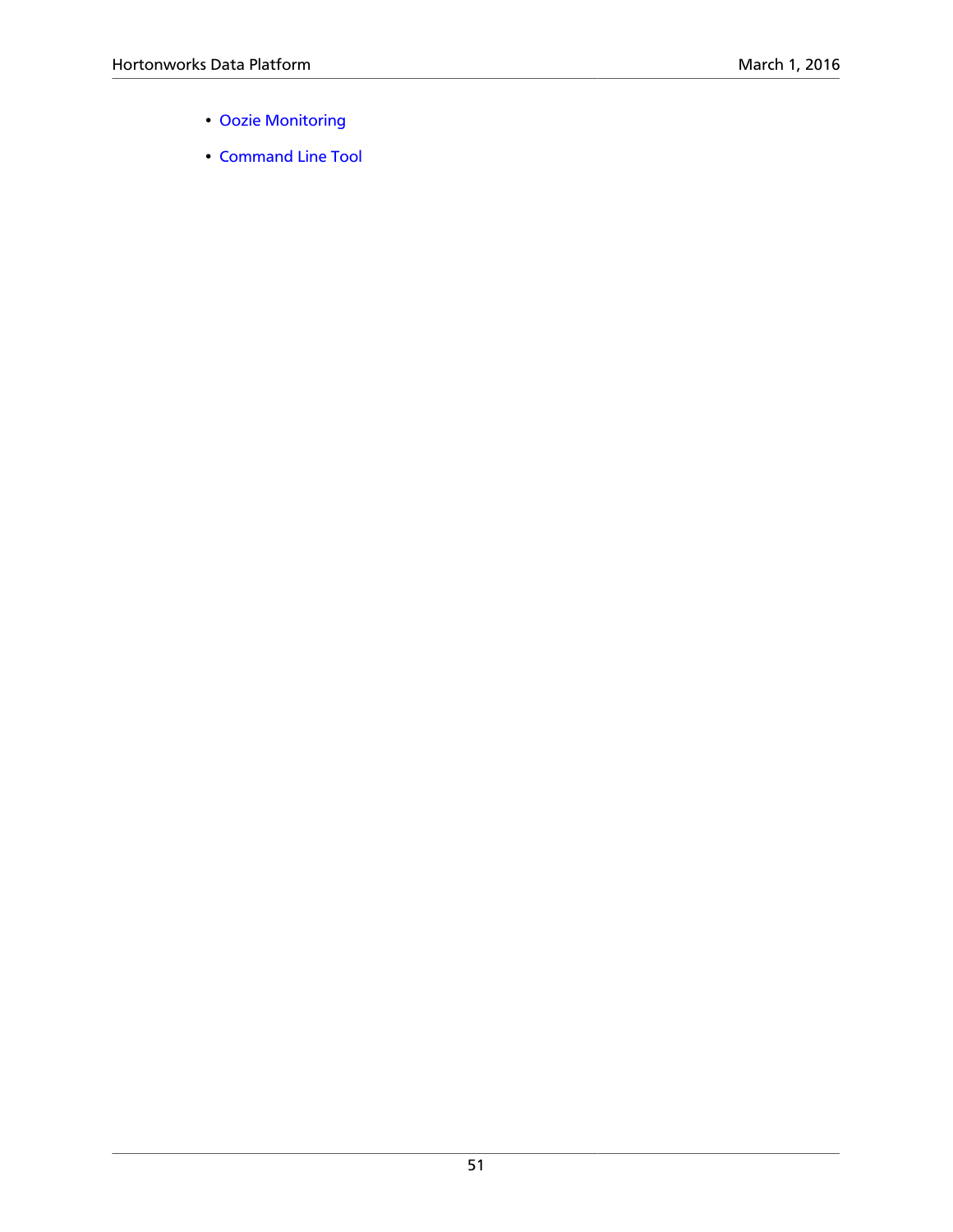## <span id="page-57-0"></span>**7. Using Apache Sqoop**

Hortonworks Data Platform deploys Apache Sqoop for your Hadoop cluster. Sqoop is a tool designed to transfer data between Hadoop and relational databases. You can use Sqoop to import data from a relational database management system (RDBMS) such as MySQL or Oracle into the Hadoop Distributed File System (HDFS), transform the data in Hadoop MapReduce, and then export the data back into an RDBMS. Sqoop automates most of this process, relying on the database to describe the schema for the data to be imported. Sqoop uses MapReduce to import and export the data, which provides parallel operation as well as fault tolerance.

For additional information see the [Sqoop documentation,](http://sqoop.apache.org/docs/1.4.6/index.html) including these sections in the [Sqoop User Guide](http://sqoop.apache.org/docs/1.4.6/SqoopUserGuide.html):

- [Basic Usage](http://sqoop.apache.org/docs/1.4.6/SqoopUserGuide.html#_basic_usage)
- [Sqoop Tools](http://sqoop.apache.org/docs/1.4.6/SqoopUserGuide.html#_sqoop_tools)
- [Troubleshooting](http://sqoop.apache.org/docs/1.4.6/SqoopUserGuide.html#_troubleshooting)

## <span id="page-57-1"></span>**7.1. Apache Sqoop Connectors**

Sqoop uses a connector-based architecture which supports plugins that provide connectivity to external systems. Using specialized connectors, Sqoop can connect with external systems that have optimized import and export facilities, or do not support native JDBC. Connectors are plugin components based on Sqoop's extension framework and can be added to any existing Sqoop installation.

Hortonworks provides the following connectors for Sqoop in the HDP 2 distribution:

- **MySQL connector:** Instructions for using this connector are available [here](http://sqoop.apache.org/docs/1.4.6/SqoopUserGuide.html#_mysql_jdbc_connector).
- **Netezza connector:** See [here](http://sqoop.apache.org/docs/1.4.6/SqoopUserGuide.html#_netezza_connector) and [below](#page-58-0) for more information.
- **Oracle JDBC connector:** Instructions for using this connector are available [here](http://sqoop.apache.org/docs/1.4.6/SqoopUserGuide.html#_data_connector_for_oracle_and_hadoop).
- **PostgreSQL connector:** Instructions for using this connector are [here](http://sqoop.apache.org/docs/1.4.6/SqoopUserGuide.html#_postgresql_connector).
- **Microsoft SQL Server connector:** Instructions for using this connector are [here.](http://sqoop.apache.org/docs/1.4.6/SqoopUserGuide.html#_microsoft_sql_connector)
- A Sqoop connector for Teradata is available from the Hortonworks Add-ons page:
- **Teradata connector:** The connector and its documentation can be downloaded from [here](https://hortonworks.com/products/releases/hdp-2-3/#add_ons).

## <span id="page-57-2"></span>**7.2. Sqoop Import Table Commands**

When connecting to an Oracle database, the Sqoop import command requires casesensitive table names and usernames (typically uppercase). Otherwise the import fails with error message "Attempted to generate class with no columns!"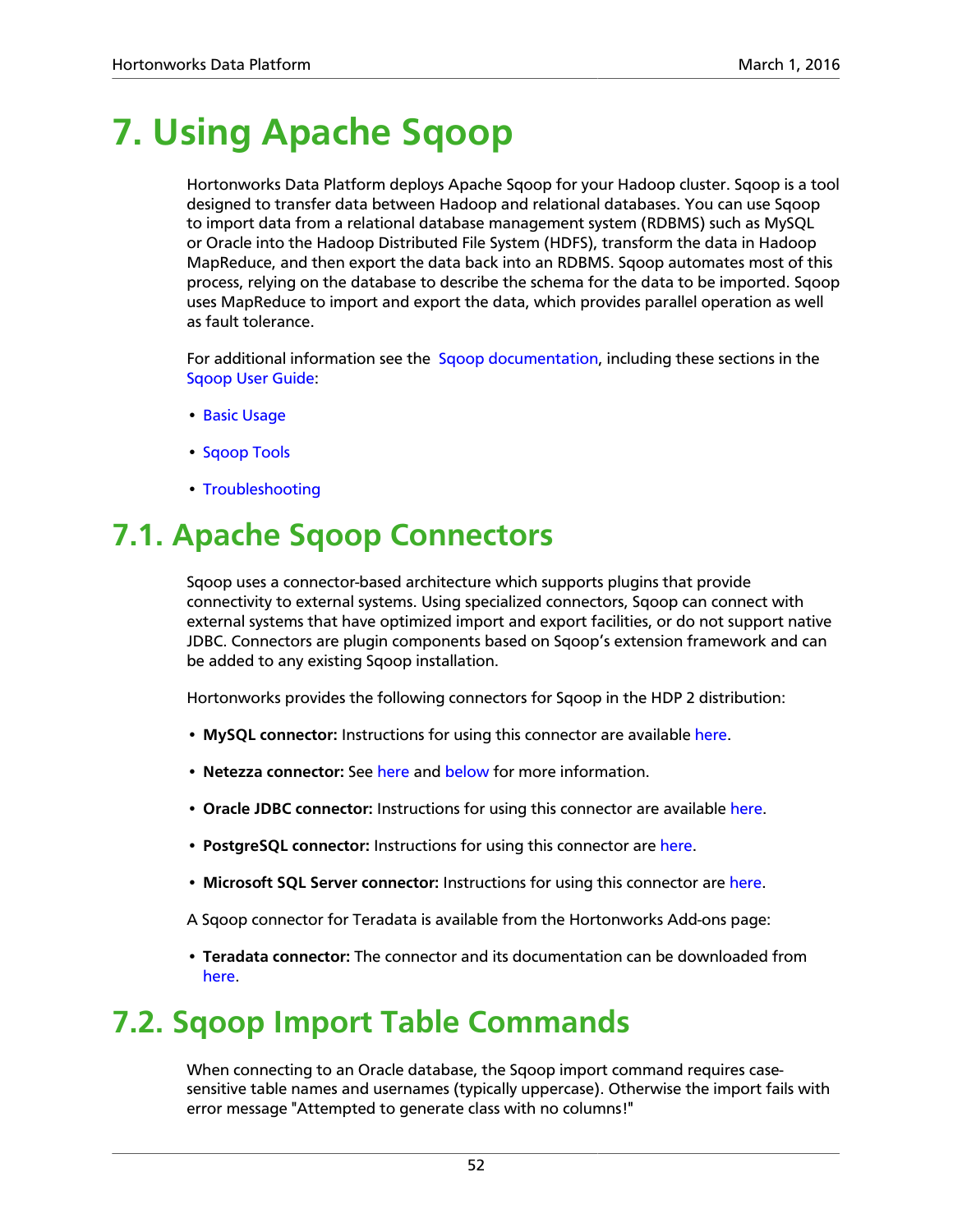Prior to the resolution of the issue [SQOOP-741](https://issues.apache.org/jira/browse/SQOOP-741), import-all-tables would fail for an Oracle database. See the JIRA for more information.

The import-all-tables command has additional restrictions. See [Chapter 8](http://sqoop.apache.org/docs/1.4.6/SqoopUserGuide.html#_literal_sqoop_import_all_tables_literal) in the [Sqoop User](http://sqoop.apache.org/docs/1.4.6/SqoopUserGuide.html) [Guide](http://sqoop.apache.org/docs/1.4.6/SqoopUserGuide.html).

### <span id="page-58-0"></span>**7.3. Netezza Connector**

Netezza connector for Sqoop is an implementation of the Sqoop connector interfaces for accessing a Netezza data warehouse appliance, so that data can be exported and imported to a Hadoop environment from Netezza data warehousing environments.

The HDP 2 Sqoop distribution includes Netezza connector software. To deploy it, the only requirement is that you acquire the JDBC jar file (named  $nz$  jdbc. jar) from IBM and copy it to the /usr/local/nz/lib directory.

#### **Extra Arguments**

The following table describes extra arguments supported by the Netezza connector.



#### **Note**

All non-Sqoop arguments must be preceded by double dashes  $(-)$  to work correctly.

| Argument             | <b>Description</b>                                                                                                                                                                                |
|----------------------|---------------------------------------------------------------------------------------------------------------------------------------------------------------------------------------------------|
| --partitioned-access | Whether each mapper acts on a subset of data slices of a<br>table or all.                                                                                                                         |
| -max-errors          | Applicable only in direct mode. This option specifies the<br>error threshold per mapper while transferring data. If the<br>number of errors encountered exceeds this threshold, the<br>job fails. |
| --log-dir            | Applicable only in direct mode. Specifies the directory<br>where Netezza external table operation logs are stored                                                                                 |

#### **Direct Mode**

Netezza connector supports an optimized data transfer facility using the Netezza external tables feature. Each map task of Netezza connector's import job works on a subset of the Netezza partitions and transparently creates and uses an external table to transport data.

Similarly, export jobs use the external table to push data quickly onto the NZ system. Direct mode does not support staging tables and upsert options.

Direct mode is specified by the --direct Sqoop option.

Here is an example of a complete command line for import using the Netezza external table feature:

```
$ sqoop import \
 --direct \
  --connect jdbc:netezza://nzhost:5480/sqoop \
  --table nztable \
  --username nzuser \
 --password nzpass \
```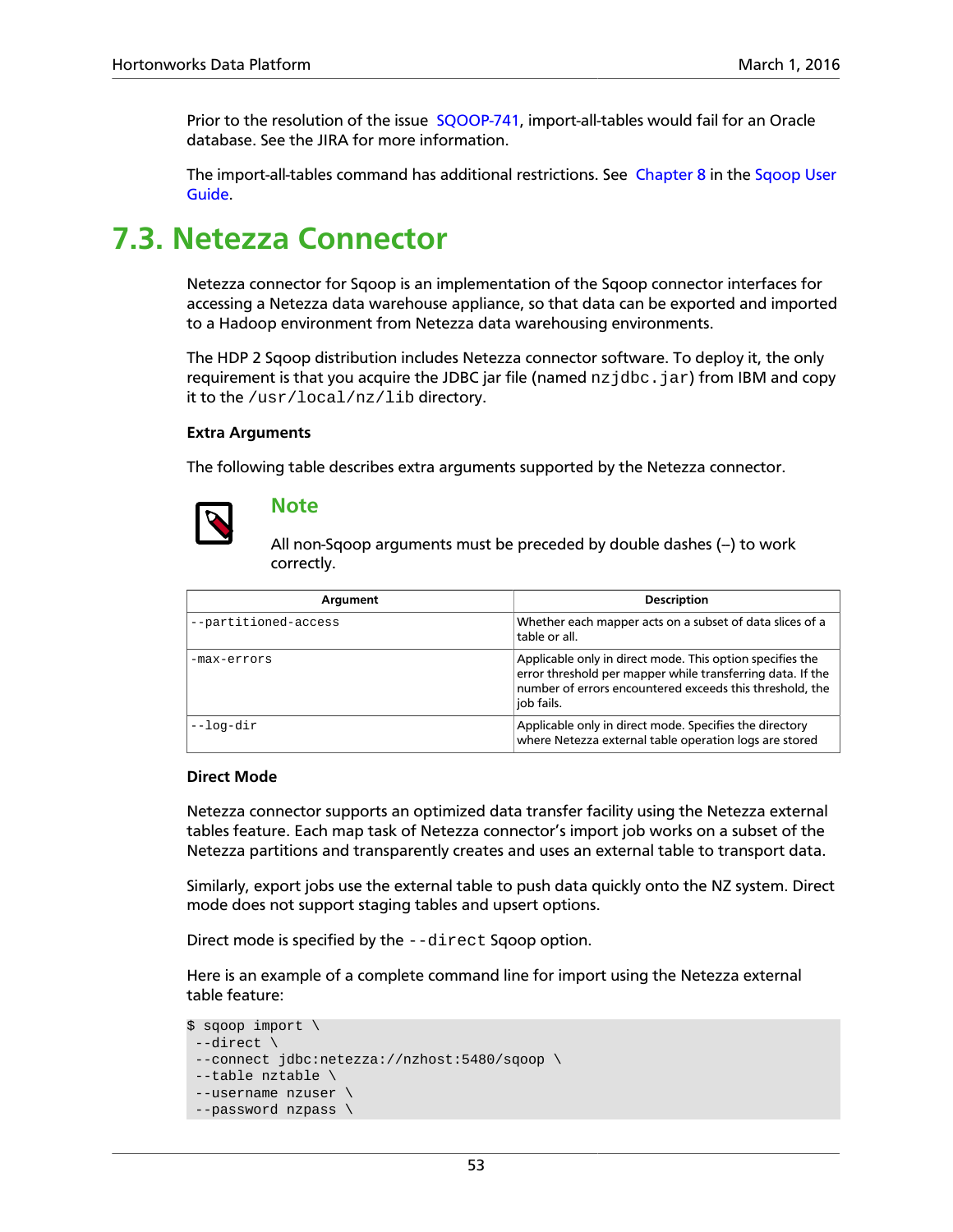```
 --target-dir hdfsdir \
 -- --log-dir /tmp
```
Here is an example of a complete command line for export with tab  $(\n)$  as the field terminator character:

```
$ sqoop export \
 --direct \
 --connect jdbc:netezza://nzhost:5480/sqoop \
 --table nztable \
 --username nzuser \
 --password nzpass \
  --export-dir hdfsdir \
 --input-fields-terminated-by "\t"
```
#### **Null String Handling**

In direct mode the Netezza connector supports the null-string features of Sqoop. Null string values are converted to appropriate external table options during export and import operations.

| Araument                                            | <b>Description</b>                                           |
|-----------------------------------------------------|--------------------------------------------------------------|
| --input-null-non-string <null-string></null-string> | The string to be interpreted as null for non-string columns. |
| --input-null-non-string <null-string></null-string> | The string to be interpreted as null for non-string columns. |

In direct mode, both the arguments must either be left to the default values or explicitly set to the same value. The null string value is restricted to 0-4 UTF-8 characters.

On export, for non-string columns, if the chosen null value is a valid representation in the column domain, then the column might not be loaded as null. For example, if the null string value is specified as "1", then on export, any occurrence of "1" in the input file will be loaded as value 1 instead of NULL for int columns.

For performance and consistency, specify the null value as an empty string.

#### **Supported Import Control Arguments**

| Argument                                      | <b>Description</b>                                           |
|-----------------------------------------------|--------------------------------------------------------------|
| --null-string <null-string></null-string>     | The string to be interpreted as null for string columns      |
| --null-non-string <null-string></null-string> | The string to be interpreted as null for non-string columns. |

In direct mode, both the arguments must either be left to the default values or explicitly set to the same value. The null string value is restricted to 0-4 UTF-8 characters.

On import, for non-string columns in the current implementation, the chosen null value representation is ignored for non-character columns. For example, if the null string value is specified as "\N", then on import, any occurrence of NULL for non-char columns in the table will be imported as an empty string instead of \N, the chosen null string representation.

For performance and consistency, specify the null value as an empty string.

### <span id="page-59-0"></span>**7.4. Sqoop-HCatalog Integration**

This section describes the interaction between HCatalog with Sqoop.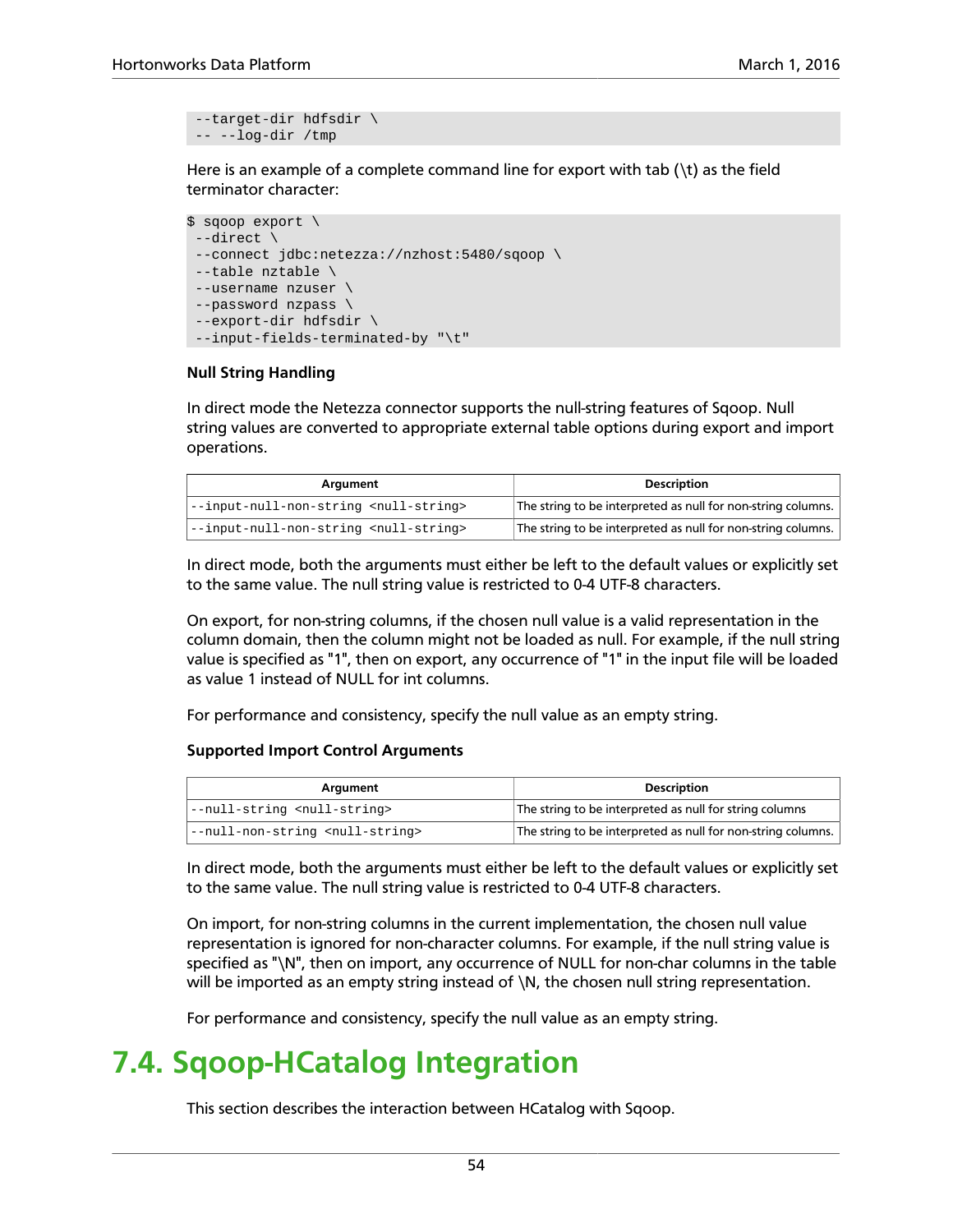HCatalog is a table and storage management service for Hadoop that enables users with different data processing tools – Pig, MapReduce, and Hive – to more easily read and write data on the grid. HCatalog's table abstraction presents users with a relational view of data in the Hadoop distributed file system (HDFS) and ensures that users need not worry about where or in what format their data is stored: RCFile format, text files, or SequenceFiles.

HCatalog supports reading and writing files in any format for which a Hive SerDe (serializerdeserializer) has been written. By default, HCatalog supports RCFile, CSV, JSON, and SequenceFile formats. To use a custom format, you must provide the InputFormat and OutputFormat as well as the SerDe.



The ability of HCatalog to abstract various storage formats is used in providing RCFile (and future file types) support to Sqoop.

#### **Exposing HCatalog Tables to Sqoop**

HCatalog interaction with Sqoop is patterned on an existing feature set that supports Avro and Hive tables. This section introduces five command line options. Some command line options defined for Hive are reused.

#### **Relevant Command-Line Options**

| <b>Command-line Option</b> | <b>Description</b>                                                                                                                                                                                                                                                                                                                                                                                                                                                                                |
|----------------------------|---------------------------------------------------------------------------------------------------------------------------------------------------------------------------------------------------------------------------------------------------------------------------------------------------------------------------------------------------------------------------------------------------------------------------------------------------------------------------------------------------|
| --hcatalog-database        | Specifies the database name for the HCatalog table. If<br>not specified, the default database name 'default' is<br>used. Providing the --hcatalog-database option without -<br>hcatalog-table is an error. This is not a required option.                                                                                                                                                                                                                                                         |
| -hcatalog-table            | The argument value for this option is the HCatalog<br>tablename. The presence of the -hcatalog-table option<br>signifies that the import or export job is done using<br>HCatalog tables, and it is a required option for HCatalog<br>jobs.                                                                                                                                                                                                                                                        |
| --hcatalog-home            | The home directory for the HCatalog installation. The<br>directory is expected to have a lib subdirectory and a<br>share/hcatalog subdirectory with necessary HCatalog<br>libraries. If not specified, the system environment variable<br>HCAT_HOME will be checked and failing that, a system<br>property hcatalog.home will be checked. If none of these<br>are set, the default value will be used and currently the<br>default is set to /usr/lib/hcatalog. This is not a required<br>option. |
| --create-hcatalog-table    | This option specifies whether an HCatalog table should be<br>created automatically when importing data. By default,<br>HCatalog tables are assumed to exist. The table name will                                                                                                                                                                                                                                                                                                                  |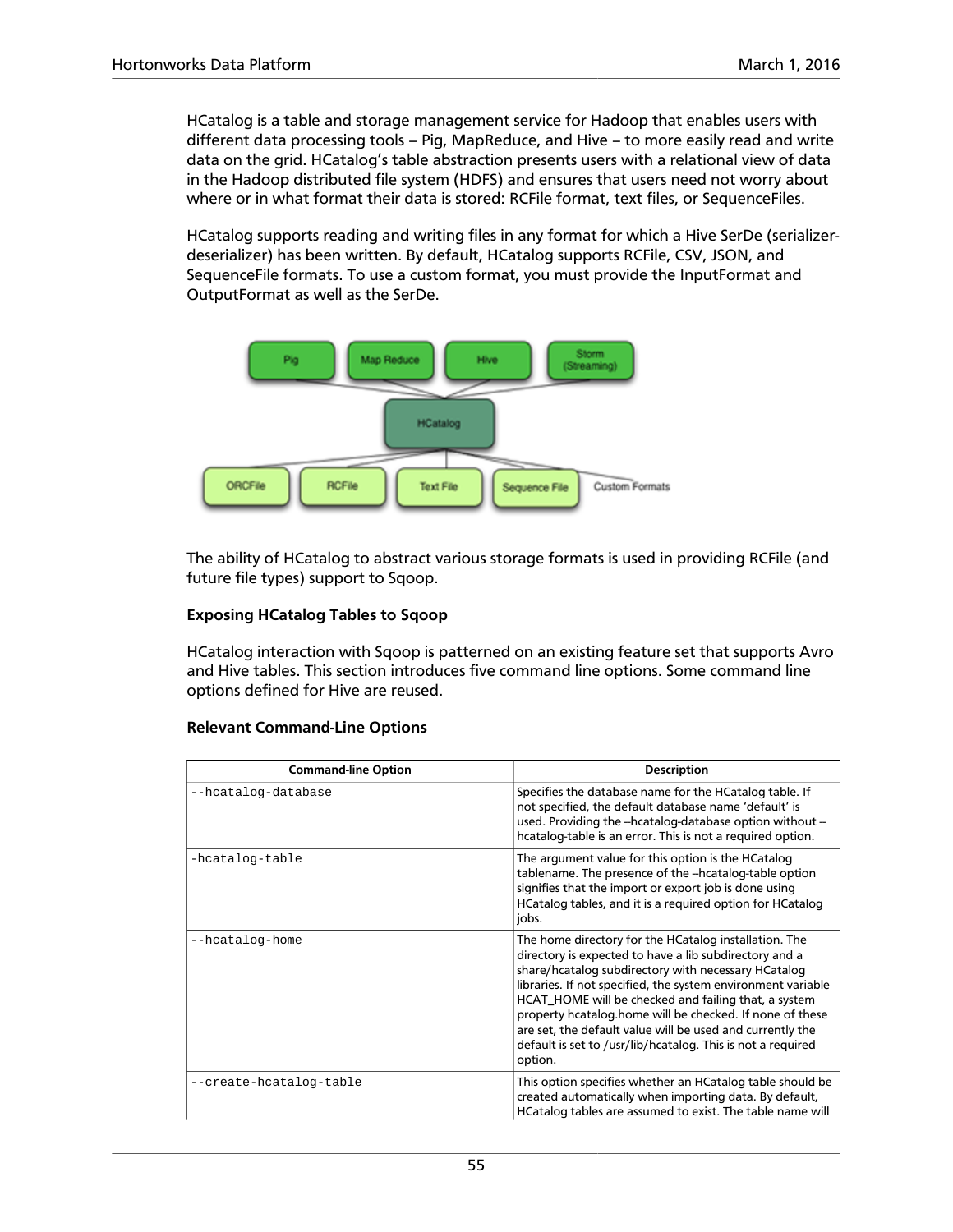| <b>Command-line Option</b> | <b>Description</b>                                                                                                      |
|----------------------------|-------------------------------------------------------------------------------------------------------------------------|
|                            | be the same as the database table name translated to<br>  lower case. Further described in Automatic Table Creation.    |
| --hcatalog-storage- stanza | This option specifies the storage stanza to be appended to<br>the table. Further described in Automatic Table Creation. |

#### **Supported Sqoop Hive Options**

The following Sqoop options are also used along with the --hcatalog-table option to provide additional input to the HCatalog jobs. Some of the existing Hive import job options are reused with HCatalog jobs instead of creating HCatalog-specific options for the same purpose.

| <b>Command-line Option</b> | <b>Description</b>                                                                                                                       |
|----------------------------|------------------------------------------------------------------------------------------------------------------------------------------|
| --map-column-hive          | This option maps a database column to HCatalog with a<br>specific HCatalog type.                                                         |
| --hive-home                | The Hive home location.                                                                                                                  |
| --hive-partition-key       | Used for static partitioning filter. The partitioning key<br>should be of type STRING. There can be only one static<br>partitioning key. |
| --hive-partition-value     | The value associated with the partition.                                                                                                 |

#### **Direct Mode Support**

HCatalog integration in Sqoop has been enhanced to support direct mode connectors. Direct mode connectors are high performance connectors specific to a database. The Netezza direct mode connector is enhanced to use this feature for HCatalog jobs.



#### **Important**

Only the Netezza direct mode connector is currently enabled to work with HCatalog.

#### **Unsupported Sqoop Hive Import Options**

Sqoop Hive options that are not supported with HCatalog jobs:

- --hive-import
- --hive-overwrite

In addition, the following Sqoop export and import options are not supported with HCatalog jobs:

- --direct
- --export-dir
- --target-dir
- --warehouse-dir
- --append
- --as-sequencefile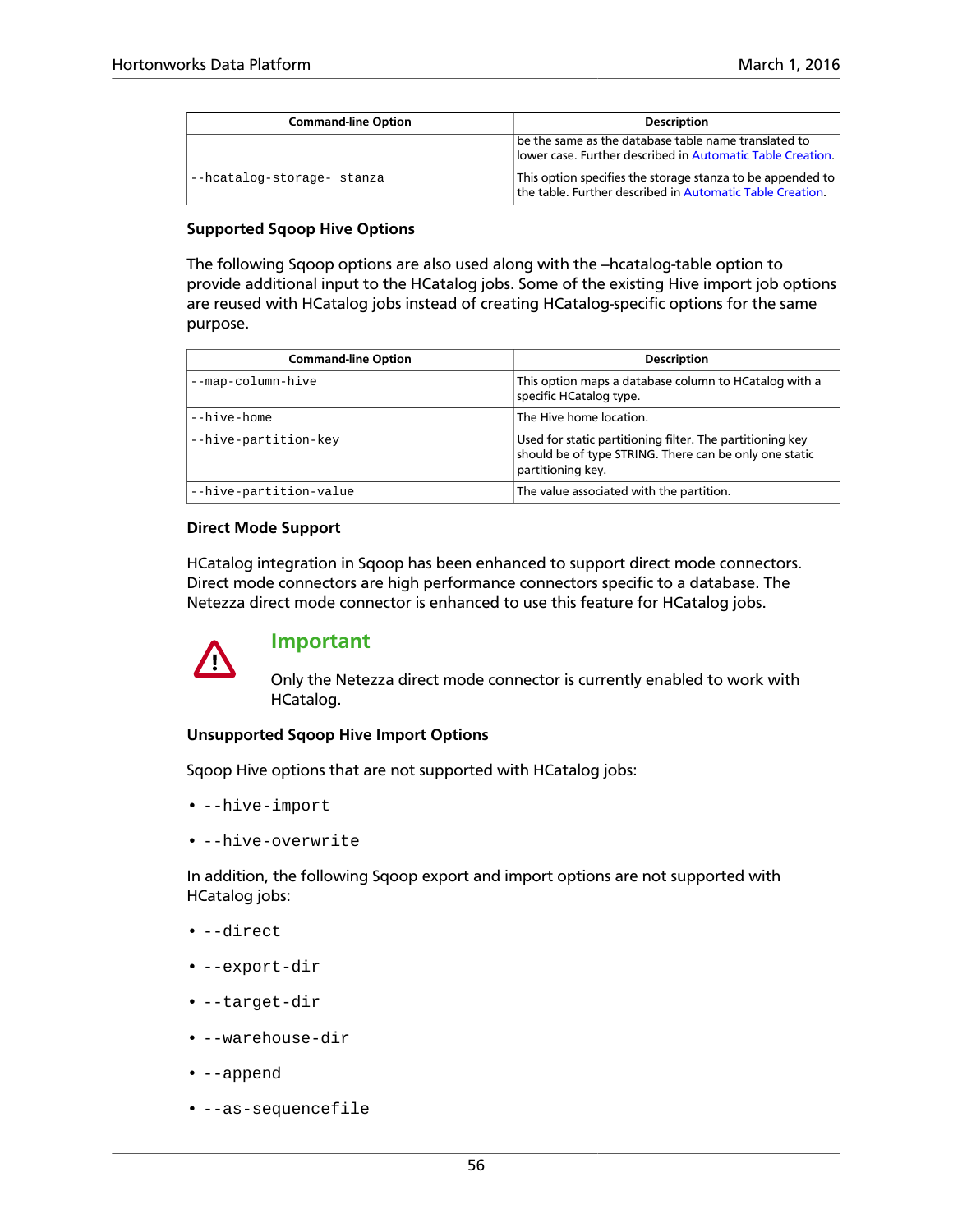• --as-avrofile

#### **Ignored Sqoop Options**

All input delimiter options are ignored.

Output delimiters are generally ignored unless either --hive-drop-import-delims or --hive-delims-replacement is used. When the --hive-drop-import-delims or --hive-delims-replacement option is specified, all database columns of type CHAR are post-processed to either remove or replace the delimiters, respectively. (See [Delimited](#page-63-0) [Text Formats and Field and Line Delimiter Characters](#page-63-0).) This is only needed if the HCatalog table uses text format.

## <span id="page-62-0"></span>**7.5. Controlling Transaction Isolation**

Sqoop uses read-committed transaction isolation in its mappers to import data. However, this may not be ideal for all ETL workflows, and you might want to reduce the isolation guarantees. Use the --relaxed-isolation option to instruct Sqoop to use readuncommitted isolation level.

The read-uncommitted transaction isolation level is not supported on all databases, such as Oracle. Specifying the --relaxed-isolation may also not be supported on all databases.



### **Note**

There is no guarantee that two identical and subsequent uncommitted reads will return the same data.

## <span id="page-62-1"></span>**7.6. Automatic Table Creation**

One of the key features of Sqoop is to manage and create the table metadata when importing into Hadoop. HCatalog import jobs also provide for this feature with the option --create-hcatalog-table. Furthermore, one of the important benefits of the HCatalog integration is to provide storage agnosticism to Sqoop data movement jobs. To provide for that feature, HCatalog import jobs provide an option that lets a user specifiy the storage format for the created table.

The option --create-hcatalog-table is used as an indicator that a table has to be created as part of the HCatalog import job.

The option --hcatalog-storage-stanza can be used to specify the storage format of the newly created table. The default value for this option is "stored as rcfile". The value specified for this option is assumed to be a valid Hive storage format expression. It will be appended to the CREATE TABLE command generated by the HCatalog import job as part of automatic table creation. Any error in the storage stanza will cause the table creation to fail and the import job will be aborted.

Any additional resources needed to support the storage format referenced in the option --hcatalog-storage-stanza should be provided to the job either by placing them in \$HIVE\_HOME/lib or by providing them in HADOOP\_CLASSPATH and LIBJAR files.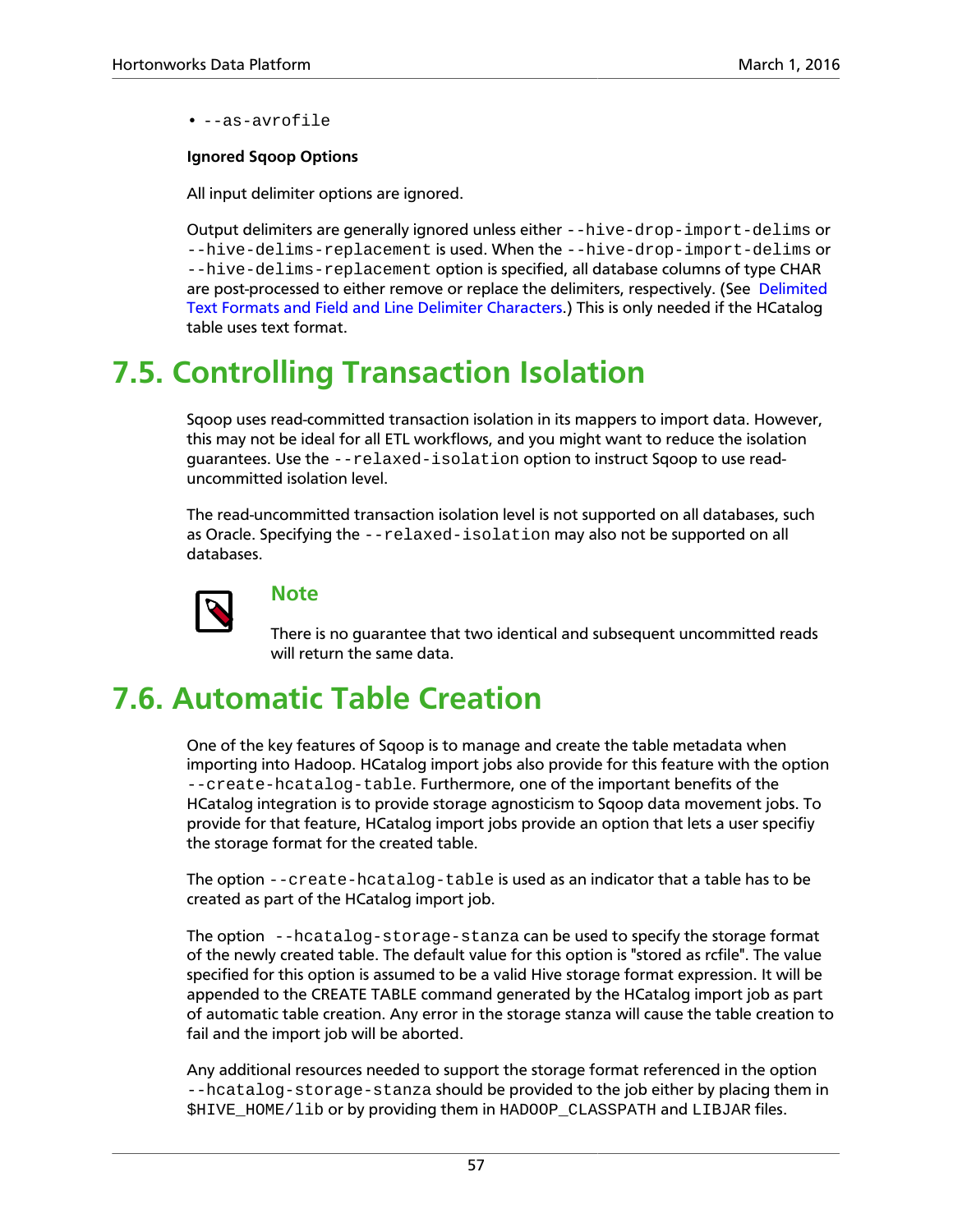If the option --hive-partition-key is specified, then the value of this option is used as the partitioning key for the newly created table. Only one partitioning key can be specified with this option.

Object names are mapped to the lowercase equivalents as specified below when mapped to an HCatalog table. This includes the table name (which is the same as the external store table name converted to lower case) and field names.

## <span id="page-63-0"></span>**7.7. Delimited Text Formats and Field and Line Delimiter Characters**

HCatalog supports delimited text format as one of the table storage formats. But when delimited text is used and the imported data has fields that contain those delimiters, then the data may be parsed into a different number of fields and records by Hive, thereby losing data fidelity.

For this case, one of these existing Sqoop import options can be used:

- --hive-delims-replacement
- --hive-drop-import-delims

If either of these options is provided on input, then any column of type STRING will be formatted with the Hive delimiter processing and then written to the HCatalog table.

## <span id="page-63-1"></span>**7.8. HCatalog Table Requirements**

The HCatalog table should be created before using it as part of a Sqoop job if the default table creation options (with optional storage stanza) are not sufficient. All storage formats supported by HCatalog can be used with the creation of the HCatalog tables. This makes this feature readily adopt new storage formats that come into the Hive project, such as ORC files.

## <span id="page-63-2"></span>**7.9. Support for Partitioning**

The Sqoop HCatalog feature supports the following table types:

- Unpartitioned tables
- Partitioned tables with a static partitioning key specified
- Partitioned tables with dynamic partition keys from the database result set
- Partitioned tables with a combination of a static key and additional dynamic partitioning keys

### <span id="page-63-3"></span>**7.10. Schema Mapping**

Sqoop currently does not support column name mapping. However, the user is allowed to override the type mapping. Type mapping loosely follows the Hive type mapping already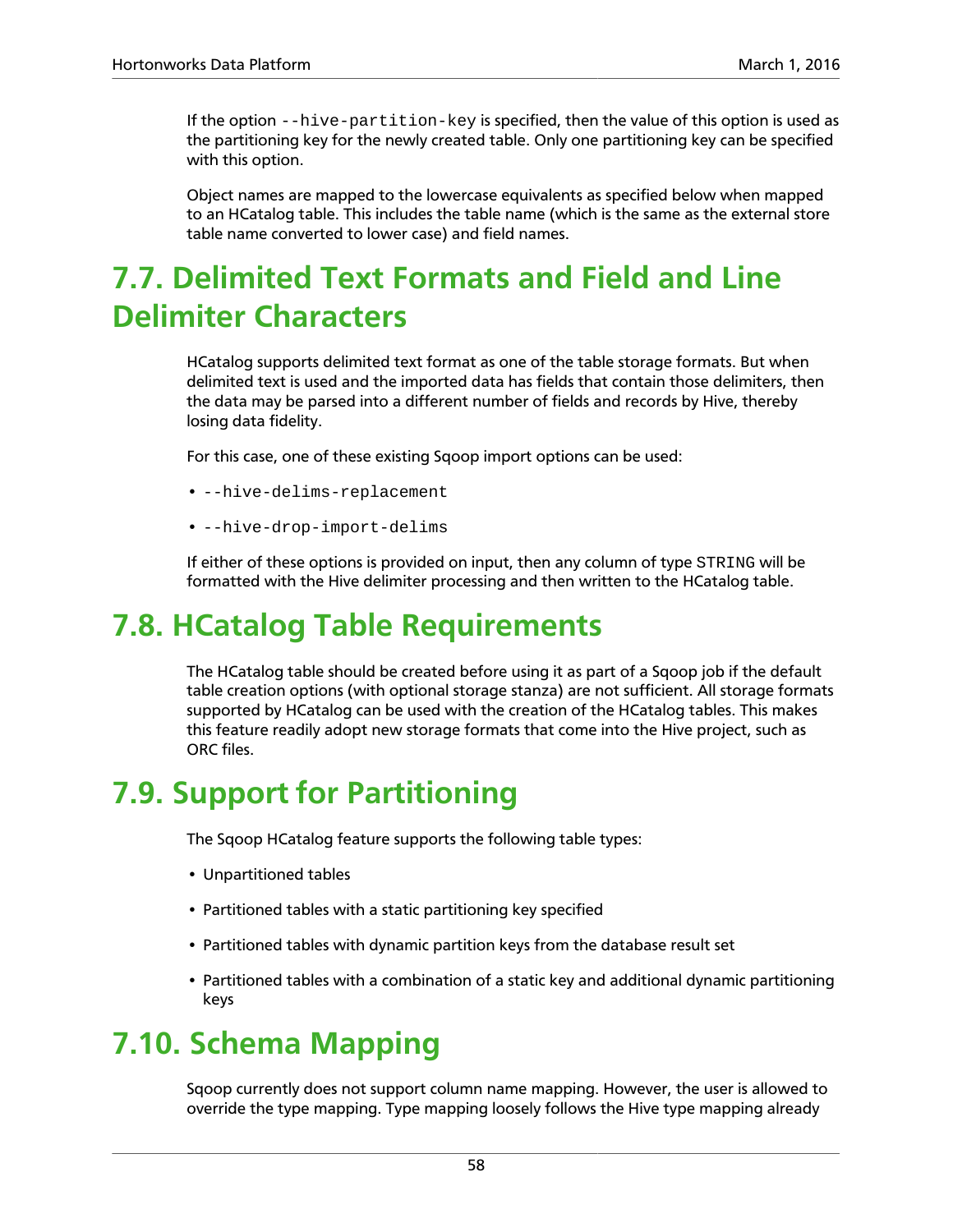present in Sqoop except that the SQL types FLOAT and REAL are mapped to the HCatalog type "float." In the Sqoop type mapping for Hive, these two SQL types are mapped to "double." Type mapping is primarily used for checking the column definition correctness only and can be overridden with the --map-column-hive option.

All types except binary are assignable to a string type.

Any field of number type (int, shortint, tinyint, bigint and bigdecimal, float and double) is assignable to another field of any number type during exports and imports. Depending on the precision and scale of the target type of assignment, truncations can occur.

Furthermore, date/time/timestamps are mapped to string (the full date/time/timestamp representation) or bigint (the number of milliseconds since epoch) during imports and exports.

BLOBs and CLOBs are only supported for imports. The BLOB/CLOB objects when imported are stored in a Sqoop-specific format and knowledge of this format is needed for processing these objects in a Pig/Hive job or another Map Reduce job.

Database column names are mapped to their lowercase equivalents when mapped to the HCatalog fields. Currently, case-sensitive database object names are not supported.

Projection of a set of columns from a table to an HCatalog table or loading to a column projection is allowed (subject to table constraints). The dynamic partitioning columns, if any, must be part of the projection when importing data into HCatalog tables.

Dynamic partitioning fields should be mapped to database columns that are defined with the NOT NULL attribute (although this is not validated). A null value during import for a dynamic partitioning column will abort the Sqoop job.

## <span id="page-64-0"></span>**7.11. Support for HCatalog Data Types**

All the primitive HCatalog types are supported. Currently all the complex HCatalog types are unsupported.

BLOB/CLOB database types are only supported for imports.

## <span id="page-64-1"></span>**7.12. Providing Hive and HCatalog Libraries for the Sqoop Job**

With the support for HCatalog added to Sqoop, any HCatalog job depends on a set of jar files being available both on the Sqoop client host and where the Map/Reduce tasks run. To run HCatalog jobs, the environment variable HADOOP\_CLASSPATH must be set up as shown below before launching the Sqoop HCatalog jobs:

```
HADOOP_CLASSPATH=$(hcat -classpath) 
export HADOOP_CLASSPATH
```
The necessary HCatalog dependencies will be copied to the distributed cache automatically by the Sqoop job.